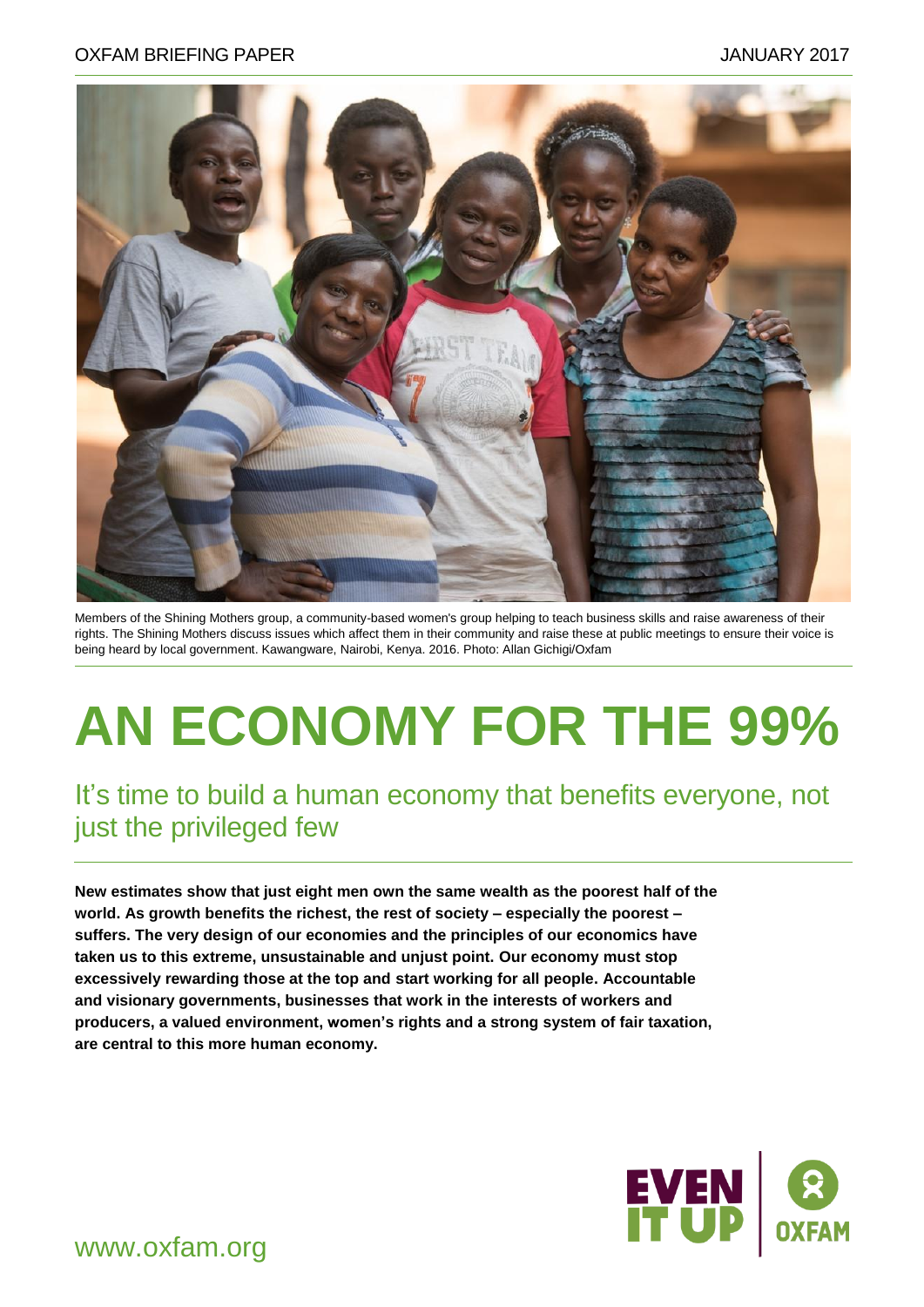## AN ECONOMY FOR THE 99%

It is four years since the World Economic Forum identified rising economic inequality as a major threat to social stability, $1$  and three years since the World Bank twinned its goal for ending poverty with the need for shared prosperity.<sup>2</sup> Since then, and despite world leaders signing up to a global goal to reduce inequality, the gap between the rich and the rest has widened. This cannot continue. As President Obama told the UN General Assembly in his departing speech in September 2016: "A world where 1% of humanity controls as much wealth as the bottom 99% will never be stable.'

Yet the global inequality crisis continues unabated:

- Since 2015, the richest 1% has owned more wealth than the rest of the planet.<sup>3</sup>
- Eight men now own the same amount of wealth as the poorest half of the world. $4$
- Over the next 20 years, 500 people will hand over \$2.1 trillion to their heirs a sum larger than the GDP of India, a country of 1.3 billion people.<sup>5</sup>
- The incomes of the poorest 10% of people increased by less than \$3 a year between 1988 and 2011, while the incomes of the richest 1% increased 182 times as much.<sup>6</sup>
- A FTSE-100 CEO earns as much in a year as 10,000 people in working in garment factories in Bangladesh.<sup>7</sup>
- In the US, new research by economist Thomas Piketty shows that over the last 30 years the growth in the incomes of the bottom 50% has been zero, whereas incomes of the top 1% have grown 300%.<sup>8</sup>
- In Vietnam, the country's richest man earns more in a day than the poorest person earns in 10 years.<sup>9</sup>

Left unchecked, growing inequality threatens to pull our societies apart. It increases crime and insecurity, and undermines the fight to end poverty.<sup>10</sup> It leaves more people living in fear and fewer in hope.

From Brexit to the success of Donald Trump"s presidential campaign, a worrying rise in racism and the widespread disillusionment with mainstream politics, there are increasing signs that more and more people in rich countries are no longer willing to tolerate the status quo. Why would they, when experience suggests that what it delivers is wage stagnation, insecure jobs and a widening gap between the haves and the have-nots? The challenge is to build a positive alternative – not one that increases divisions.

The picture in poor countries is equally complex and no less concerning. Hundreds of millions of people have been lifted out of poverty in recent decades, an achievement of which the world should be proud. Yet one in nine people still go to bed hungry.<sup>11</sup> Had growth been propoor between 1990 and 2010, 700 million more people, most of them women, would not be living in poverty today.<sup>12</sup> Research finds that three-quarters of extreme poverty could in fact be eliminated now using existing resources, by increasing taxation and cutting down on military and other regressive spending.<sup>13</sup> The World Bank is clear that without redoubling their efforts to tackle inequality, world leaders will miss their goal of ending extreme poverty by 2030. 14

It doesn"t have to be this way. The popular responses to inequality do not have to increase divisions. *An Economy for the 99%* looks at how large corporations and the super-rich are driving the inequality crisis and what can be done to change this. It considers the false

*"The gap between poor and rich people in Kenya is sometimes very humiliating. To see that it is just a wall that defines these rich people from the lower class. You find that some of their children drive cars and when you are passing around the roads you get covered in dust, or if it is raining you are splashed with water."*

Jane Muthoni, member of Shining Mothers, an Oxfamsupported community group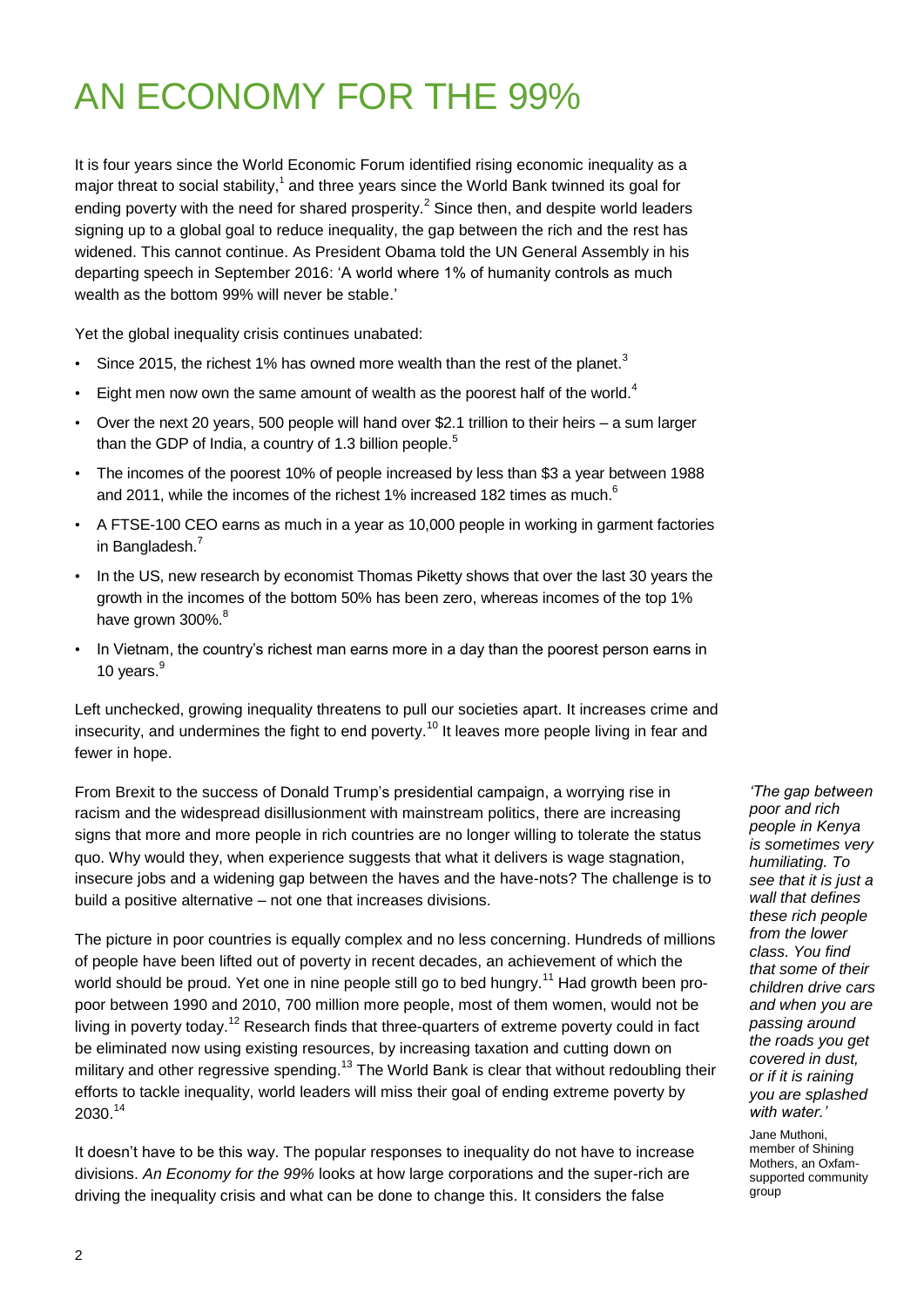assumptions that have led us down this path, and shows how we can create a fairer world based on a more human economy – one in which people, not profit, are the bottom line and which prioritizes the most vulnerable.

## THE CAUSES OF INEQUALITY

There is no getting away from the fact that the biggest winners in our global economy are those at the top. Oxfam"s research has revealed that over the last 25 years, the top 1% have gained more income than the bottom 50% put together.<sup>15</sup> Far from trickling down, income and wealth are being sucked upwards at an alarming rate. What is causing this? Corporations and super-rich individuals both play a key role.

#### **Corporations, working for those at the top**

Big businesses did well in 2015/16: profits are high and the world"s 10 biggest corporations together have revenue greater than that of the government revenue of 180 countries combined. 16

Businesses are the lifeblood of a market economy, and when they work to the benefit of everyone they are vital to building fair and prosperous societies. But when corporations increasingly work for the rich, the benefits of economic growth are denied to those who need them most. In pursuit of delivering high returns to those at the top, corporations are driven to squeeze their workers and producers ever harder – and to avoid paying taxes which would benefit everyone, and the poorest people in particular.

#### **Squeezing workers and producers**

While many chief executives, who are often paid in shares, have seen their incomes skyrocket, wages for ordinary workers and producers have barely increased, and in some cases have got worse. The CEO of India"s top information firm earns 416 times the salary of a typical employee in his company.<sup>17</sup> In the 1980s, cocoa farmers received 18% of the value of a chocolate bar – today they get just 6%. $^{18}$  In extreme cases, forced labour or slavery can be used to keep corporate costs down. The International Labour Organization estimates that 21 million people are forced labourers, generating an estimated \$150bn in profits each year.<sup>19</sup> The world"s largest garment companies have all been linked to cotton-spinning mills in India, which routinely use the forced labour of girls.<sup>20</sup> The lowest-paid workers in the most precarious conditions are predominantly women and girls.<sup>21</sup> Across the world, corporations are relentlessly squeezing down the costs of labour – and ensuring that workers and producers in their supply chains get less and less of the economic pie. This increases inequality and suppresses demand.

#### **Dodging tax**

Corporations maximize profit in part by paying as little tax as possible. They do this by using tax havens or by making countries compete to provide tax breaks, exemptions and lower rates. Corporate tax rates are falling all over the world, and this – together with widespread tax dodging – ensures that many corporations are paying minimal tax. Apple allegedly paid 0.005% of tax on its European profits in 2014.<sup>22</sup> Developing countries lose \$100bn every year to tax dodging.<sup>23</sup> Countries lose billions more through providing tax holidays and exemptions. It is the poorest people who lose out the most, as they are most reliant on the public services that these forgone billions could have provided. Kenya is losing \$1.1bn every year in tax exemptions for corporations, nearly twice its budget for health – this in a country where women have a 1 in 40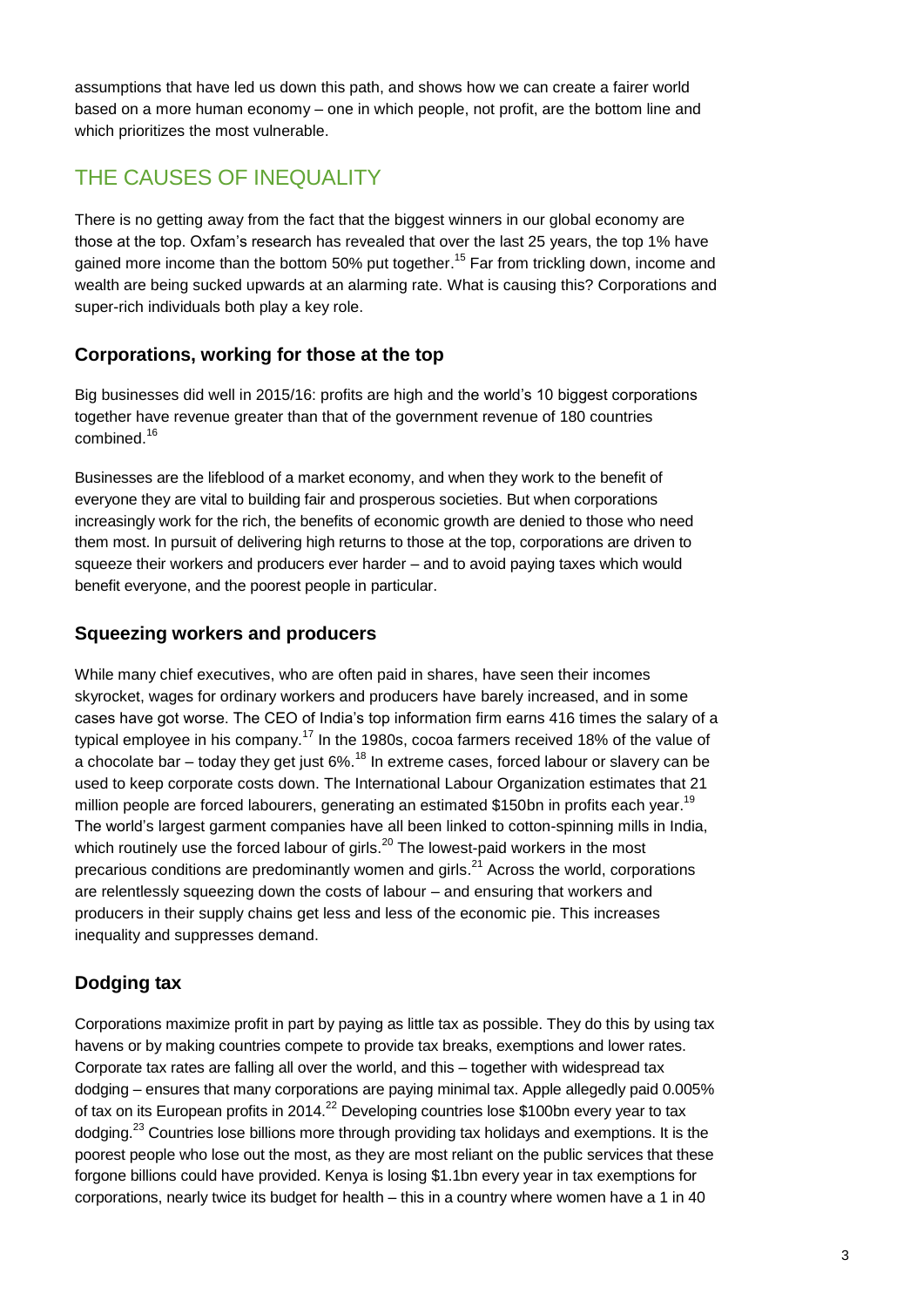chance of dying in childbirth.<sup>24</sup> What is driving this behaviour by corporates? Two things: the focus on short-term returns to shareholders and the increase in "crony capitalism".

#### **Super-charged shareholder capitalism**

In many parts of the world, corporations are increasingly driven by a single goal: to maximize returns to their shareholders. This means not only maximizing short-term profits, but paying out an ever-greater share of these profits to the people who own them. In the UK, 10% of profits were returned to shareholders in 1970; this figure is now 70%.<sup>26</sup> In India, the figure is lower but is growing rapidly, and for many corporations it is now higher than 50%.<sup>27</sup> This has been criticized by many, including Larry Fink, CEO of Blackrock (the world"s largest asset manager)<sup>28</sup> and Andrew Haldane, Chief Economist at the Bank of England.<sup>29</sup> The increased return to shareholders works for the rich, because the majority of shareholders are among the richest in society, increasing inequality. Institutional investors, like pension funds, own eversmaller shares in corporations. Thirty years ago, pension funds owned 30% of shares in the UK; now they own only  $3\%$ <sup>30</sup> Every dollar of profit given to the shareholders of corporations is a dollar that could have been spent paying producers or workers more, paying more tax, or investing in infrastructure or innovation.

#### **Crony capitalism**

As documented by Oxfam in *An Economy for the 1%,*<sup>31</sup> corporations from many sectors – finance, extractives, garment manufacturers, pharmaceuticals and others – use their huge power and influence to ensure that regulations and national and international policies are shaped in ways that enable continued profitability. For example, oil corporations in Nigeria have managed to secure generous tax breaks.<sup>32</sup>

Even the technology sector, once seen as a sector that is relatively above board, is increasingly linked to charges of cronyism. Alphabet, the parent company of Google, has become one of the biggest lobbyists in Washington and is in constant negotiations in Europe over anti-trust rules and tax.<sup>33</sup> Crony capitalism benefits the rich, the people who own and run these corporations, at the expense of the common good and of poverty reduction. It means that smaller businesses struggle to compete and ordinary people end up paying more for goods and services as they face cartels and monopoly power of corporations and those with close connections with government. The world"s third richest man, Carlos Slim, controls approximately 70% of all mobile phone services and 65% of fixed lines in Mexico, costing 2% of GDP $34$ 

#### **The role of the super-rich in the inequality crisis**

By any measure, we are living in the age of the super-rich, a second "gilded age" in which a glittering surface masks social problems and corruption. Oxfam"s analysis of the super-rich includes all those individuals with a net worth of at least \$1bn. The 1,810 dollar billionaires on the 2016 Forbes list, 89% of whom are men, own \$6.5 trillion – as much wealth as the bottom 70% of humanity.<sup>35</sup> While some billionaires owe their fortunes predominantly to hard work and talent, Oxfam's analysis of this group finds that one-third of the world's billionaire wealth is derived from inherited wealth, while 43% can be linked to cronyism.<sup>36</sup>

*"[M]ore and more corporate leaders have responded with actions that can deliver immediate returns to shareholders, such as buybacks or dividend increases, while under-investing in innovation, skilled workforces or essential capital expenditures necessary to sustain long-term growth."<sup>25</sup>*

Larry Fink, CEO of **Blackrock**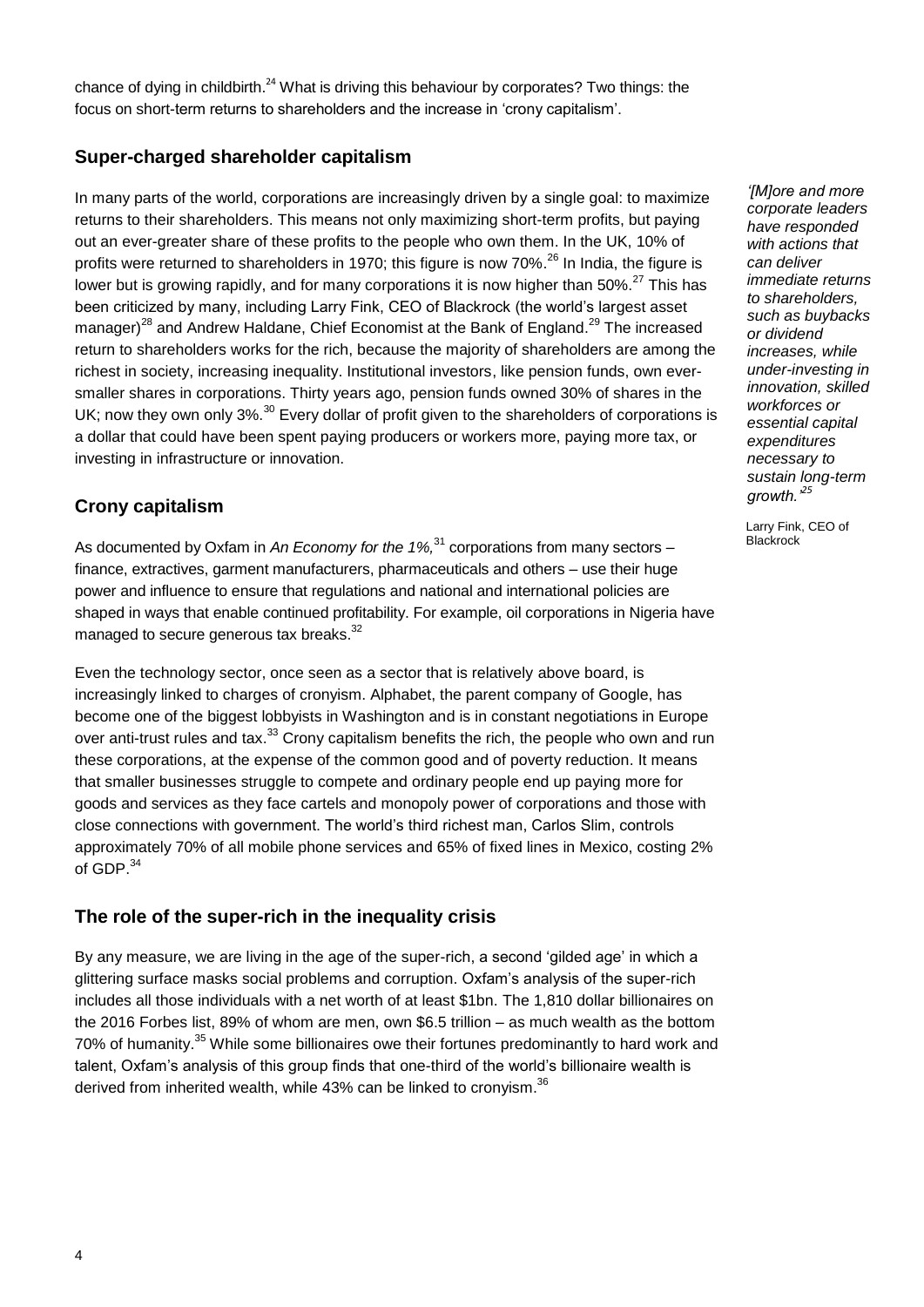Once a fortune is accumulated or acquired it develops a momentum of its own. The super-rich have the money to spend on the best investment advice, and the wealth held by the superrich since 2009 has increased by an average of 11% per year. This is a rate of accumulation far higher than ordinary savers are able to obtain. Whether via hedge funds or warehouses full of fine art and vintage cars,<sup>38</sup> the highly secretive industry of wealth management has been hugely successful in increasing the prosperity of the super-rich. The fortune of Bill Gates has risen 50% or \$25bn since he left Microsoft in 2006, despite his commendable efforts to give much of it away.<sup>39</sup> If billionaires continue to secure these returns, we could see the world"s first trillionaire in 25 years. In such an environment, if you are already rich you have to try hard not to keep getting a lot richer.

The huge fortunes we see at the very top of the wealth and income spectrum are clear evidence of the inequality crisis and are hindering the fight to end extreme poverty. But the super-rich are not just benign recipients of the increasing concentration of wealth. They are actively perpetuating it.

One way this happens is through their investments. As some of the biggest shareholders (particularly in private equity and hedge funds), the wealthiest members of society are huge beneficiaries of the shareholder worship that is warping the behaviour of corporations.

#### **Avoiding tax, buying politics**

Paying as little tax as possible is a key strategy for many of the super-rich.<sup>41</sup> To do this they make active use of the secretive global network of tax havens, as revealed by the Panama Papers and other exposés. Countries compete to attract the super-rich, selling their sovereignty. Super-rich tax exiles have a wide choice of destinations worldwide. For an investment of at least £2m, you can buy the right to live, work and buy property in the UK and benefit from generous tax breaks. In Malta, a major tax haven, you can buy full citizenship for \$650,000. Gabriel Zucman has estimated that \$7.6 trillion of wealth is hidden offshore.<sup>42</sup> Africa alone loses \$14bn in tax revenues due to the super-rich using tax havens – Oxfam has calculated this would be enough to pay for the healthcare that could save the lives of four million children and to employ enough teachers to get every African child into school. Tax rates on wealth and on top incomes have continued to fall across the rich world. In the US, the top rate of income tax was 70% as recently as 1980; it is now 40%.<sup>43</sup> In the developing world, taxation on the rich is lower still: Oxfam"s research shows that the average top rate is 30% on incomes, and the majority is never collected.<sup>44</sup>

Many of the super-rich also use their power, influence and connections to capture politics and ensure that the rules are written for them. Billionaires in Brazil lobby to reduce taxes,<sup>45</sup> and in São Paulo would prefer to use helicopters to get to work, flying over the traffic jams and broken infrastructure below.<sup>46</sup> Some of the super-rich also use their fortunes to help buy the political outcomes they want, seeking to influence elections and public policy. The Koch brothers, two of the richest men in the world, have had a huge influence over conservative politics in the US, supporting many influential think tanks and the Tea Party movement<sup>47</sup> and contributing heavily to discrediting the case for action on climate change. This active political influencing by the super-rich and their representatives directly drives greater inequality by constructing "reinforcing feedback loops" in which the winners of the game get yet more resources to win even bigger next time.<sup>48</sup>

*"No matter how justified inequalities of wealth may be initially, fortunes can grow and perpetuate themselves beyond any rational justification in terms of social utility." 37*

Thomas Piketty, economist and author of *Capital* in the 21<sup>st</sup> *Century*

*"No society can sustain this kind of rising inequality. In fact, there is no example in human history where wealth accumulated like this and the pitchforks didn"t eventually come out."* 

Nick Hanauer, US billionaire and  $entrepreneur<sup>40</sup>$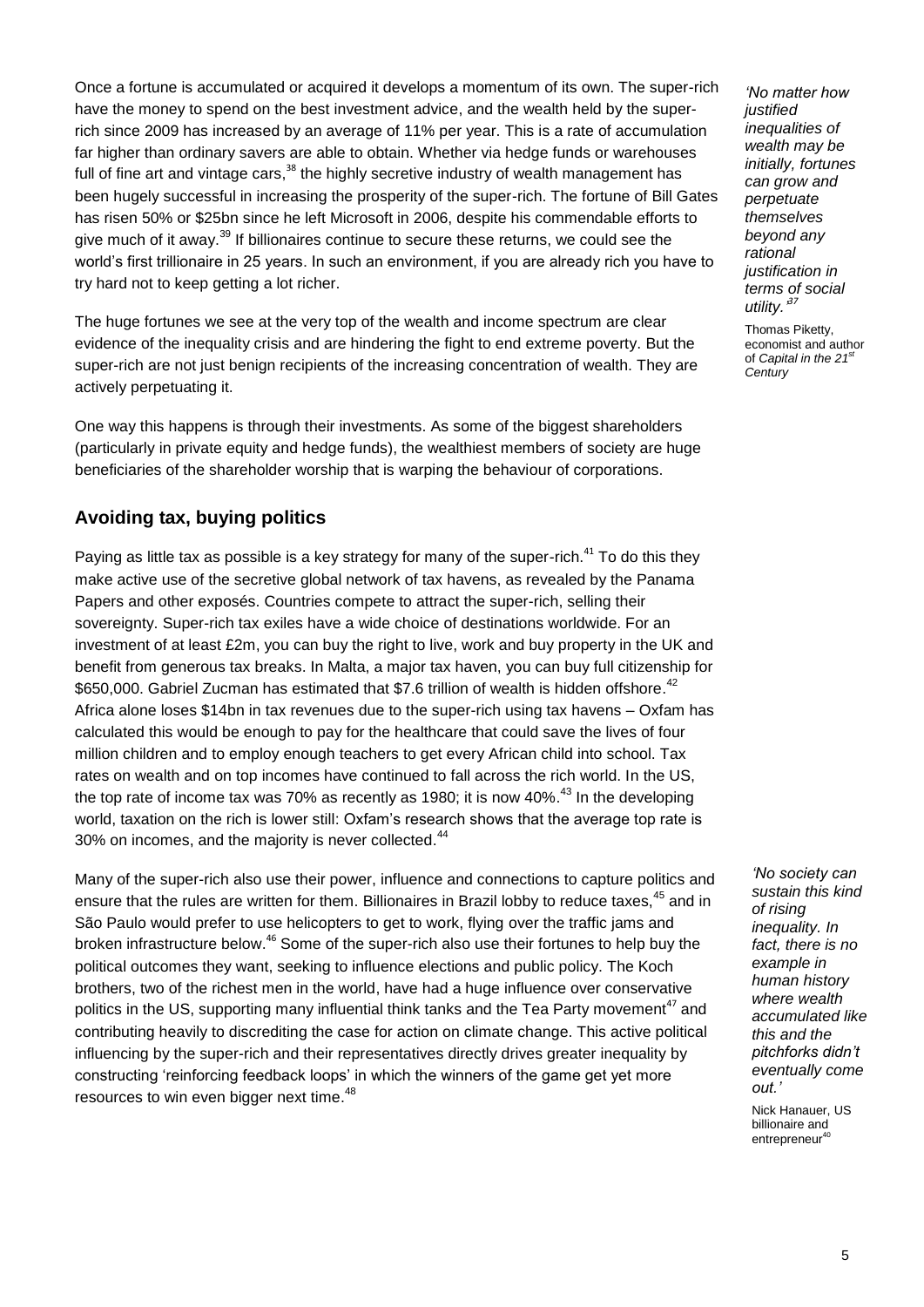## THE FALSE ASSUMPTIONS DRIVING THE ECONOMY OF THE  $1%$

The current economy of the 1% is built on a set of false assumptions which lie behind many of the policies, investments and activities of governments, business and wealthy individuals, and which fail people living in poverty and society more broadly. Some of these assumptions are about economics itself. Some are more about the dominant view of economics described by its creators as "neoliberalism", which wrongly assumes that wealth created at the top will "trickle down" to everyone else. The IMF has identified neoliberalism as a key cause of growing inequality.<sup>50</sup> Unless we tackle these false assumptions, we will be unable to turn the situation around.

- 1. **False assumption #1: The market is always right, and the role of governments should be minimized**. In reality, the market has failed to prove itself the best way of organizing and valuing much of our common life or designing our common future. We have seen how corruption and cronyism distort markets at the expense of ordinary people and how the excessive growth of the financial sector exacerbates inequality. Privatization of public services such as health, education or water has been shown to exclude the poor, and especially women.
- 2. **False assumption #2: Corporations need to maximize profits and returns to shareholders at all costs.** Maximizing profits disproportionately boosts the incomes of the already rich while putting unnecessary pressure on workers, farmers, consumers, suppliers, communities and the environment. Instead, there are many more constructive ways to organize businesses that contribute to greater prosperity for all, and plenty of existing examples of how to do this.
- 3. **False assumption #3: Extreme individual wealth is benign and a sign of success, and inequality is not relevant.** Instead, the emergence of a new gilded age, with vast amounts of wealth concentrated in too few hands – the majority male – is economically inefficient, politically corrosive, and undermines our collective progress. A more equal distribution of wealth is necessary.
- 4. **False assumption #4: GDP growth should be the primary goal of policy making.** Yet as Robert Kennedy said in 1968: "GDP measures everything except that which makes life worthwhile." GDP fails to count the huge amount of unpaid work done by women across the world. It fails to take into account inequality, meaning that a country like Zambia can have high GDP growth at a time when the number of poor people actually increased.
- 5. **False assumption #5: Our economic model is gender-neutral.** In fact, cuts in public services, job security and labour rights hurt women most. Women are disproportionately in the least secure and lowest-paid jobs and they also do most of the unpaid care work – which is not counted in GDP, but without which our economies would not function.
- 6. **False assumption #6: Our planet's resources are limitless.** This is not only a false assumption, but one which could lead to catastrophic consequences for our planet. Our economic model is based on exploiting our environment and ignoring the limits of what our planet can bear. It is an economic system that is a major driver of runaway climate change.

These six assumptions need to be overturned, and fast. They are outdated, backwardlooking, and have failed to deliver both shared prosperity and stability. They are driving us off a cliff. An alternative way of running our economy – a human economy – is needed urgently.

*"Instead of delivering growth, some neoliberal policies have increased inequality, in turn jeopardizing durable expansion."*  $IMF<sup>49</sup>$ 

*"[GDP] measures everything except that which makes life worthwhile."<sup>51</sup>* Robert Kennedy, 1968

*"You cannot lift the world at all, while half of it is kept so small."* <sup>52</sup>

Charlotte Perkins Gillman, socialist and suffragist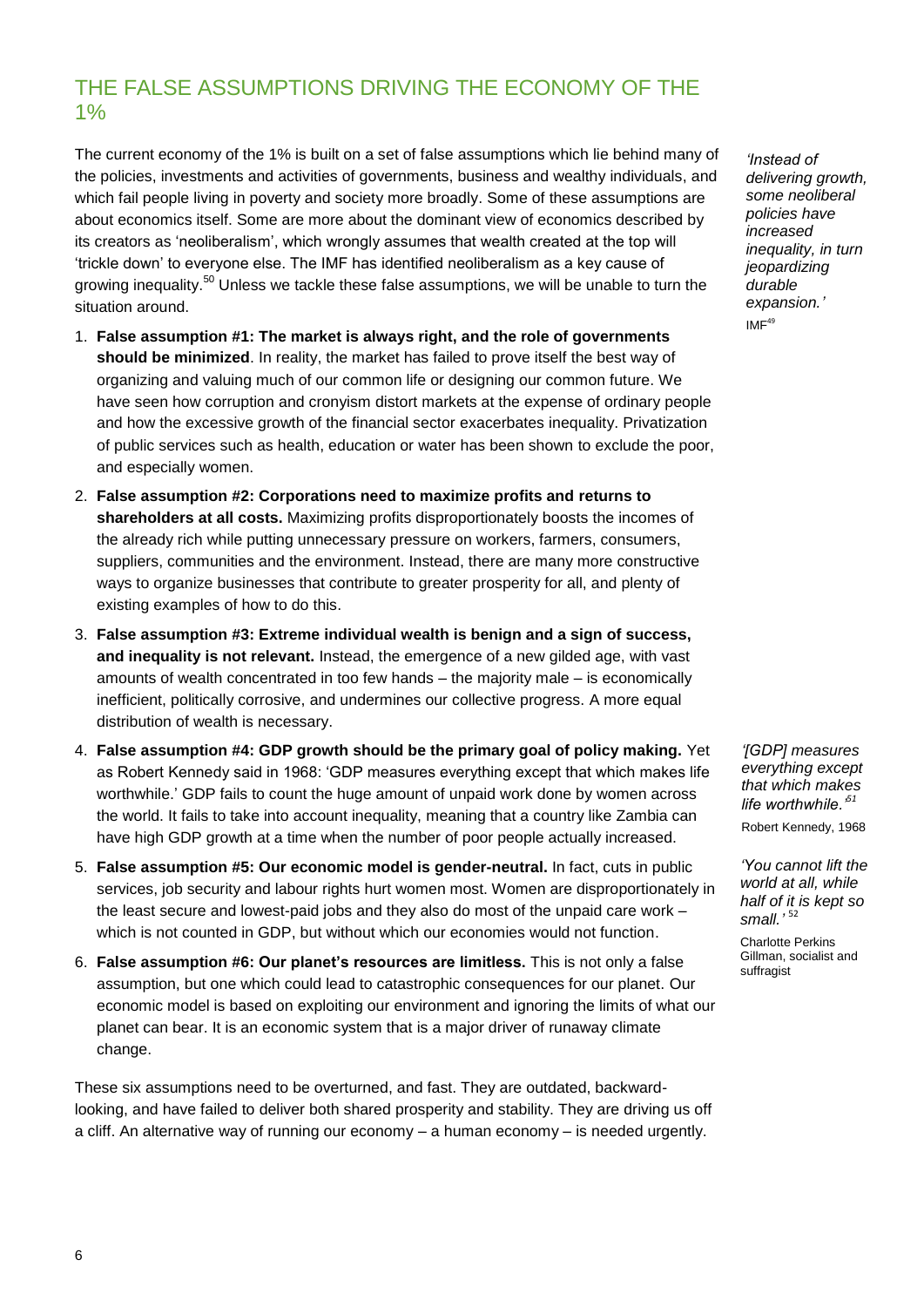## A HUMAN ECONOMY, DESIGNED FOR THE 99%

Together we need to create a new common sense, and turn things on their head to design an economy whose primary purpose is to benefit the 99%, not the 1%. The group that should benefit disproportionately from our economies are people in poverty, regardless of whether they are in Uganda or the United States. Humanity has incredible talent, huge wealth and infinite imagination. We need to put this to work to create a more human economy that benefits everyone, not just the privileged few.

A human economy would create fairer, better societies. It would ensure secure jobs paying decent wages. It would treat women and men equally. No one would live in fear of the cost of falling sick. Every child would have the chance to fulfil their potential. Our economy would thrive within the limits of our planet, and hand a better, more sustainable world to every new generation.

Markets are a vital engine for growth and prosperity, but we cannot continue to accept the pretence that it is the engine that steers the car or decides on the best direction to take. Markets need careful management in the interests of everyone so that the proceeds of growth are distributed fairly, and to ensure an adequate response to climate change or to deliver healthcare and education to many – particularly, but not exclusively, in the poorest countries.

A human economy would have a number of core ingredients aimed at tackling the problems that have contributed to today"s inequality crisis. This paper only begins to sketch these out, but provides a foundation on which to build.

In a human economy:

**1. Governments will work for the 99%.** Accountable government is the greatest weapon against extreme inequality and the key to a human economy. Governments must listen to all, not a wealthy minority and their lobbyists. We need to see a reinvigoration of civic space, especially for the voices of women and marginalized groups. The more accountable our governments are, the fairer our societies will be.

**2. Governments will cooperate, not just compete.** Globalization cannot continue to mean a relentless race to the bottom on tax and labour rights which benefits no one but those at the top. We must end the era of tax havens once and for all. Countries must cooperate, on an equal basis, to build a new global consensus and a virtuous cycle to ensure corporations and rich people pay fair taxes, the environment is protected, and workers are paid well.

**3. Companies will work for the benefit of everyone.** Governments should support business models that clearly drive the kind of capitalism that benefits all and underpins a sustainable future. The proceeds of business activity should go to those who enabled and created them – society, workers, and local communities. Lobbying by corporates and the purchase of democracy should be brought to an end. Governments must ensure corporations pay fair wages and fair taxes and take responsibility for their impact on the planet.

**4. Ending the extreme concentration of wealth to end extreme poverty.** Today"s gilded age is undermining our future, and needs to be ended. The richest should be made to contribute to society fairly and not be allowed to get away with unfair privileges. To do this we need to see the rich pay their fair share of tax: we must increase taxes on both wealth and high incomes to ensure a more level playing field, and clamp down on tax dodging by the super-rich.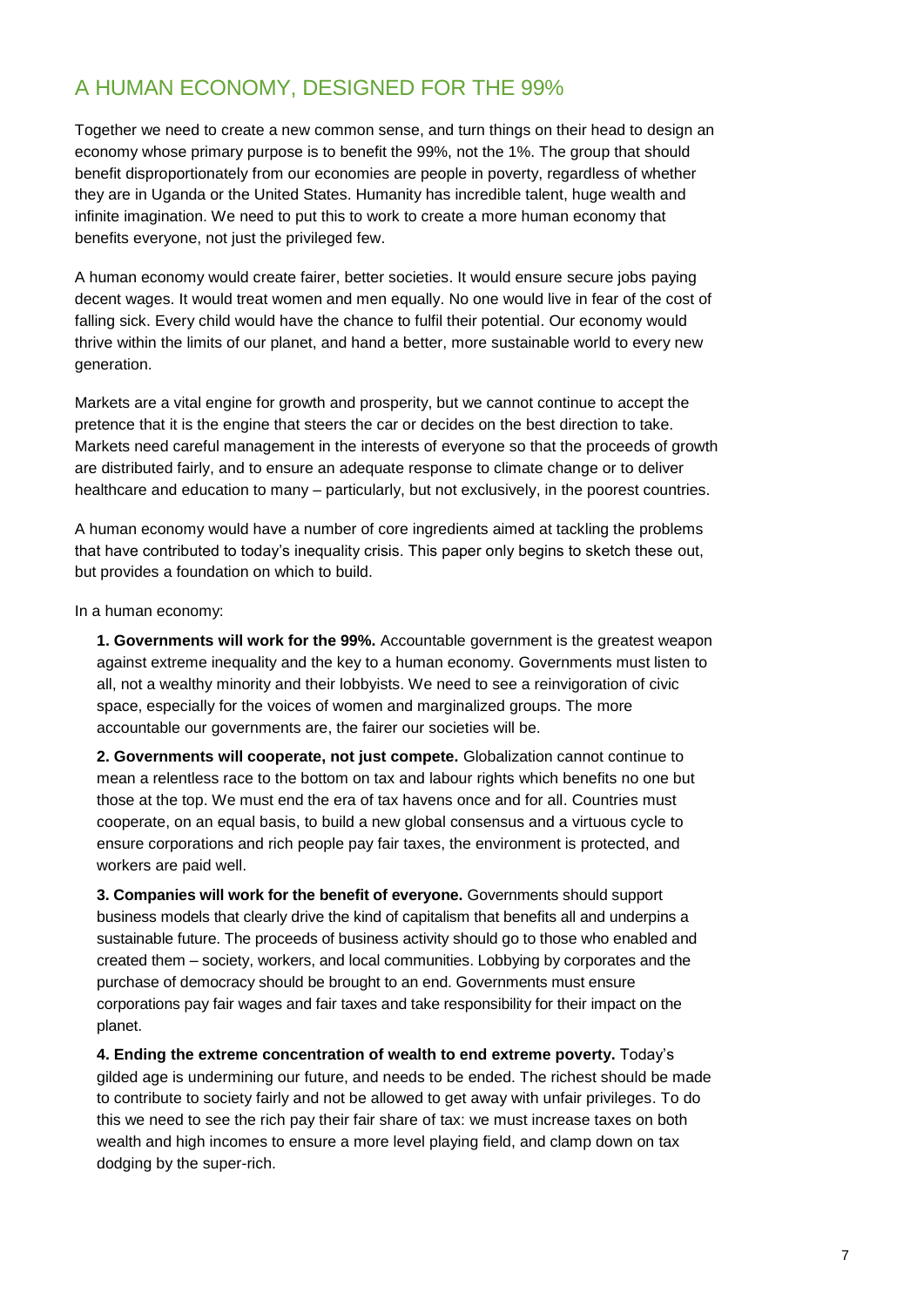**5. A human economy will work equally for men and women.** Gender equality will be at the heart of the human economy, ensuring that both halves of humanity have an equal chance in life and are able to live fulfilled lives. Barriers to women"s progress, which include access to education and healthcare, will end for good. Social norms will no longer determine a woman"s role in society and, in particular, unpaid care work will be recognized, reduced and redistributed.

**6. Technology will be harnessed for the interests of the 99%**. New technology has huge potential to transform our lives for the better. This will only happen with active government intervention, especially in the control of technology. Government research is already behind some of the greatest innovations in recent times, including the smart phone. Governments must intervene to ensure that technology contributes to reducing inequality, not increases it.

**7. A human economy will be powered by sustainable renewable energy.** Fossil fuels have driven economic growth since the era of industrialization, but they are incompatible with an economy that puts the needs of the many first. Air pollution from burning coal leads to millions of premature deaths worldwide, while the devastation caused by climate change hits the poorest and most vulnerable hardest. Sustainable renewable energy can deliver universal energy access and power growth that respects our planetary boundaries.

**8. Valuing and measuring what really matters.** Moving beyond GDP, we need to measure human progress using the many alternative measures available. These new measures should fully account for the unpaid work of women worldwide. They must reflect not just the scale of economic activity, but how income and wealth are distributed. They must be closely linked to sustainability, helping to build a better world today and for future generations. This will enable us to measure the true progress of our societies.

We can and must build a more human economy before it is too late.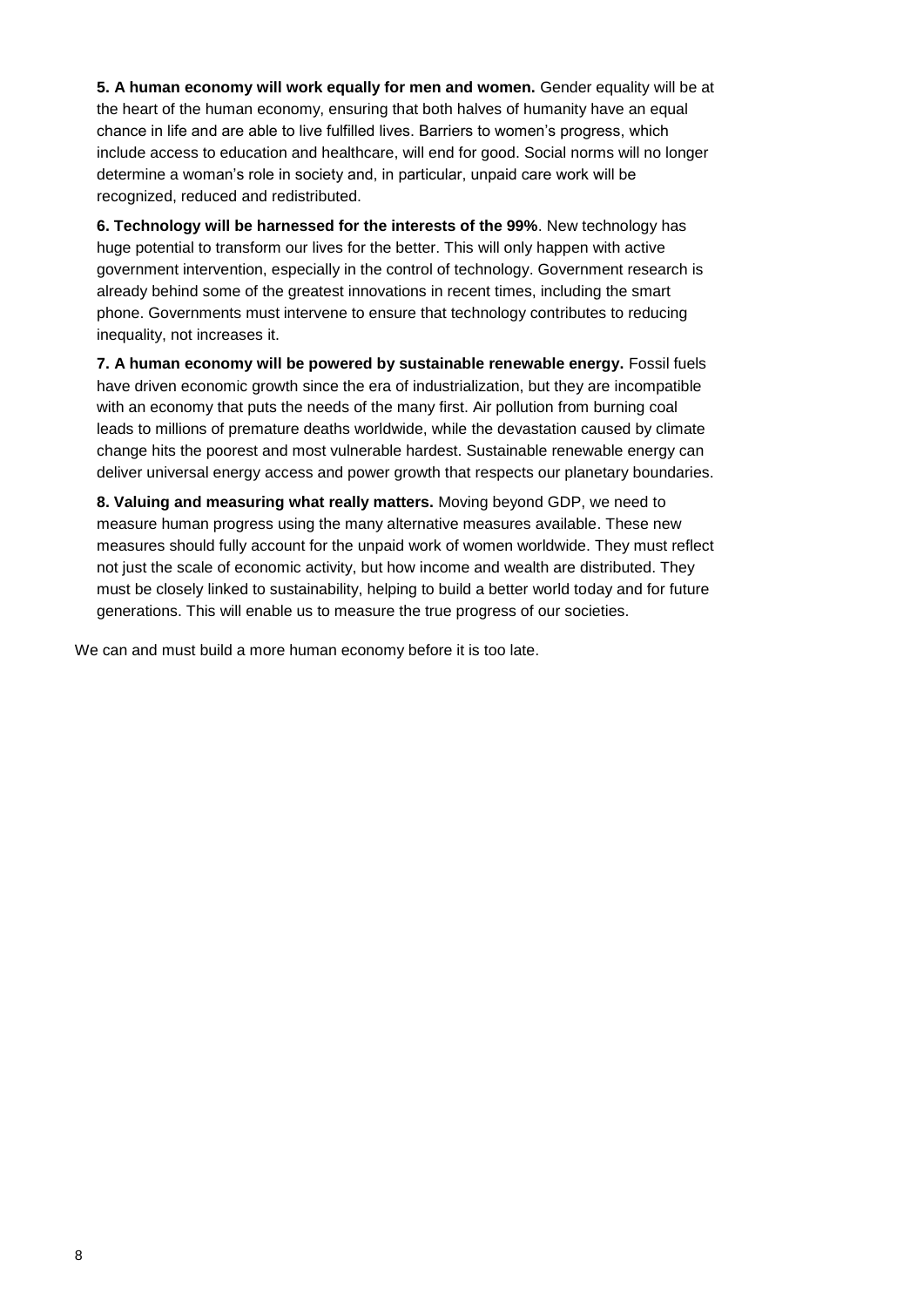## 1 AN ERA OF ECONOMIC GROWTH DEFINED BY INEQUALITY AND **EXCLUSIVITY**

### A WORLD IN WHICH 1% OF HUMANITY CONTROLS AS MUCH WEALTH AS THE OTHER 99% WILL NEVER BE STABLE

In September 2016 in his departing speech to the UN General Assembly, President Obama stated: "A world in which 1% of humanity controls as much wealth as the other 99% will never be stable.'<sup>53</sup> Later that month, the World Bank's inaugural report on poverty and shared prosperity found that inequality within countries is higher than it was 25 years ago, and advised that "reductions in inequality will be key to reaching the poverty [Sustainable Development] goal by 2030'.<sup>54</sup> IMF researchers have warned that inequality hurts growth<sup>55</sup> and exacerbates the barriers and injustices faced by people because of their gender, ethnicity or geography.<sup>56</sup> The list of social and political consequences of extreme inequality is long.<sup>57</sup> People"s experience of being left behind and excluded from the prosperity enjoyed by the few was cited by many commentators as the reason behind the majority of UK voters choosing to reject membership of the EU in June 2016<sup>58</sup> and the success of Donald Trump's campaign in the  $US<sup>59</sup>$ 

World leaders have now signed up to the Sustainable Development Goals, which apply to all countries regardless of their stage of development. They include Goal 10: to "reduce inequalities between and within countries'. This commitment, together with widespread recognition of the problem of inequality, is welcome, but the responses so far have been woefully inadequate. The narrow pursuit of GDP growth and private profits above all else continues to determine global, national and many corporate agendas, with some warning against any attempts to distract from these goals with concerns about inequality.<sup>60</sup> As a result, we continue to see policies rooted in flawed and misguided objectives which have become ends in themselves – pursued in ways which can entrench inequality – rather than a means to ensure sustainable human development and well-being.

This report challenges both the overarching objectives and the received wisdom on which economic decisions are based – and presents a more just and sustainable alternative for our societies.

The scale of the inequality crisis requires more than a few policy tweaks or a tokenistic response. It is imperative that we take this opportunity to ensure widespread recognition of the problem and take meaningful action to address it.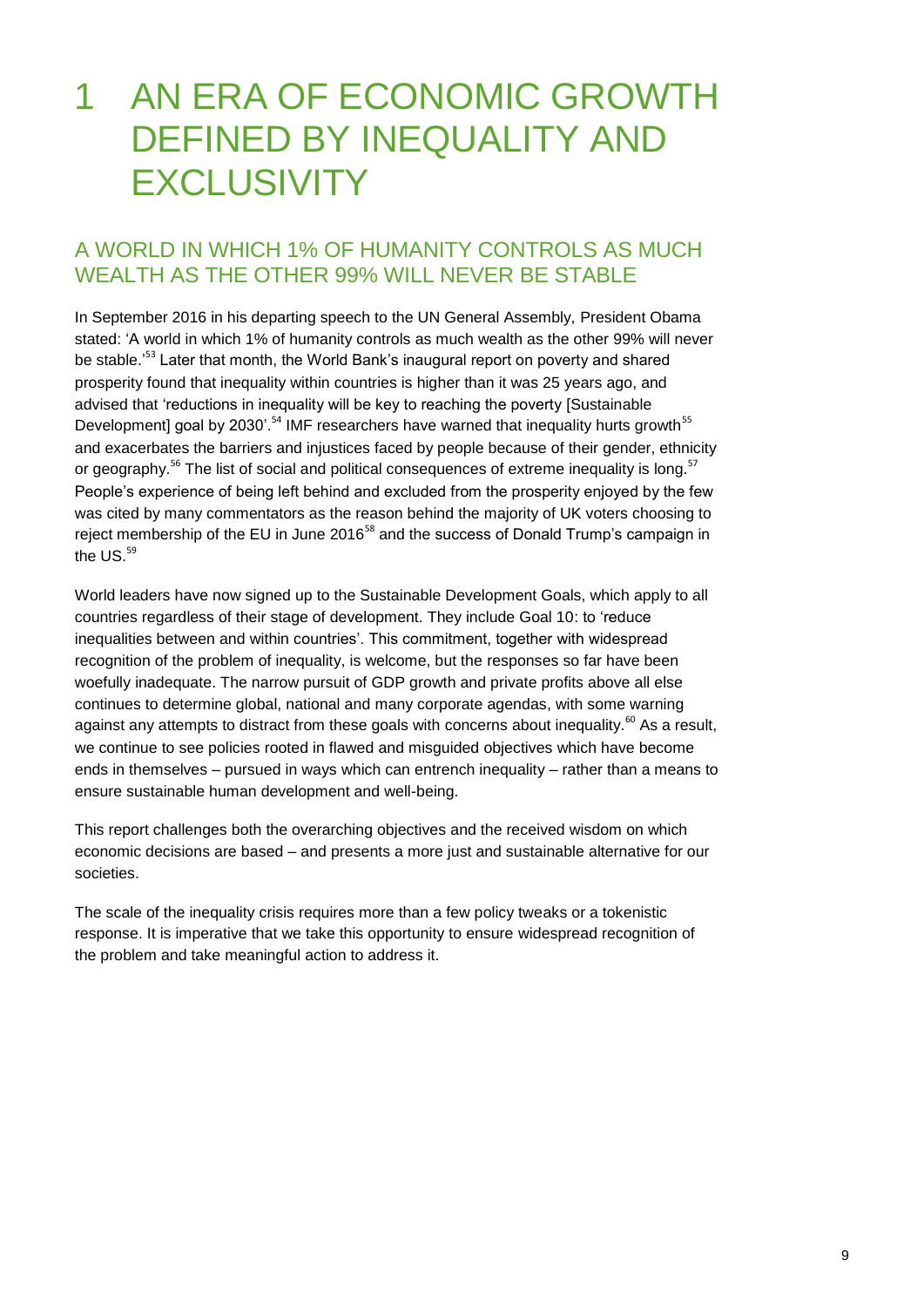## THE CONCENTRATION OF WEALTH DEEPENS

Total global wealth<sup>61</sup> has reached a staggering \$255 trillion. Since 2015, more than half of this wealth has been in the hands of the richest 1% of people. At the very top, this year's data finds that collectively the richest eight individuals have a net wealth of \$426bn, which is the same as the net wealth of the bottom half of humanity.<sup>62</sup>

Wealth continues to accumulate for the wealthy. Capital owners have consistently seen their returns outstrip economic growth over the past three decades.<sup>63</sup> Oxfam's previous reports have shown how this extreme and growing wealth in the hands of a few translates to power and undue influence over policies and institutions.<sup>64</sup>

Meanwhile the accumulation of modest assets, especially agricultural assets such as land and livestock, is one of the most important means by which to escape poverty.<sup>65</sup> Wealth is critical for people living in poverty to be able to respond to financial shocks like a medical bill. However, estimates from Credit Suisse find that collectively the poorest 50% of people have less than a quarter of 1% of global net wealth.<sup>66</sup> Nine percent of the people in this group have negative wealth, and most of these people live in richer countries where student debt and other credit facilities are available. But even if we discount the debts of people living in Europe and North America, the total wealth of the bottom 50% is still less than 1%.

Unlike extreme wealth at the top, which can be observed and documented through various rich lists, we have much less information about the wealth of those at the bottom of the distribution. We do know however, that many people experiencing poverty around the world are seeing an erosion of their main source of wealth $67$  – namely land, natural resources and homes – as a consequence of insecure land rights, land grabbing, land fragmentation and erosion, climate change, urban eviction and forced displacement. While total farmland has increased globally,<sup>68</sup> small family farms operate a declining share of this land. Ownership of land among the poorest wealth quintile fell by 7.3% between the 1990s and 2000s.<sup>69</sup> Change in land ownership in developing countries is commonly driven by large-scale acquisitions, which see the transfer of land from small-scale farmers to large investors and the conversion of land from subsistence to commercial use.<sup>70</sup> Up to 59% of land deals cover communal lands claimed by indigenous peoples and small communities, which translates to the potential displacement of millions of people.<sup>71</sup> Yet only 14% of deals have involved a proper process to obtain 'free prior and informed consent' (FPIC).<sup>72</sup> Distribution of land is most unequal in Latin America, where 64% of the total wealth is related to non-financial assets like land and housing<sup>73</sup> and 1% of 'super farms' in Latin America now control more productive land than the other 99%.<sup>74</sup>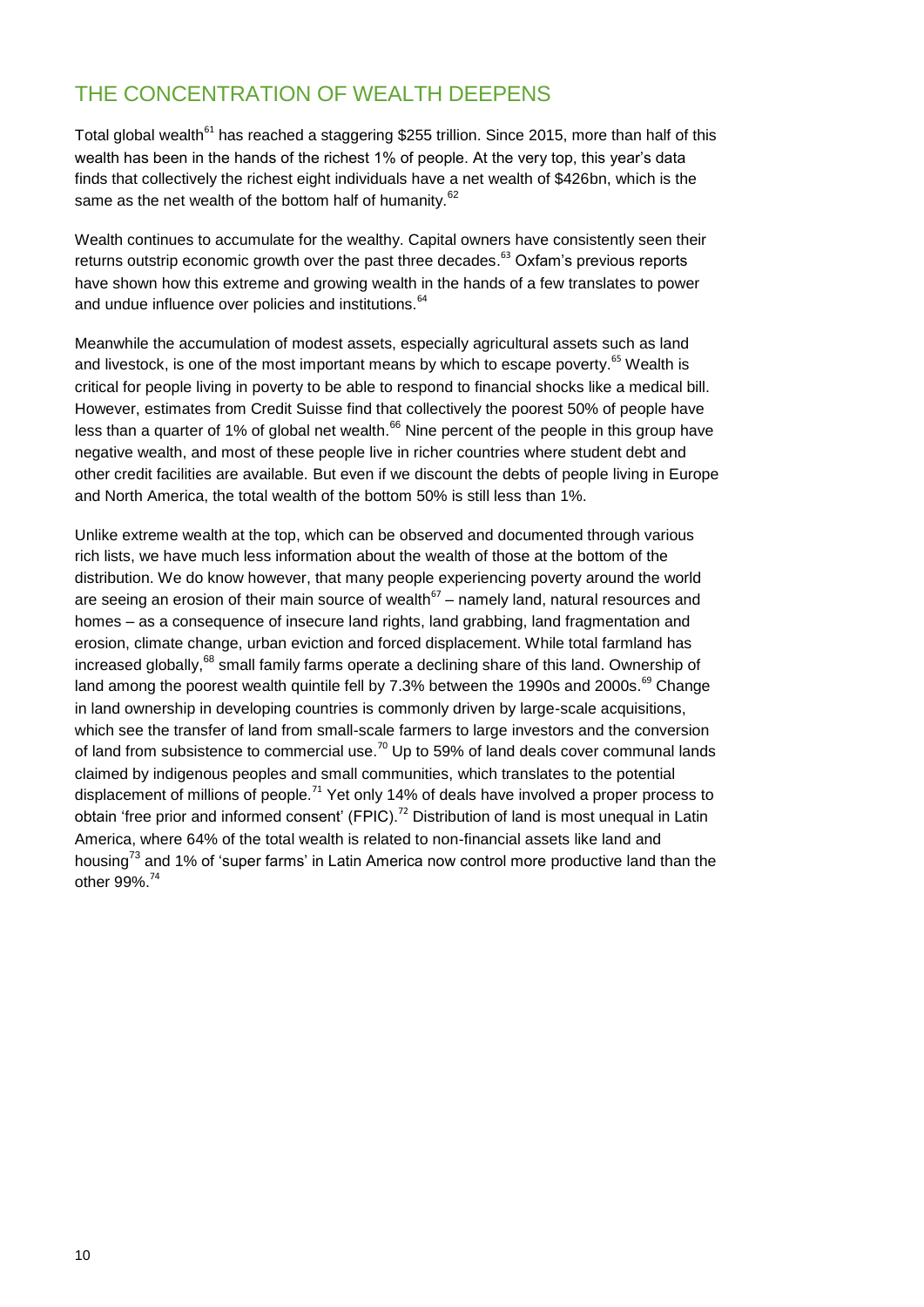#### **Box 1: Oxfam's wealth inequality calculations**

In January 2014, Oxfam calculated that just 85 people had the same amount of wealth as the bottom half of humanity. This was based on data on the net wealth of the richest individuals from Forbes and data on the global wealth distribution from Credit Suisse. For the past three years, we have been tracking these data sources to understand how the global wealth distribution is evolving. In the Credit Suisse report of October 2015, the richest 1% had the same amount of wealth as the other 99%.<sup>75</sup>

This year we find that the wealth of the bottom 50% of the global population was lower than previously estimated, and it takes just eight individuals to equal their total wealth holdings. Every year, Credit Suisse acquires new and better data sources with which to estimate the global wealth distribution: its latest report shows both that there is more debt in the very poorest group and fewer assets in the 30–50% percentiles of the global population. Last year it was estimated that the cumulative share of wealth of the poorest 50% was 0.7%; this year it is 0.2%.

|                        | <b>Poorest</b><br>10% | $\mathbf{2}$ | 3   |     | 5   | <b>Poorest</b><br>50% |
|------------------------|-----------------------|--------------|-----|-----|-----|-----------------------|
| 2015<br>calculations   | $-0.3$                | 0.1          | 0.1 | 0.3 | 0.5 | 0.7                   |
| 2015<br><b>UPDATED</b> | $-0.4$                | 0.0          | 0.1 | 0.2 | 0.3 | 0.2                   |
| 2016 data              | $-0.4$                | 0.0          | 0.1 | 0.2 | 0.3 | 0.2                   |

#### **Table 1: Share of wealth across the poorest 50% of the global population**

The inequality of wealth that these calculations illustrate has attracted a lot of attention, both to the obscene level of inequality they expose and to the underlying data and the calculations themselves. Two common challenges are heard. First, that the poorest people are in net debt, but these people may be income-rich thanks to well-functioning credit markets (think of the indebted Harvard graduate). However, in terms of population, this group is insignificant at the aggregate global level, where 70% of people in the bottom 50% live in low-income countries. The total net debt of the bottom 50% of the global population is also just 0.4% of overall global wealth, or \$1.1 trillion. If you ignore the net debt, the wealth of the bottom 50% is \$1.5 trillion. It still takes just 56 of the wealthiest individuals to equal the wealth of this group.

The second challenge is that changes over time of net wealth can be due to exchangerate fluctuations, which matter little to people who want to use their wealth domestically. As the Credit Suisse reports in US\$, it is of course true that wealth held in other currencies must be converted to US\$. Indeed, wealth in the UK declined by \$1.5 trillion over the past year due to the decline in the value of Sterling. However, exchange-rate fluctuations cannot explain the long-run persistent wealth inequality which Credit Suisse shows (using current exchange rates): the bottom 50% have never had more than 1.5% of total wealth since 2000, and the richest 1% have never had less than 46%. Given the importance of globally traded capital in total wealth stocks, exchange rates remain an appropriate way to convert between currencies.

Ultimately, Oxfam believes it is important to analyse the wealth distribution, particularly the wealth of the most vulnerable people – and there needs to be systematic collection of good quality and easily comparable survey data measuring total wealth owned by and within poor households.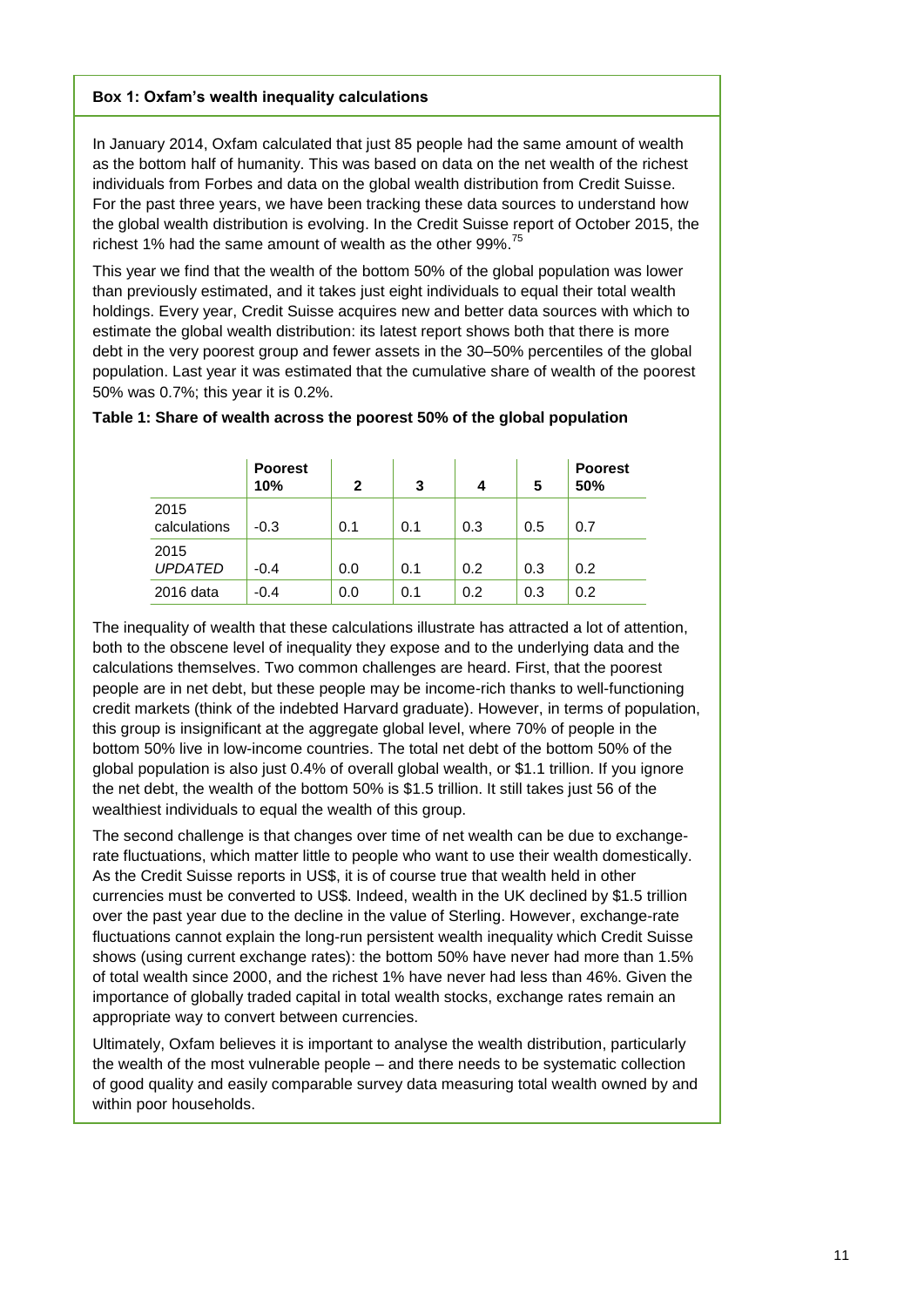## ENDING EXTREME INCOME POVERTY NEEDS MORE INCLUSIVE GROWTH

Hundreds of millions of people have been lifted out of poverty in recent decades, an achievement of which the world should be proud. Yet one in nine people still go to bed hungry.<sup>77</sup> Had growth been pro-poor between 1990 and 2010, 700 million more people, most of them women, would have escaped poverty over this period.<sup>78</sup> The global economy has more than doubled in GDP terms in the last 30 years, with all income levels seeing an increase, resulting in a corresponding decline in extreme poverty rates around the world. As the orange line on Figure 1 below shows, all income groups have seen a positive growth in their real income between 1988 and 2011, particularly in the middle of the global income distribution. The lowest rate of growth was experienced by those with higher incomes: this is a direct result of the 2008–2011 period, when the effects of the global financial crisis hit highincome countries in particular. Because of this 2008–2011 effect, the shape of the chart is a moderated version of the famous 'elephant chart'<sup>79</sup> which has received much attention for highlighting those income groups that have gained most in the last three decades – those in the middle and at the very top.

The difference between the absolute growth in income of the different deciles is, however, highly unequal – far more than the simple rates of growth would suggest – even after taking into account the economic shock to incomes post-2008, as shown by the blue line on Figure 1. The incomes of the poorest 10% of people increased by \$65 between 1988 and 2011, equivalent to less than \$3 extra a year, while the incomes of the richest 1% increased 182 times as much, by \$11,800. Oxfam"s research has revealed that over the last 25 years, the top 1% has gained more income than the bottom 50% put together, and almost half (46%) of total income growth went to the richest 10%.<sup>80</sup> This is important because the poorest 10% of the global population still live below the extreme poverty line of \$1.90 a day, $81$  and the World Bank has projected that with the current income distribution we will fail to meet the global target to eradicate poverty by 2030. Even this is a modest ambition, as the national poverty lines of countries themselves is in fact above \$1.90 a day. Closer to three billion people, or half the global population, live below the 'ethical poverty line', calculated as the amount per day that would enable people to achieve a normal life expectancy of just over 70 years. $82$ 



#### **Figure 1: Growth of global incomes by decile, 1988–2011**

Source: Author calculations, using data from Lakner and Milanovic (2013). All incomes are 2005 PPP dollars, which represent real incomes at 2005.

*"No society can sustain this kind of rising inequality. In fact, there is no example in human history where wealth accumulated like this and the pitchforks didn"t eventually come out."* 

Nick Hanauer, US billionaire and  $entrepreneur<sup>76</sup>$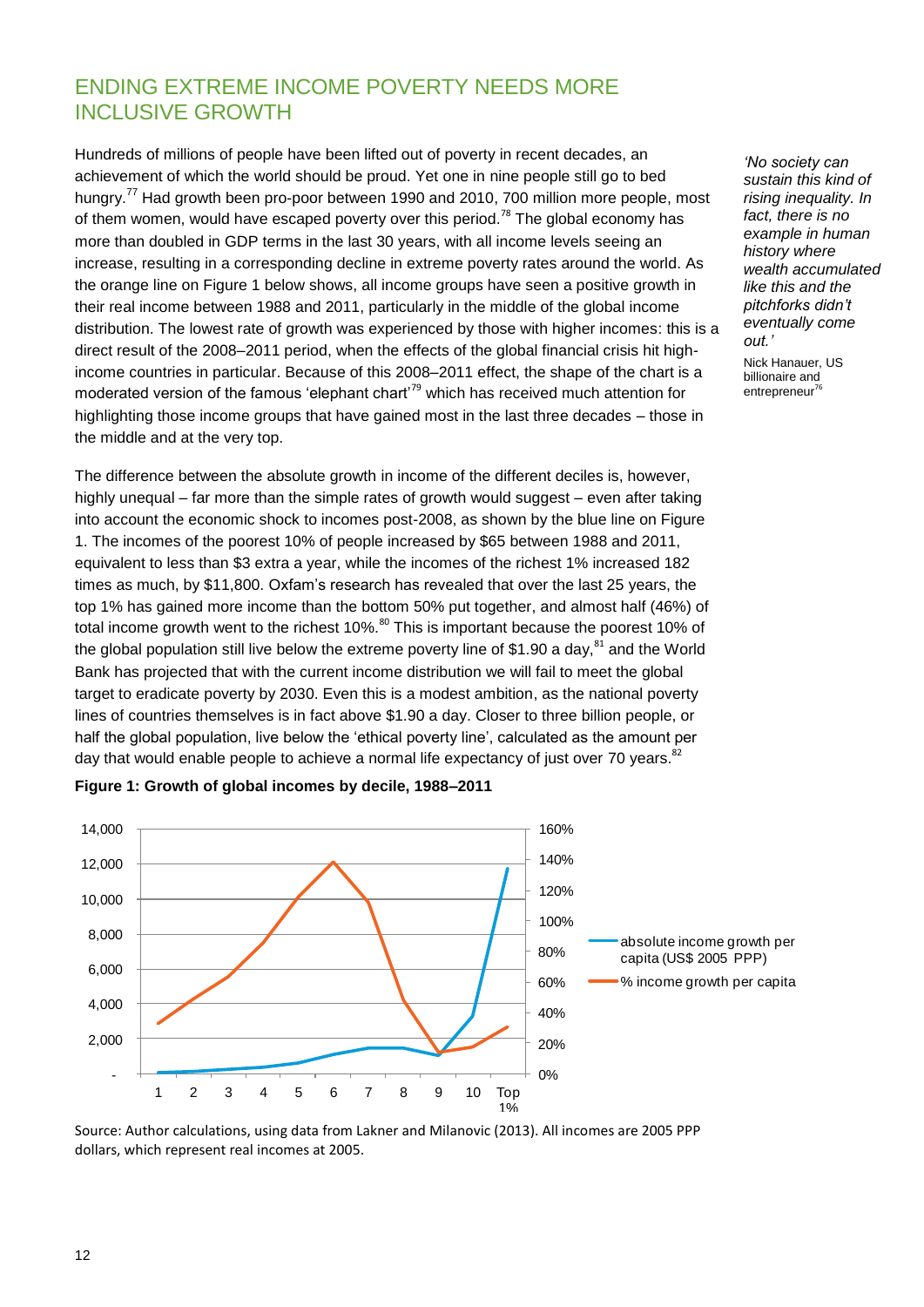Skewed income growth (and with it rising income inequality) has been the result of trends in labour markets in many countries, rich and poor. Total income is made up of labour income which is earned by workers, and returns to capital enjoyed by capital owners. All over the world we find that workers have been getting a smaller slice of the pie, while the owners of capital have been prospering.<sup>83</sup> Even in China, a country where wages roughly tripled over the last decade, total income, fuelled by high returns to capital, increased even faster. An increasing capital share is almost exclusively a bounty enjoyed by people at the top of the distribution, as the richest disproportionately hold capital. $84$  In the US, new research by economist Thomas Piketty shows that over the last 30 years the growth in the incomes of the bottom 50% has been zero, whereas incomes of the top 1% have grown 300%.<sup>85</sup> It is clear that global growth has been exclusive; something predominately enjoyed by the privileged few.

#### **The growing wage gap**

Within the labour share, wage disparities have been growing. Wages in low-skill sectors in particular have been falling behind productivity in emerging economies and stagnating in many rich countries, while wages at the top continue to grow.<sup>86</sup> A FTSE 100 CEO earns as much in a year as 10,000 people in working in garment factories in Bangladesh.<sup>87</sup> The CEO of India's top information firm earns 416 times the salary of a typical employee.<sup>88</sup> In developed economies, greater wage inequality has been the single most important driver of income inequality,<sup>89 90</sup> while among countries where inequality has fallen, the trend was frequently driven by strong growth in real wages at the bottom. In the case of Brazil, between 2001 and 2012 real wages of the bottom 10% increased more than those of the top 10%, $91$  thanks to progressive minimum-wage policies.<sup>92</sup> In many developing countries where wage disparities are growing, the pay gap between workers with different skills and education levels is a key driver of inequality. Highly skilled workers with more education see their incomes rise, while low-skilled workers see their wages reduced. This gap accounts for 25–35% of income inequality in Asia.<sup>93</sup>

The squeeze on employment and wages for the lowest-paid workers results in people working for poverty wages in precarious employment. Wage workers in Nepal earned just \$73 per month in 2008, followed by \$119 in Pakistan (2013) and \$121 in Cambodia (2012). Due to the low wage levels, the latter two countries are also among those with the highest incidence of working poverty worldwide.<sup>94</sup> In many countries, even the legal minimum wage fails to meet the wage required for a decent standard of living. The minimum wage for banana workers in the Dominican Republic is just 40% of a living wage; in Bangladesh it is nearer 20% of that required to live a decent life.<sup>95</sup> Women and young people are particularly vulnerable to precarious work: the jobs of two in three young workers in most low-income countries are either in vulnerable self-employment or unpaid family labour.<sup>96</sup> In the OECD, almost 40% of young workers are in non-standard work, such as contract or temporary work, or involuntary part-time employment.<sup>97</sup>

#### **The decline of workers' collective bargaining power**

The changing structure of the jobs market and associated decline of collective bargaining makes things worse. Various factors have led to the decline in the proportion of workers who are members of unions, and the IMF has found a relationship in advanced economies between this decline and the increasing share of incomes of the top  $10\%$ <sup>98 99</sup> In Denmark, an employee flipping burgers for Burger King earns \$20 an hour, based on a collective bargaining agreement; a US employee in the same company, but denied the bargaining opportunity enjoyed by her Danish colleague, gets just \$8.90.<sup>100</sup> In developed countries, the increase in self-employed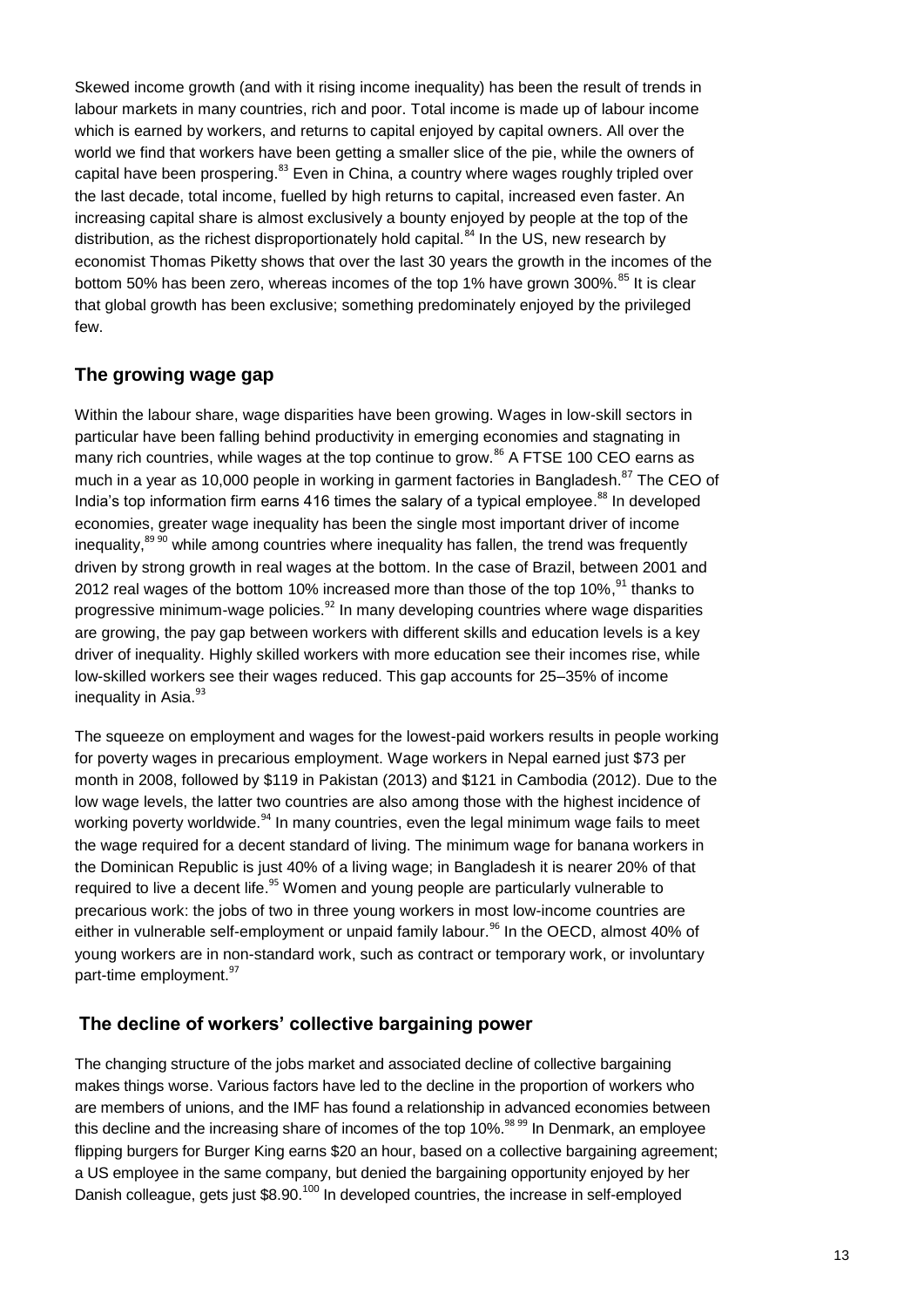workers in the "gig" economy, where they are contracted for defined outputs rather than being employees, puts workers in more precarious financial positions. The landmark ruling against Uber in the UK in October 2016, which insisted that drivers are paid the living wage and entitled to holiday pay, goes some way towards recognizing the rights of workers in this expanding sector.<sup>101</sup> Critically, the informal sector continues to be one of the most important sources of income for people, especially women, in low-income countries, $102$  where workers are not entitled to minimum wages or workers' rights and are therefore vulnerable to abuse.

#### **Box 2: Legal protection for Brazil's domestic workers**

The majority of domestic workers in Brazil are women. In 2015, Brazil sanctioned a law that aimed to give equal rights to domestic workers, as for the other occupations. Research shows that during the process to implement the new legislation, around 1.4 million domestic workers have registered with the eSocial, a labour, welfare and fiscal obligations system.<sup>103</sup>

*"This eSocial was very important, because today we have a way to know how many are regulated, with their rights protected by law. I believe that the trend will gradually increase, people will be more aware, will register, and what needs to be done, will be done. After the law, the number of young domestic workers dropped. For us, this is positive. My great-grandmother was a slave; my grandmother, my mother and I were domestic workers. I was in domestic work at the age of 10 and had no opportunity to study. Today, knowing you have young people attending college, that the number of young people in domestic work dropped, for me, this is a very important victory. We need generations who are also trying to succeed in other areas of the job market. [A girl] can be a maid if she wants, but that cannot be the only gateway or her fate. In 2008, when President Lula signed a decree that banned domestic child labour below 18 years, there were people who criticized, who found it absurd. [...] We do not want [this child] to be on the street or working. We want her to be studying, so that tomorrow she can be a doctor or an engineer. So she can do what she wants, not just the housework."*

Source: From an interview with Creuza Oliveira, President of the National Federation of Domestic Workers (FENATRAD) of Brazil.

#### **Women remain worse off**

There are significant gender differences when it comes to the winners and losers of the growing income gap, with women more likely to find themselves in the bottom half of the income distribution. Worldwide, the chances for women to participate in the labour market remain almost 27 percentage points lower than those for men.<sup>104</sup> In the Middle East and North Africa, just one-quarter of women participate in the labour force, and in South Asia one-third do, compared with three-quarters of men in these regions.<sup>105</sup> Once in the labour market, women are more likely than men to be in jobs not protected by labour legislation.<sup>106</sup> In formal jobs, women consistently earn less than men. The 2016 edition of World Economic Forum"s annual report on the gender gap finds that the gap in economic participation has in fact got wider in the last year, and estimates that it will take 170 years for women to be paid the same as men.<sup>107</sup> This is due in part to outright discrimination, where women receive lower pay for equal work of equal value; but it is also because women are concentrated in lower paid and part-time jobs. Women earn 31 to 75% less than men due to the pay gap and other economic inequalities such as access to social protection, accumulating to leave them much worse off over their lifetime.<sup>108</sup> As Table 2 shows, even in advanced economies where education attainment disparities have been largely eliminated, men continue to dominate high-income groups while women remain disproportionately responsible for carrying out unpaid work in the home.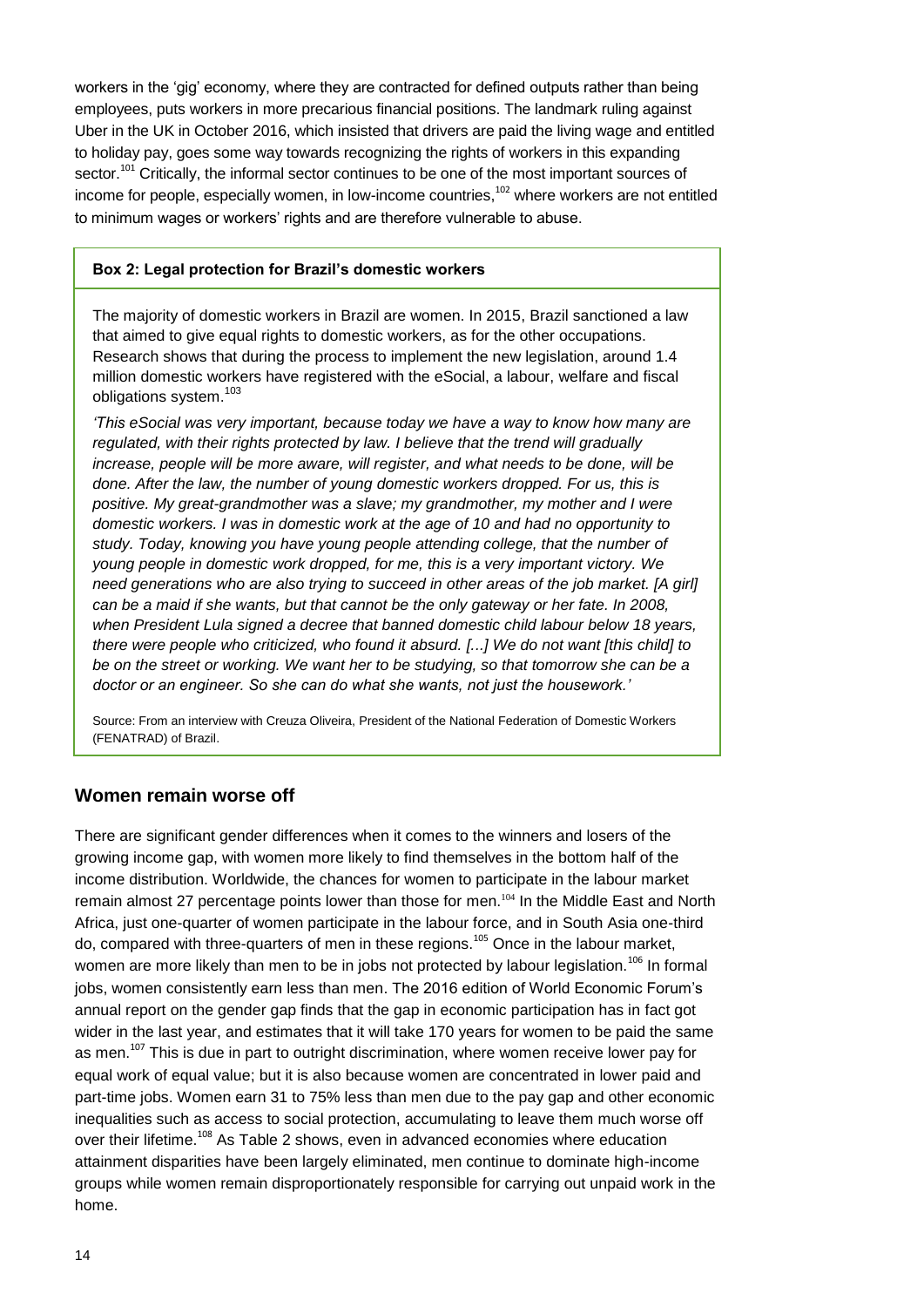#### **Table 2: The gender divide in the labour market in advanced economies**

|                  | $%$ of women<br>in the top 10%<br>income group | % of women in<br>the top 1%<br>income group | Share of unpaid<br>care work done<br>by women<br>(latest year) |
|------------------|------------------------------------------------|---------------------------------------------|----------------------------------------------------------------|
| Spain 2010       | 33%                                            | 22%                                         | 63%                                                            |
| Denmark 2013     | 31%                                            | 16%                                         | 57%                                                            |
| Canada 2013      | 30%                                            | 22%                                         | 61%                                                            |
| New Zealand 2013 | 29%                                            | 19%                                         | 65%                                                            |
| Italy 2014       | 29%                                            | <b>20%</b>                                  | 75%                                                            |
| <b>UK 2013</b>   | 28%                                            | 18%                                         | 65%                                                            |
| Australia 2012   | 25%                                            | 22%                                         | 64%                                                            |
| Norway 2013      | 22%                                            | 14%                                         | 57%                                                            |

*"The gap between poor and rich people in Kenya is sometimes very humiliating. To see that it is just a wall that defines these rich people from the lower class. You find that some of their children drive cars and when you are passing around the roads you get covered in dust, or if it is raining you are splashed with water."*

Jane Muthoni, member of Shining Mothers, an Oxfam-supported community group

Source:<http://www.lse.ac.uk/InternationalInequalities/pdf/III-Working-Paper-5---Atkinson.pdf> and OECD stat Employment: [Time spent in paid and unpaid work, by sex](http://stats.oecd.org/index.aspx?queryid=54757)

These trends towards greater inequalities of wealth and income are increasingly hardwired into our economies. Corporations and super-rich individuals both play a key role in driving these disparities.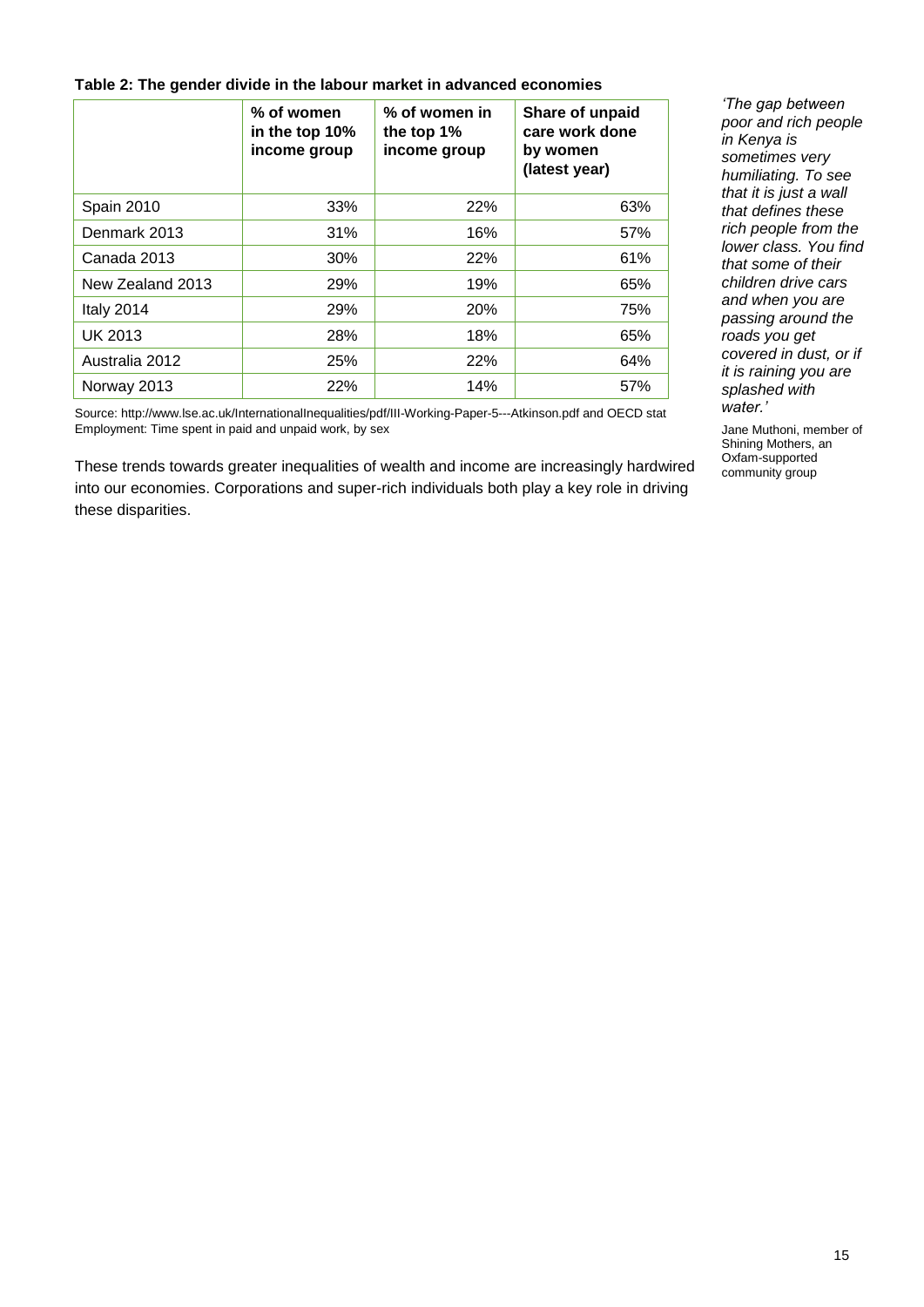## 2 THE ENGINES DRIVING EXCLUSIVE GROWTH

## THE ROLE OF CORPORATIONS IN DRIVING THE INEQUALITY **CRISIS**

Businesses are bigger than ever. In terms of revenue, 69 of the 100 biggest entities are now corporations, not countries.<sup>109</sup> The world's 10 biggest corporations – a list that includes Wal-Mart, Shell and Apple – have a combined revenue greater than the government revenue of 180 "poorest" countries combined, in a list which includes Ireland, Indonesia, Israel, Colombia, Greece, South Africa, Iraq and Vietnam.<sup>110</sup> Revenue, or turnover, gives an idea of the scale of operations behind these giants, but corporations have been eye-wateringly successful at turning this into profit. The 10 most profitable corporations in the US made a collective \$226bn in profit in 2015, or \$30 for every person on the planet.<sup>111</sup>

Businesses are key players in a market economy, and when they work to the benefit of all, they can be vital to building fair and thriving societies. But the bounty corporations have generated is not shared; rather it increasingly works predominantly for the rich. The everincreasing pressure to squeeze costs and deliver proceeds to the people who own and run these corporations, and the rise of "crony capitalism", are driving a wedge between the rich and the rest.

#### **Squeezing wages at the bottom**

In the short term, corporate profits are generated by keeping margins high, which means minimizing the cost of inputs like labour. Apple has been particularly successful at this, as shown in Figure 2, where in 2010 almost three-quarters of revenue from its iPhone went to profits.





Source: Breakdown of the estimated value for the wholesale price of the iPhone 4 in 2010, calculated by Kenneth L. Kraemer, Greg Linden and Jason Dedrick (2011).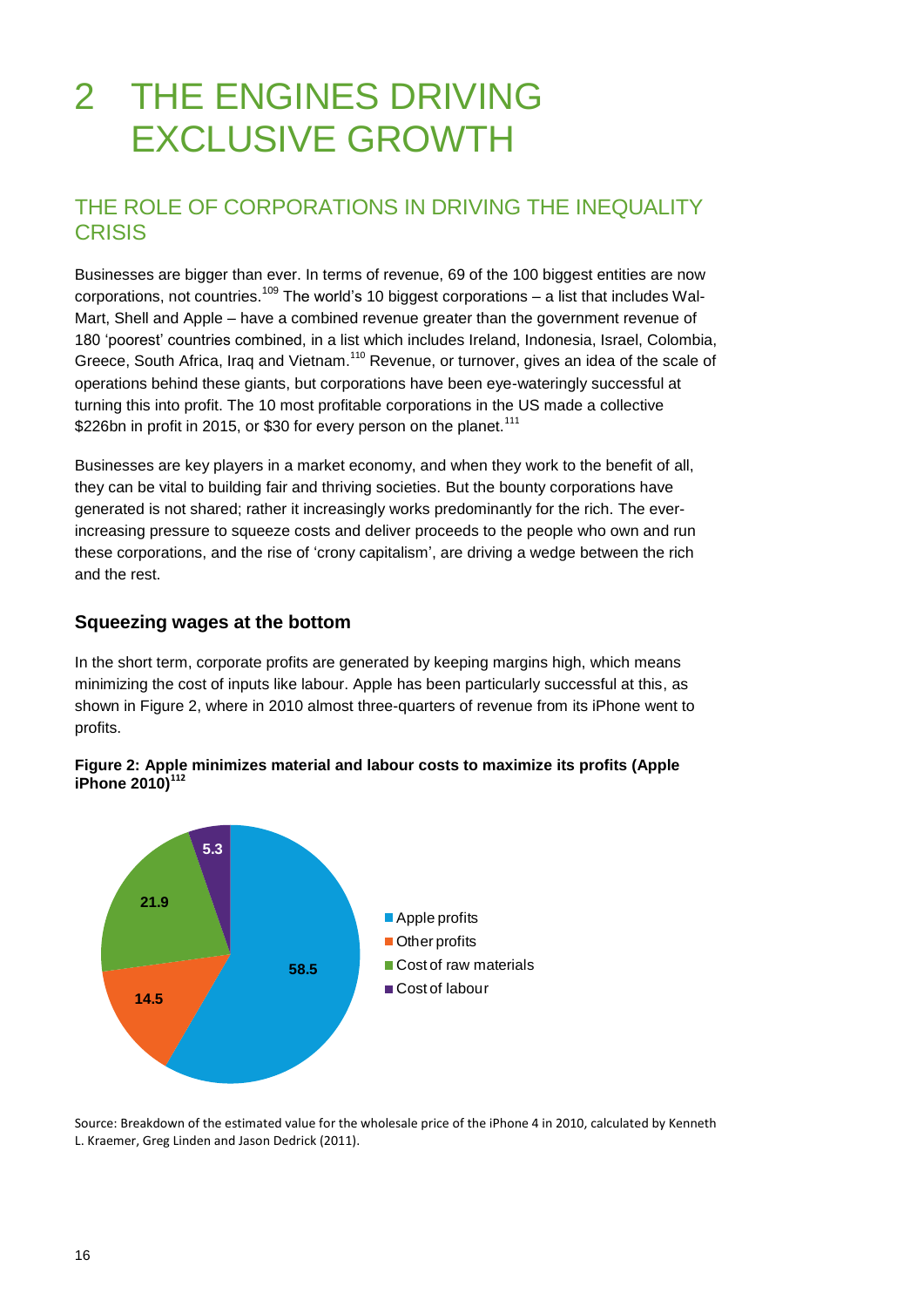Squeezing wages drives inequality and has a major human cost. Apple is plagued by reports of exhausted workers in China working 12-hour shifts in punitive conditions to produce iPhones and  $iPads$ ,  $113$  Workers on low incomes across the world continue to see their wages squeezed. particularly through global supply chains where suppliers compete to provide consumers with the lowest prices. Women are the hardest hit, as they are the most likely to work in precarious and low-paid employment. Cocoa farmers in the 1980s received 16% of value of a chocolate bar; today they get 6%.<sup>114</sup> Recent Oxfam research found poverty wages being paid in Malawi, Vietnam and Kenya by businesses that were supplying some of the UK"s most profitable corporations. We calculated that Kenyan flower workers" wages could be doubled if just 5 pence were added to a £4 bunch of roses.<sup>115</sup> In extreme cases, forced labour, also known as modern slavery, can be used to keep corporate costs down while inflicting immeasurable human cost. The ILO estimates that 21 million people are victims of forced labour, which generates an estimated \$150bn of profits every year.<sup>116</sup> There is evidence of forced labour from the cotton industry in Uzbekistan<sup>117</sup> to the shrimp farms in Thailand. The world's largest garment companies have all been linked to cotton-spinning mills in India, which routinely use the forced labour of girls.<sup>118</sup> Meanwhile, the gap between the lowest-paid workers and senior executives grows ever wider.<sup>119</sup> Annual share dividends from Zara"s parent company to Amancio Ortega – the world"s second richest man – are worth €1,108m which is 800,000 times the annual wage of a worker employed by a supplier garment factory in India.<sup>120</sup>

#### **Avoiding tax**

Tax revenues are critical for funding the policies and services that can fight inequality, and progressive taxes directly shrink the gap between rich and poor. Tax revenues also provide the services that the corporations benefit from, including infrastructure and healthy, educated citizens. However, tax is largely something that corporations seek to minimize. This can be achieved in two ways: through making use of accounting tricks using tax havens and loopholes in the law; or by securing preferential tax agreements and "holidays" offered by various countries. It is estimated that Nigeria loses \$2.9bn a year in tax revenues due to tax incentives.<sup>121</sup> One tax policy, for example, states that any individual or corporate investment in publicly owned infrastructure is entitled to claim tax breaks;<sup>122</sup> which last year provided a company owned by Aliko Dangote – the richest man in Africa $^{123}$  – with a 30% tax break on a road project.<sup>124</sup> This follows a long history of tax incentives offered to the cement magnate.<sup>125</sup> Some of the largest corporations are paying virtually no tax: Apple was alleged to have paid a tax rate of 0.005% on its European profits in  $2014$ .<sup>126</sup>

Multinational corporations can shop around for the best deals offered by different countries by playing one country"s tax system against another"s. This has led to a trend of declining corporate income tax rates in the last couple of decades, over and above the decline in other tax rates. Eight of the world"s top industrialized nations lowered their corporation tax rates last year or announced plans to do so.<sup>127</sup> In 1990, the G20 average statutory corporate tax rate was 40%; in 2015, it was 28.7%.<sup>128</sup> Beyond the headline rates, there is an increasing number of special giveaways and sweetheart deals between governments and individual corporations. In 2014, for example, in competition for Samsung"s investment, Indonesia offered a corporate income tax exemption for 10 years, while Vietnam offered 15 years. $129$ 

Multinational corporations can also be well placed to take advantage of international tax rules and tax havens to avoid tax. This often involves the manipulation of trading activity between different subsidiaries of the corporation in an effort to reduce or eliminate profits in the country where they should be paying tax, and instead booking their profits in low-tax jurisdictions. A company in Uganda used shell companies in tax havens to try to avoid paying \$400m in tax. That is more than the Ugandan government spends on healthcare each year. Fortunately, the practice was stopped by the government.<sup>130</sup>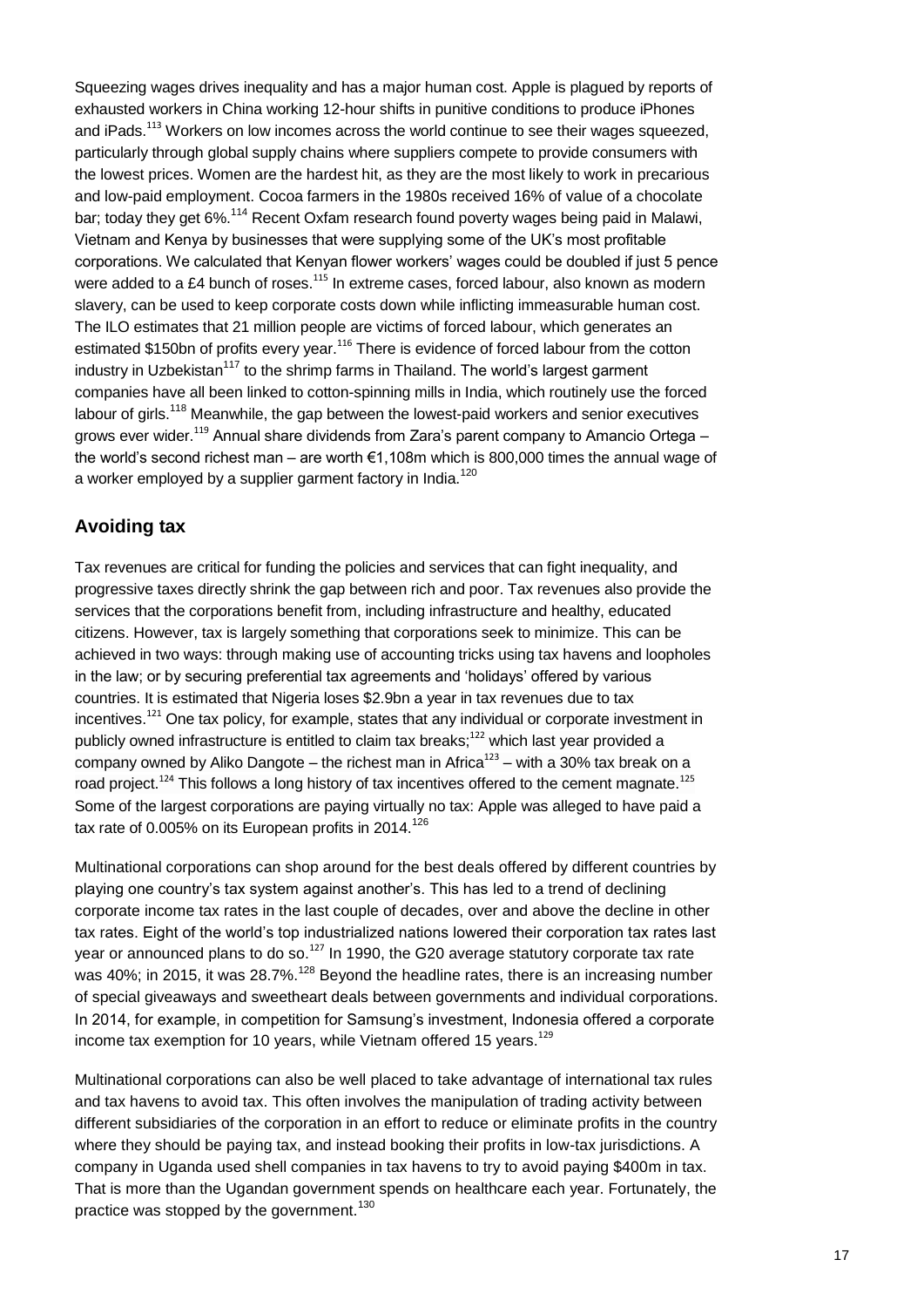Estimates of total tax avoidance by corporations vary. The IMF estimates that as much as 1% of GDP is lost in revenue from OECD countries, and the United Nations Conference on Trade and Development (UNCTAD) estimates that developing countries are losing at least \$100bn each year.<sup>131</sup> That is more than enough to ensure that all of the 124 million children currently out of school get an education.<sup>132</sup>

#### **Supercharged shareholder capitalism**

Squeezing labour and production costs and minimizing taxes allow corporations to hand an ever-growing proportion of these profits to their owners. In publicly listed companies, this drive for ever-greater profit has delivered rich rewards for shareholders. For corporations in the UK, the proportion of profits going to shareholders as dividend payments rather than being reinvested in the business, has risen from 10% of profits in the 1970s to 70% today.<sup>133</sup> In 2015, the proportion was 86% and 84% for Australia and New Zealand respectively, thanks in part to a tax credit that investors receive on their dividend payouts.<sup>134</sup> In India, as profits have been rising for the 100 largest listed corporations, the share of net profits going to dividends has also increased steadily over the last decade, reaching 34% in 2014/15, with around 12 private corporations paying more than 50% of their profits as dividends (see Figure 3). Corporations have also been hoarding cash: according to rating agency Moody"s, US (nonfinancial) corporations held a total of \$1.7 trillion on their balance sheets at the end of 2015<sup>135</sup> and have been buying back their own shares to further increase the value for shareholders. In the US, the 500 largest listed corporations spent on average 64% of their profit on buying back shares between September 2014 and September 2016.<sup>136</sup>





Source: Mint analysis of the largest 100 firms listed on the Bombay Stock Exchange, based on Capitaline data.

This would not be so troubling if we were all shareholders, jointly sharing the returns from thriving enterprises. To own shares, however, one must have capital to invest in the first place, and hence the majority of shares are owned by wealthy individuals and institutional investors. Even in countries where pension funds are significant institutional investors, in effect sharing the returns with pensioners, their share of these lucrative assets has been declining. In the UK, pension funds 30 years ago owned about 30% of total shares, but this had fallen to just 3% by 2014.<sup>138</sup> Financial intermediaries such as private equity and hedge funds, as well as foreign investors, are far bigger shareholders.. $^{139}$  In the US, businesses are increasingly owned by such entities, and these entities are heavily used by the top 1%. The US Treasury calculated that this has led to \$100bn less revenue.<sup>140</sup>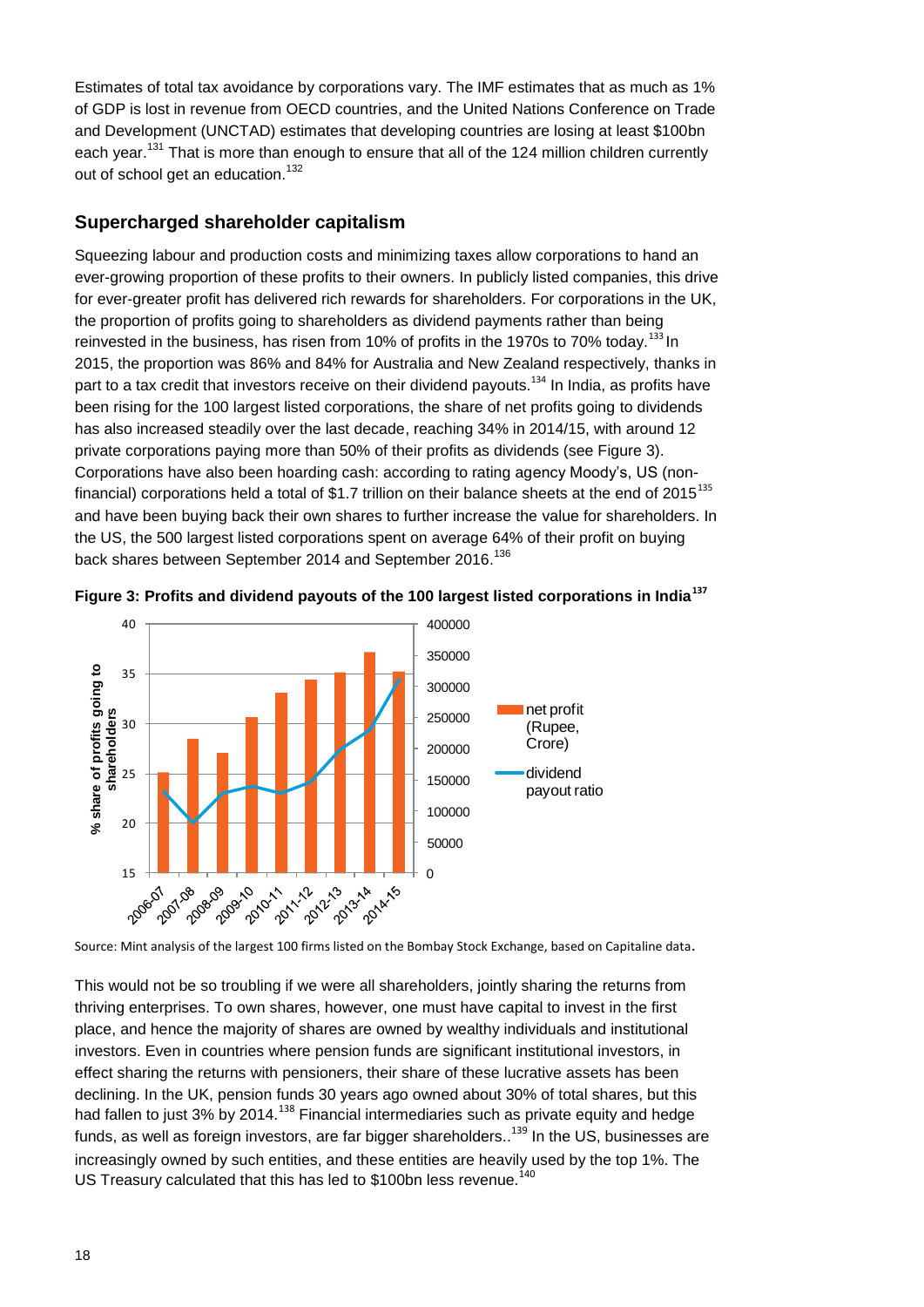#### **Working for the investors**

The interests of shareholders have decisive influence over corporate decisions. This is increasingly the case over ever-shorter time horizons. The practice of rewarding managers with stock options as part of their remuneration package directly links business decision making to short-term profits, and compels managers to act in the interests of shareholders (including themselves) as opposed to prioritizing production, sales and longer-term interests.<sup>141</sup> Meanwhile, the rest of the shareholders in modern public equity markets are anonymous traders, not concerned investors looking after long-term best interests.<sup>142</sup> This short-term thinking, known as "quarterly capitalism", undermines investments in sustainability, both for the corporations themselves but also for employees, consumers and the environment. According to Larry Fink, CEO of Blackrock, the world"s largest asset manager: "[M]ore and more corporate leaders have responded with actions that can deliver immediate returns to shareholders, such as buybacks or dividend increases, while under-investing in innovation, skilled workforces or essential capital expenditures necessary to sustain long-term growth.<sup>143</sup> Corporations run on the principle of making a quick buck are not creating inclusive growth.

#### **Crony capitalism**

Since 1990, there has been a big increase in billionaire wealth that has been derived from industries with very close relationships to governments, such as construction and mining. This is particularly true in the developing world, but is also an important factor in the rich world.<sup>144</sup> This has been described by *The Economist* magazine as "crony capitalism".

As Oxfam has documented in previous papers, $145$  corporations from all sectors – finance, extractives, garment manufacturers, pharmaceuticals and others – use their huge power and influence to ensure that regulations and national and international policies are shaped in a way which will ensure continued profitability. Pharmaceutical companies, for example, spent more than \$240m lobbying in Washington in 2015.<sup>146</sup> The world's third richest man, Carlos Slim, controls approximately 70% of all mobile phones and 65% of fixed lines in Mexico. The OECD calculates that the dysfunctional Mexican telecommunications sector generated a loss in welfare provision of \$129.2bn between 2005 and 2009, equivalent to 1.8% of GDP per year.<sup>147</sup> Oil corporations in Nigeria have managed to secure generous tax breaks.<sup>148</sup> In the EU, a 2014 report examining the influence of the financial sector found that the financial industry spends more than €120m per year on lobbying in Brussels and employs more than 1,700 lobbyists.<sup>149</sup> Even the technology sector, once seen as a sector that is relatively above board, is increasingly linked to charges of cronyism. Alphabet, the parent company of Google, is now one of the biggest lobbyists in Washington and Brussels on anti-trust rules and tax systems.<sup>150</sup>

Such crony capitalism benefits the rich at the expense of the common good. It means that ordinary people end up paying more for goods and services, as prices are influenced by cartels and the monopoly power of corporations and their links to government. In crony capitalism, corporations use their connections to secure lax regulations and lower taxes, depriving governments of revenue.

## THE ROLE OF THE SUPER-RICH IN THE INEQUALITY CRISIS

The super-rich, defined here as the world"s billionaires, have seen their wealth expand hugely in the last 30 years. The 1,810 dollar billionaires on the 2016 Forbes list, 89% of whom are men, own \$6.5 trillion – as much wealth as the bottom 70% of humanity. Billionaires are the human face of the rapid increase in the concentration of wealth and increasing returns from capital.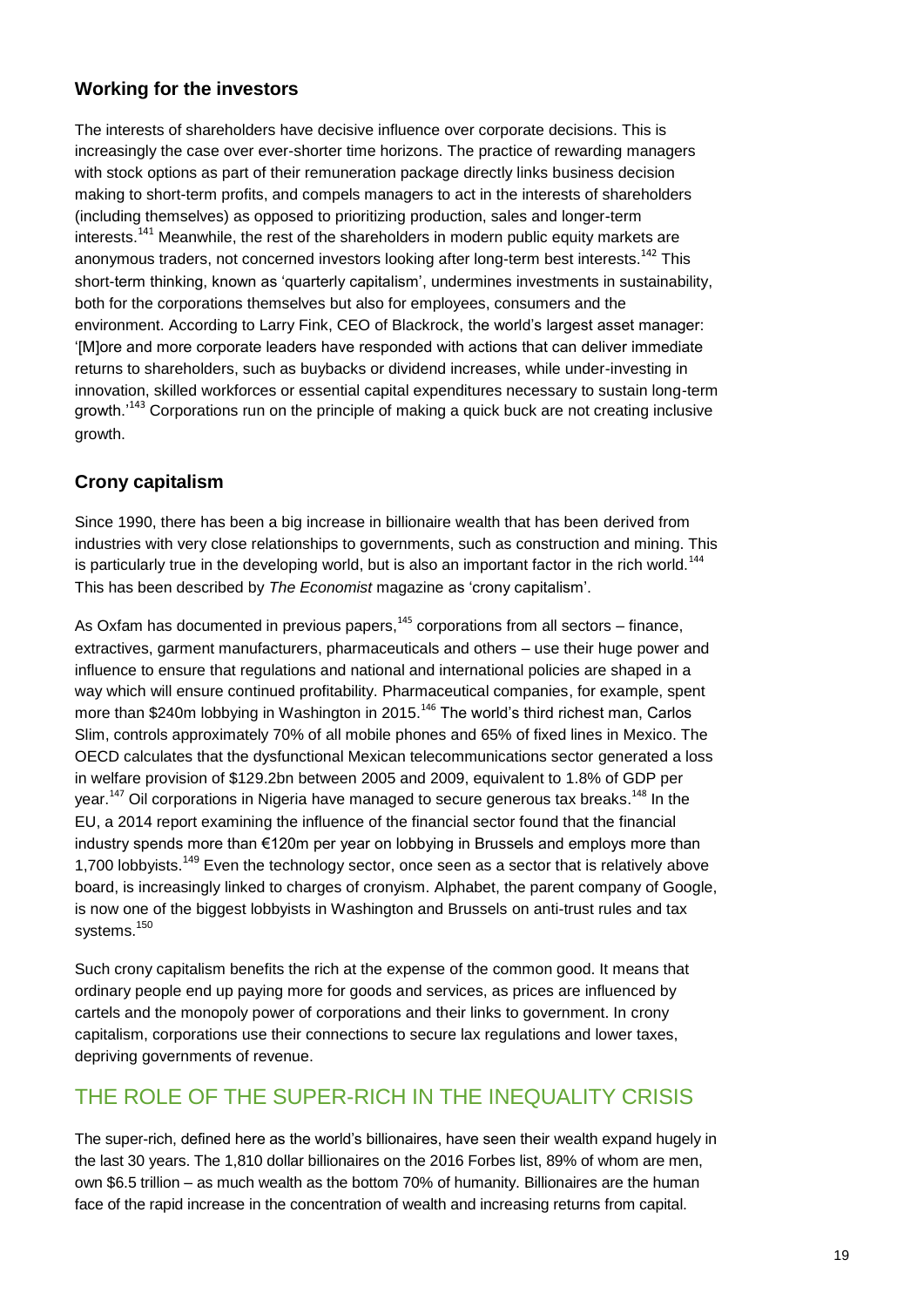#### **Richly rewarded**

Once a fortune – or capital – is accumulated, it can grow quickly. The super-rich can achieve returns that are not available to the ordinary saver, helping the gap to grow between the wealthy and everyone else. Whether it is via hedge funds or warehouses full of fine art and vintage cars,<sup>152</sup> the highly secretive industry of wealth management has been hugely successful in increasing the prosperity of the super-rich. The bigger the initial investment, the higher returns one can make as the initial costs of sophisticated advice and high-risk investments can be justified with the potential for super-lucrative returns. In 2009, there were 793 billionaires with a total net wealth of \$2.4 trillion. By 2016, the richest 793 individuals had a total wealth of \$5.0 trillion, an increase of 11% per year for the wealth of this super-rich group. When Bill Gates left Microsoft in 2006 he had net wealth of \$50bn. A decade later this had increased to \$75bn, despite his commendable attempts to give it away through his Foundation. Global financial services company UBS has estimated that in the next 20 years, 500 people will hand over \$2.1 trillion to their heirs – a sum larger than the GDP of India, a country of 1.3 billion people.<sup>153</sup> If these returns continue, it is quite possible that we could see the world"s first trillionaire within 25 years.

#### **A wealth of influence**

Oxfam"s analysis finds that one-third of the world"s billionaire wealth is derived from inherited wealth, while 43% has some presumption of links to cronvism.<sup>154</sup> These findings are echoed by similar exercises carried out by *The Economist* and others, <sup>155</sup> undermining the idea that the majority of the super-rich owe their fortunes to hard work and merit.

The super-rich have an interest in shaping policies that support the accumulation of their wealth, over and above policies that have a more progressive impact on society; research has found that they do well from a more unequal distribution and will try to use their influence accordingly.<sup>156</sup> Donella Meadows describes this as the rich constructing 'reinforcing feedback loops' in which the winners of the game get yet more resources to win even bigger next time.<sup>157</sup> For example, they use their wealth to back political candidates, to finance lobbying and – more indirectly – to bankroll think tanks and universities to shift political and economic narratives towards the false assumptions that favour the rich. Billionaires in Brazil lobby to reduce taxes,<sup>158</sup> and in São Paulo would prefer to use helicopters to get to work, flying over the traffic jams and broken infrastructure below.<sup>159</sup> In the US, the Koch brothers are two of the world"s richest billionaires who have had huge influence over conservative politics, funding a series of very influential think tanks such as the Cato Institute, supporting the Tea Party movement and contributing heavily to those making the case against climate change.<sup>160</sup> The Indian-born Gupta brothers are two businessmen alleged to have too close a relationship with and to wield undue influence over South African President Jacob Zuma.<sup>161</sup>

As some of the biggest shareholders, it is also the super-rich who are major beneficiaries of the relentless focus on dividends above all else, described at the beginning of this section, which drives down wages and seeks to minimize corporate tax payments. They are the individuals investing in private equity and hedge funds.

#### **Tax is for everyone else**

One of the main ways that the super-rich contribute to broader society is through taxes incurred on their income, wealth and capital gains, which can pay for essential public services and redistributes wealth from the richest to the most vulnerable people. However, the IMF has found that tax systems around the world have become steadily less progressive since the early 1980s, via the lowering of the top rate of income tax, cuts to taxes on capital gains and

*"No matter how justified inequalities of wealth may be initially, fortunes can grow and perpetuate themselves beyond any rational justification in terms of social utility." 151*

Thomas Piketty, economist and author of *Capital in the Twenty-First Century*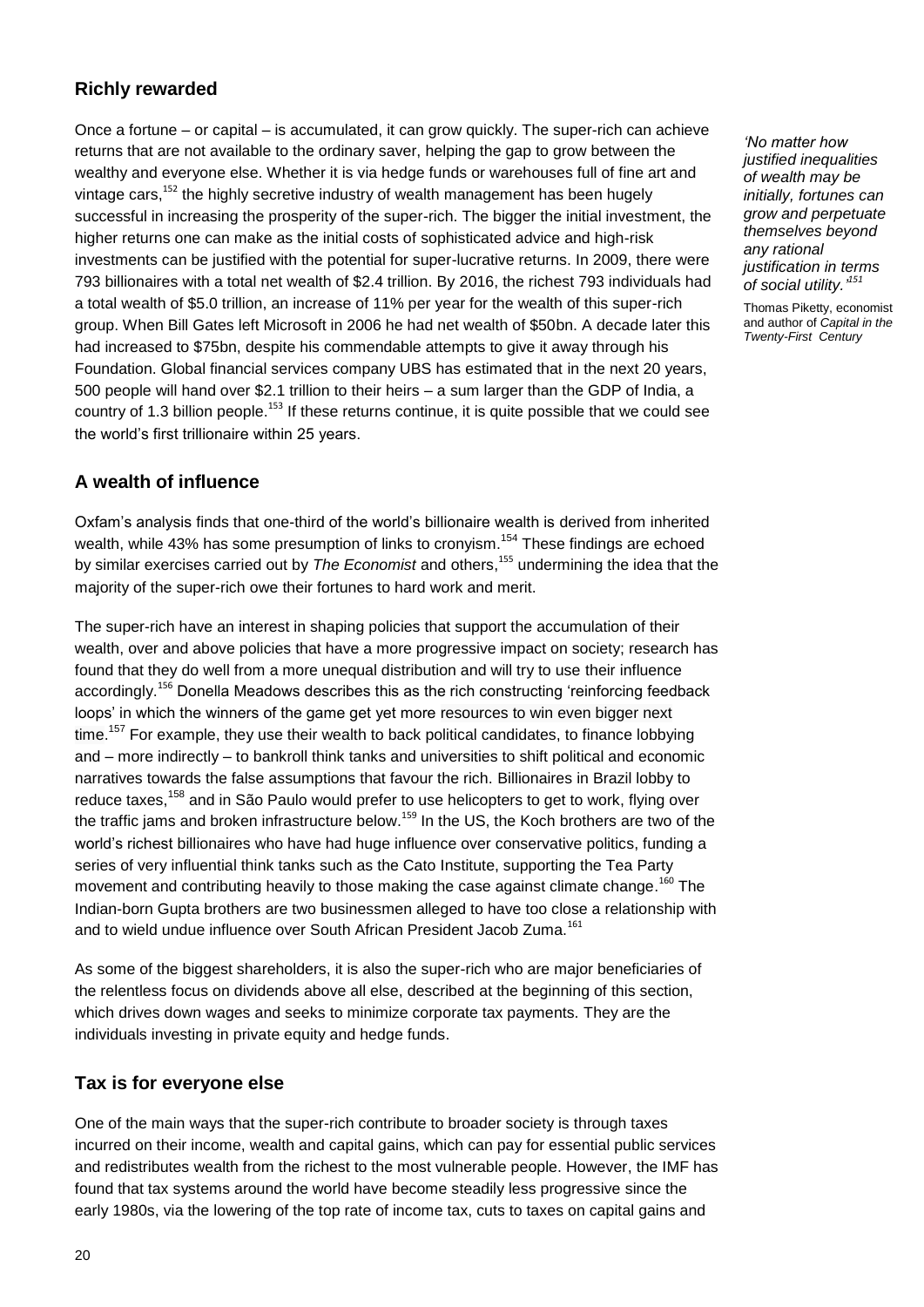reductions in inheritance and wealth taxes.<sup>162</sup> Data gathered for Oxfam's forthcoming "Commitment to Reducing Inequality Index" has found that the average top rate of income tax for developing countries is less than 30%, and that the majority of this is not collected.<sup>163</sup> In the US, where 30% of the world"s dollar billionaires are from, the top rate of tax was 70% as recently as 1980; now it is 40%, with capital gains tax even lower at 20%.<sup>164</sup>

Countries are falling over themselves to attract the super-rich and allow them to avoid tax. Super-rich tax exiles can buy the right to live and work in the UK (but avoid tax) for £2m. They can buy full citizenship of Malta for just \$650,000. Furthermore, there is evidence that the super-rich make active use of the global network of tax havens and tax secrecy to avoid paying tax. One conservative estimate has put the amount of individual wealth held offshore at \$7.6 trillion.<sup>165</sup> In Africa alone, the amount held offshore by rich Africans is estimated to be \$500bn, denying African nations a total of \$14bn each year in lost revenues.<sup>166</sup> This elaborate network of secrecy has been highlighted by the revelations contained in the Panama Papers leak in 2016. While the media focus was of course on the high-profile names involved, what the leak also showed was just how common it is for wealthy individuals to use tax havens to avoid paying tax at home, and how a sophisticated network of lawyers, accountants and banks has been established to facilitate this.<sup>167</sup>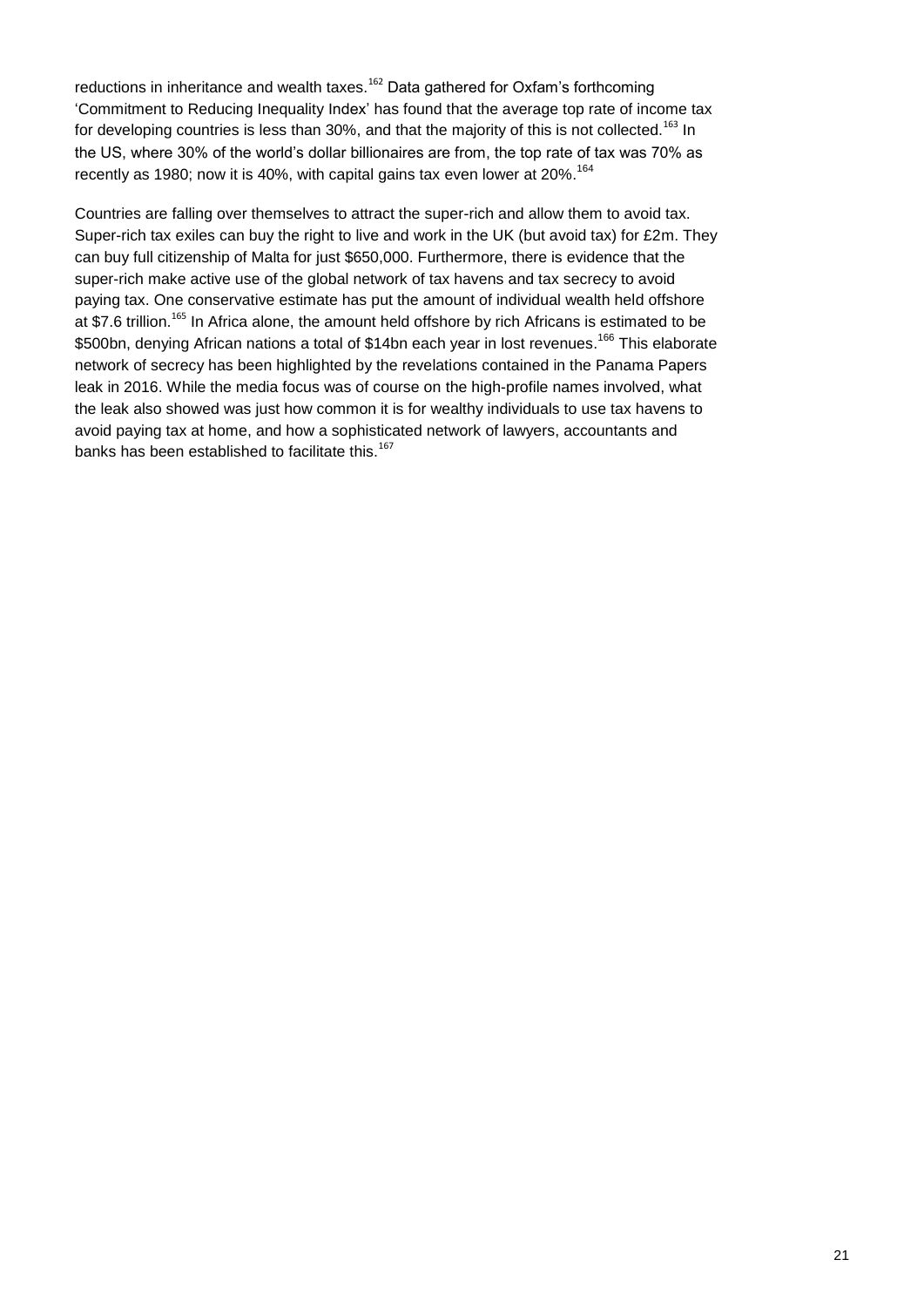## 3 HOW DID WE GET HERE? THE FALSE ASSUMPTIONS STEERING THIS COURSE

Ultimately it is governments which are responsible for the rules, regulations and policies that govern our economies and shape our societies. Governments can, if they choose, use their power and policy tools to have a huge impact on reducing inequality in a country, and work in the interests of those towards the bottom of the economic distribution and of society more broadly. Or they can stand back and let the gap between the rich and the poor grow, exacerbating the inequality crisis.

It is clear that in recent decades, many governments have failed to tackle inequality. A lack of appropriate government policy on minimum wages and protecting the rights of workers to collectively bargain and to strike has failed to raise the bar for decent work. Tax and spending policies are not doing enough to redistribute from the richest to the poorest.

Knowledge, evidence and experience are critical to inform the development of policies and regulations. However, assertions, beliefs and assumptions can be even more influential. The assumptions which inform government decisions and actions, and the advice and actions of individuals and businesses, have a deep and lasting impact on our societies.

The current "economy of the 1%" is built on a set of false assumptions. Some of these assumptions are about economics itself, and some are about a particular form of economic policy model called "neoliberalism". This section looks at six of these false assumptions, which have remarkable persistence in informing policies.

#### **Box 3: What's in a name? The return of neoliberalism**

The last 30 years have seen the dominance of a set of ideas centred on the expansion of markets and individualism. These have led to increased rights, mobility and freedoms for corporations, and a corresponding reduction in collective action, state regulation and government intervention in the economy.

These ideas provided the basis for the 'Washington Consensus', a phrase coined in 1989 which informed the policies of the World Bank and IMF in developing countries for the next two decades. In more recent years, "market fundamentalism*"* has been used by figures like Governor of the Bank of England Mark Carney<sup>169</sup> and economist Joseph Stiglitz<sup>170</sup> to capture this same set of ideas.

Originally, this set of ideas was collectively called *neoliberalism* by its founders. Milton Friedman in a 1951 paper<sup>171</sup> proposed that 'neoliberalism offers a real hope of a better future and [...] becoming the major current of opinion'. But the term fell into disuse among its supporters, and became associated mainly with its critics. Recently, however, neoliberalism has begun to be used more widely again, not least following the publication of an important paper by the IMF debating neoliberalism and its impacts on inequality.<sup>172</sup>

It is important that this influential set of ideas be debated as a coherent and connected set of ideas and assumptions. To do this we need a name that is widely used and understood by all, both supporters and detractors. In light of the IMF paper and the fact that it was the name chosen by its founders, Oxfam uses the term neoliberalism in this paper and would encourage others to do so. The Adam Smith Institute has also felt the need to revive the use of this term in order to defend it robustly.<sup>173</sup>

*"For a large number of people (mostly on the left), neoliberalism describes the modern world order and the fact that nobody selfdescribes as a neoliberal is proof that nobody is willing to defend that order. Well, not anymore."* Adam Smith Institute<sup>168</sup>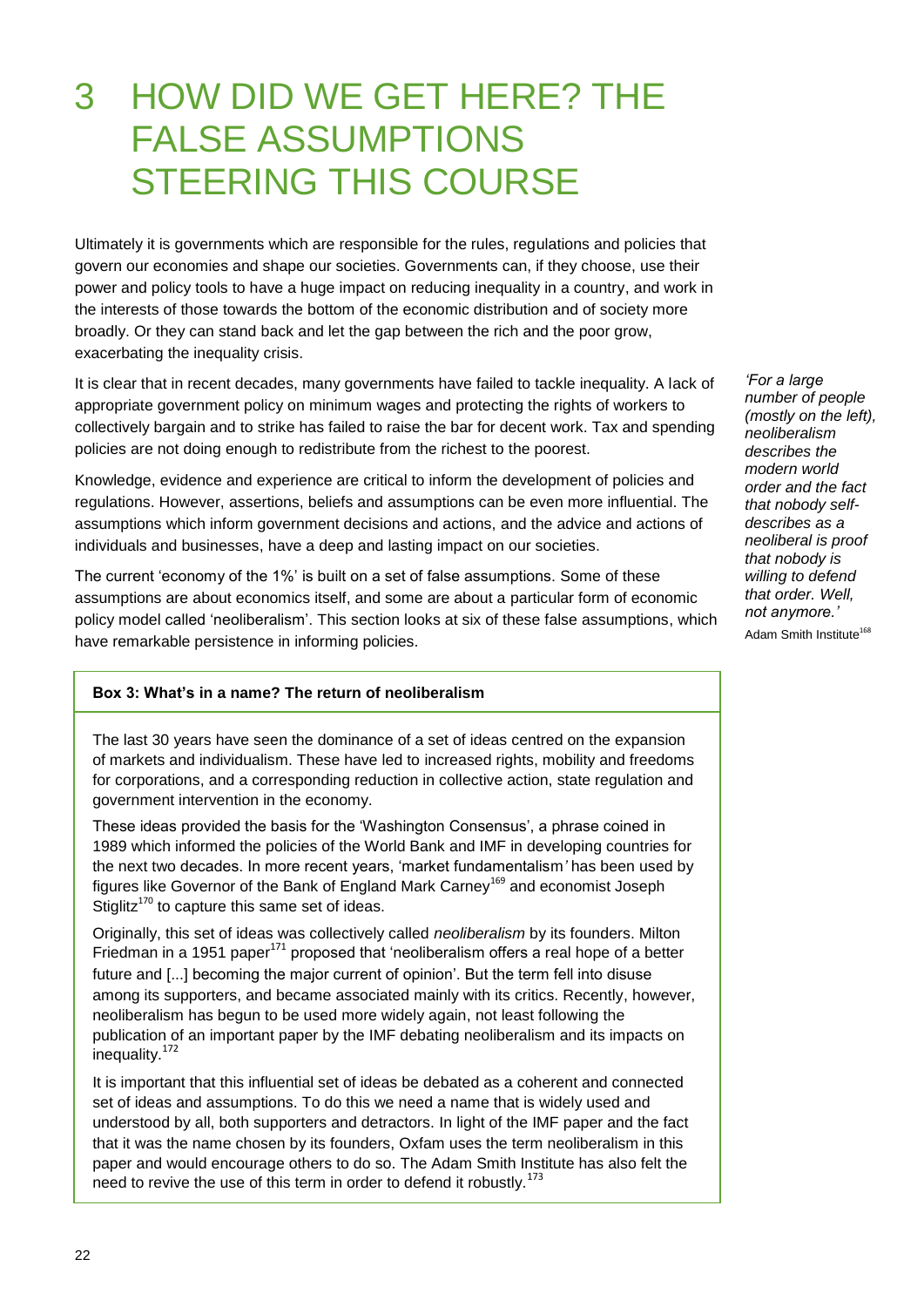## FALSE ASSUMPTION #1: THE MARKET IS ALWAYS RIGHT AND THE ROLE OF GOVERNMENT IN THE ECONOMY SHOULD BE MINIMIZED

*Markets are always the most efficient way of allocating value. Markets are largely self-correcting and government needs to regulate them as little as possible. Market mechanisms should be applied to as much of human endeavour as possible.* 

This firm belief in the power of markets, combined with a negative view of government intervention, is fundamental to neoliberal thought. The market is an incredibly powerful engine for growth and prosperity.

But left alone, the market is not the best way of organizing and valuing much of our common life, and market forces will not ensure our common future. Markets need careful management in the interests of people and the planet. The excessive growth of the financial sector is a clear example of this. Spurred on by large-scale deregulation and using its huge power to lobby and influence for further relaxation in regulation and in areas like tax, the financial sector has grown out of all proportion to its utility for society.<sup>175</sup> It brought the global economy to its knees in 2008. 176

It is clear that while markets are exceptionally useful in many areas of our lives, they are not universally useful or applicable. Where there are natural monopolies, for example in the provision of major transportation or utilities infrastructure, it is clear that public ownership or strong regulation is necessary to correct for the imperfections of competition in these sectors and to ensure access.<sup>177</sup> And in some areas of human life, other concepts of value are more important than price.<sup>178</sup> Decent healthcare and a good education, for example, are rights for everyone, not only for those who can afford them. The National Health Service in the UK is ranked as one of the most efficient and effective health services in the world.<sup>179</sup> Based on cooperation, not competition, and on national planning and coordination, it ensures that no one in the UK need pay to see a doctor. Governments can and should be powerful players in the economy. Research has found that simply by using existing resources, three-quarters of extreme poverty could be eradicated now by increasing taxation and cutting down on military and other regressive spending.<sup>180</sup>

## FALSE ASSUMPTION #2: CORPORATIONS MUST MAXIMIZE PROFITS AND RETURNS TO SHAREHOLDERS AT ALL COSTS

#### *Profitability should be a company"s primary measure of success and primary indictor of efficiency.*

Squeezing tax, labour and other costs and maximizing revenue is understood to be the passport to improving profitability. It is claimed that this is the most efficient model for job creation, delivering goods and services and sharing the rewards with their owners through shareholder returns. Investors are attracted to businesses that offer the biggest rewards in exchange for a financial stake in the firm. This in turn brings more investment for the most profitable firms, which, if used wisely, boosts their future prospects.

Following this thinking, governments are urged to put in place policies that create, attract, facilitate and support profit-maximizing, shareholder-driven firms. This belief has led to the privatization of many former public services, from railways to hospitals, and afforded generous support to business from the international aid community.<sup>181</sup> Such processes have resulted in the exponential growth of firms which operate this way in terms of market

*"Instead of delivering growth, some neoliberal policies have increased inequality, in turn jeopardizing durable expansion."*  $IMF<sup>174</sup>$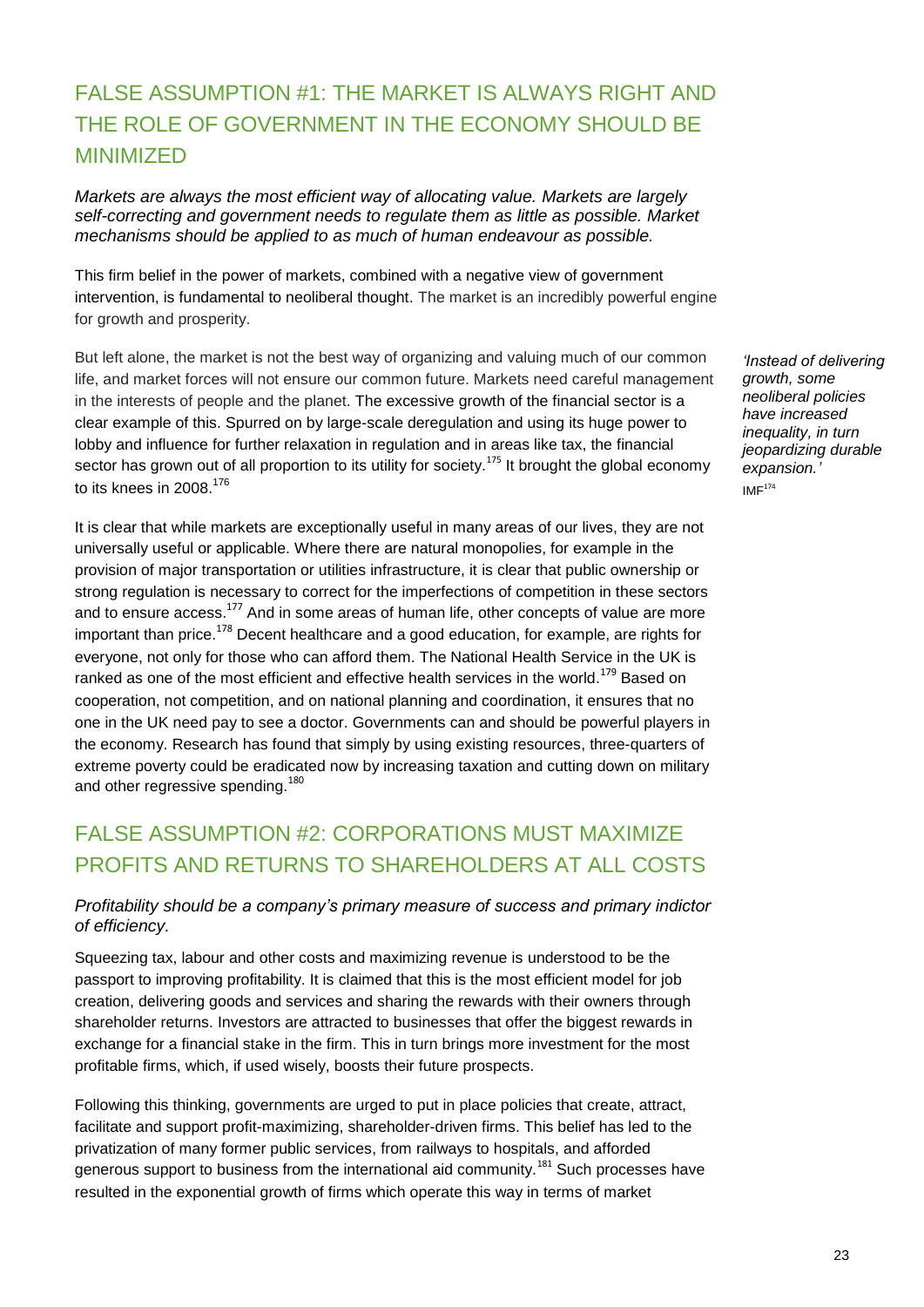capitalization, and created a huge role for the (deregulated) financial sector in trading in company stocks based on short-term profit results.

However, the size of firms today and their profits should start to sound alarm bells. Conventional economic theory tells us that in a competitive market, profits should be "normal" and that "super-normal" profits are a sign of monopoly power and rent seeking. As discussed in section 2, such profits disproportionately boost the incomes of the already rich, while putting pressure on workers, farmers, consumers, suppliers, communities and the environment. They may satisfy rich investors, but they can also hurt society. The profitmaximization motive in the pharmaceutical sector, for example, often leads to the highest prices possible being charged for medicines – medicines that would help many more people if sold for a lower price.<sup>182</sup> The 2016 report by the UN Secretary-General's High Level Panel on Access to Medicines highlighted "the incoherence between market-driven approaches and public health needs'.<sup>183</sup>

Countries must shake off the belief that to attract valuable investment, wages should be kept low. Research conducted in 2012 for the ILO found that this theory had limited validity: any positive gains to export levels or investment were not enough to offset the decline in domestic consumption and demand caused by lower wages.<sup>185</sup> The report pointed out that at a global level, this policy was ultimately self-defeating. A race to the bottom on wages means only an ever-declining global demand, and then what? As one researcher for the ILO study, Ozlem Onaran said: 'Our planet is not trading with Mars.<sup>186</sup>

But thriving models from across the world are already demonstrating that commercially viable models can exist with adequate – as opposed to maximum – profits. These models either prioritize a social mission over profit maximization, or are businesses in which the stakeholders most affected by the business are also its owners. Employee-owned businesses such as Mondragon, a multinational conglomerate which has promoted job security and egalitarian pay scales, have grown significantly in many economies, often outperforming other businesses on sales and employment growth.<sup>187</sup> These enterprises may also forego additional profits by paying workers and farmers fairer wages and prices, or incur greater costs in treating natural resources more sustainably.

## FALSE ASSUMPTION #3: EXTREME INDIVIDUAL WEALTH IS BENIGN AND A SIGN OF SUCCESS – AND INDIVIDUAL INEQUALITY IS NOT RELEVANT

*The existence of very rich people is a result of economic success and their own talent and skills. Inequality between those at the top and those at the bottom does not matter as long as the economy is growing.*

As described in section 2 above, far from being a benign force, the emergence of a new class of the super-rich is both a symptom that shows our economies are dysfunctional and also a driver that exacerbates that dysfunction.

The view that those at the top owe most of their fortunes to hard work and talent remains a very strong one, despite evidence to the contrary.<sup>188</sup> So is the view that no matter how they made their fortunes, the super-rich are contributing to economic growth and we are better off with them than without them. The facts show otherwise. The IMF has shown that countries that are less unequal grow more, and for longer. Research has also shown that having more billionaires slows down a country's growth.<sup>189</sup> It makes little economic sense to have so much wealth in so few hands; and it becomes self-perpetuating as the richest use their power to shore up their economic position, further entrenching inequality.

*"We must distinguish between businesses that maximise profits, and those that make enough profit to reinvest in their model, allowing them to provide important goods and services – The key to sustainable capitalism is reasonable profits as opposed to maximizing profits."*

Pamela Hartigan, the late former director of the Skoll Centre for Social Entrepreneurship in Oxford<sup>184</sup>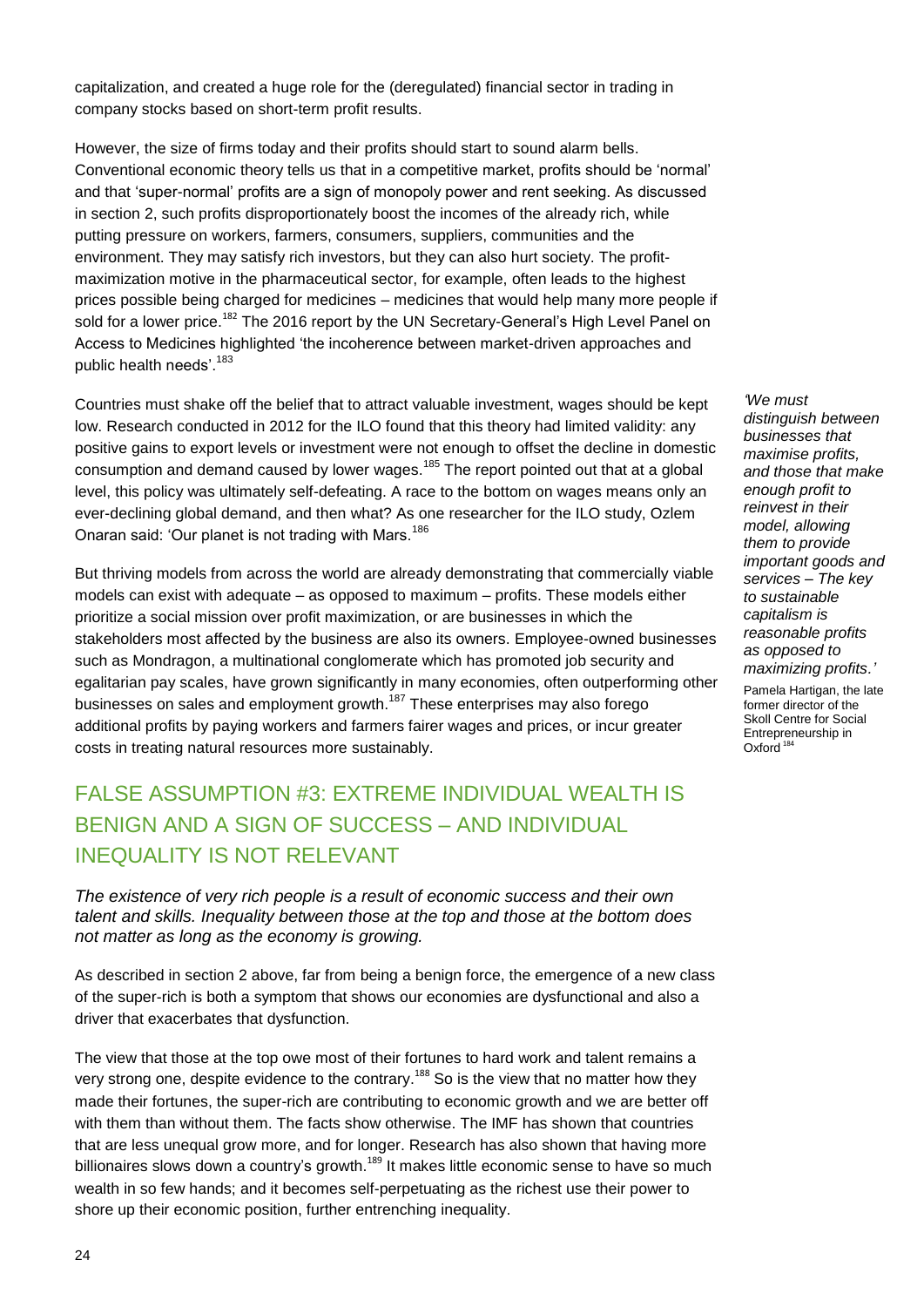## FALSE ASSUMPTION #4: GDP GROWTH SHOULD BE THE OVERRIDING GOAL OF POLICY MAKING

#### *A country"s GDP growth is the best indicator of how well a country is doing.*

Gross Domestic Product was originally devised in 1937 by Simon Kuznets. By adding up all the production by individuals, companies and governments, it became a standard tool for sizing up a country's economy. It is clear that GDP has been a powerful predictor of many important human development outcomes and quality of life indicators, but its use has expanded well beyond what it was designed for. It is now used in a "maximalist" way by most politicians, economists and the media as a proxy for how a nation is (and hence its leaders are) performing.<sup>191</sup> In global politics, power and influence is invariably defined according to the size of a country's GDP.

But it is not up to the task. In April 2016, *The Economist* stated that GDP "is a deeply flawed gauge of prosperity, and getting worse all the time'.<sup>194</sup> Critically, because it is an average, using GDP per capita does nothing to take into account inequality. In Zambia, where GDP growth has increased by an average of 6% a year between 1998 and 2010, most of the benefits of this growth went to those at the top. In fact, in that period, the poverty rate increased from 43% to 64%, with four million more people living below the poverty line.<sup>195</sup>

GDP takes no account of women"s unpaid work, which is a huge support to the economy in every country. Even by conservative estimates, the time women spend on unpaid care work can be valued at \$10 trillion a year.<sup>196</sup> In advanced economies, more economic growth can be associated with the stagnation or even decline in quality of life measures, as the costs associated with GDP growth risk outweighing the benefits.<sup>197</sup>

## FALSE ASSUMPTION #5: THIS PROFIT-DRIVEN CAPITAL GROWTH MODEL IS GENDER-NEUTRAL

*Individuals are "economic agents" with no need for social identifiers – they are genderless, classless, have no race and so on, such that skills and effort determine their outcome, not whether they are male or female.* 

Due to progress in recent decades, millions of women are now participating in formal employment for the first time, which can be an empowering experience, particularly in providing financial independence.<sup>198</sup> Today, women are at the helm of global corporations like Facebook and IBM, and governments from Germany to Myanmar.

However, we are far from complete equality of opportunity. There remain huge barriers to the full participation of women in most countries. In many economies, women"s access to economic assets like land is extremely limited.<sup>199</sup> The 2016 World Economic Forum's 'Global Gender Gap" report found that there is still a chasm in terms of political participation and that despite progress, access to healthcare and to education remain less for women than for men.<sup>200</sup> Women are held back from participating in the economy and are disproportionately represented at the bottom of the income distribution. ActionAid calculated that women in developing countries could be a total of \$9 trillion better off if their pay and access to paid work were equal to that of men.<sup>201</sup> While such barriers remain in place, women's rights and gender equality will not improve, even in a context of economic growth. Specific actions must be taken which make growth more inclusive for all and which redistribute the gains to women. By ignoring these barriers, the current economic model contributes to perpetuating these inequalities.

*"... the welfare of a nation can scarcely be inferred from a measurement of national income as defined [by GDP]."*

Simon Kuznets, the economist who devised 'GDP'<sup>190</sup>

*"[GDP] measures everything except that which makes life worthwhile."<sup>193</sup>*

Robert Kennedy, 1968

*"The correlation between GDP per capita growth and non-income MDGs is practically zero... growth alone is not enough."*

F. Bourguignon et al.,<sup>192</sup>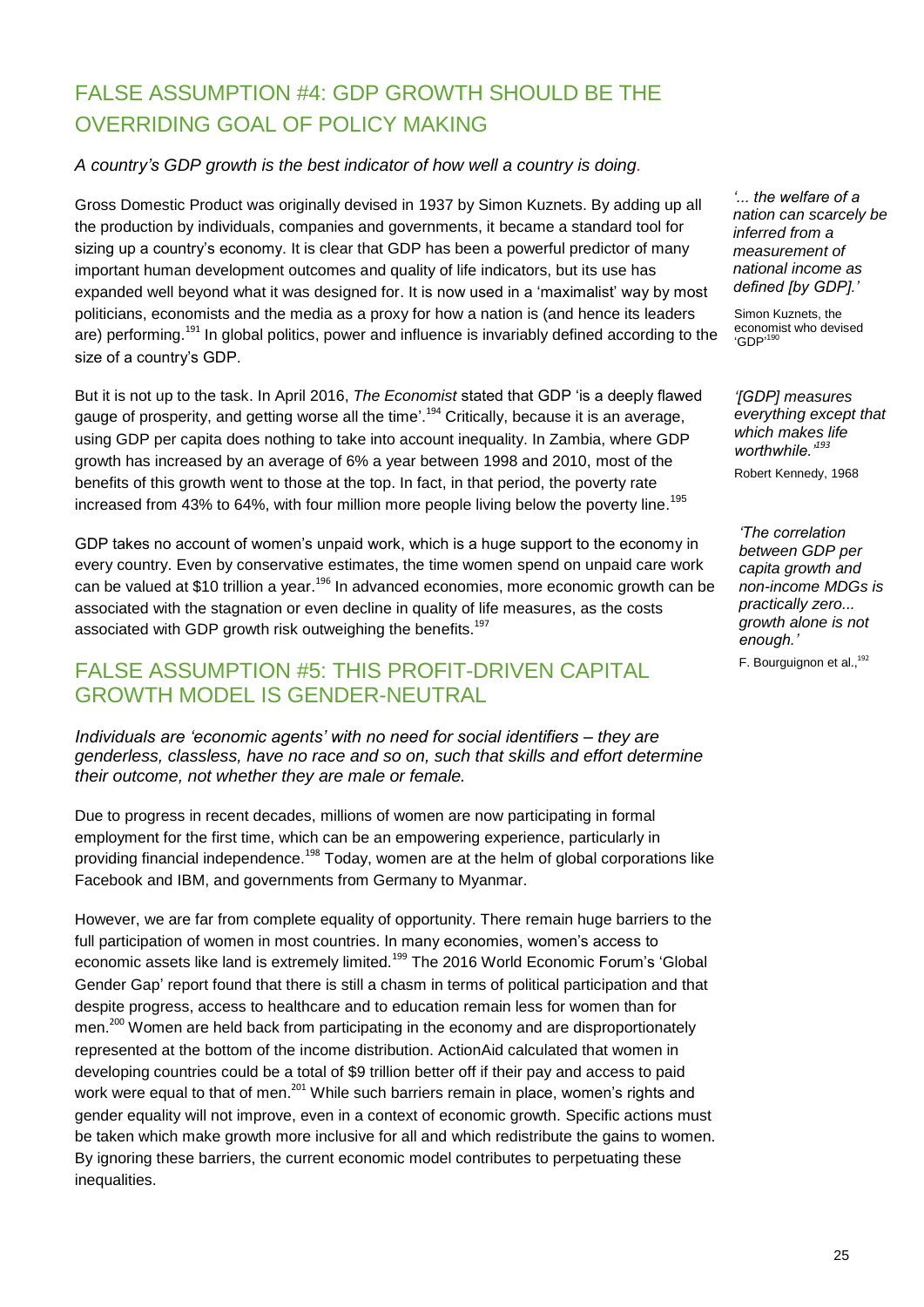Neoliberal economic approaches don"t just ignore these barriers, but actually thrive on the social norms that disempower women. Countries with large export-orientated sectors particularly benefit from a large low-skilled and voiceless labour force. Many of these jobs are reserved for women based on their 'competitive disadvantage'.<sup>203</sup> It is predominantly women in developing countries, working for poverty wages and with few rights in export processing zones or special economic zones, who provide the cheap labour the global market needs.<sup>204</sup> It's no accident that women are 95 percent of Cambodia's special economic zone workers. The Asian Development Bank, which promotes special economic zones in the region, made explicit the logic of hiring women in a 2015 report: "It is said that females possess the nimble fingers and patience with routine tasks required by the labor-intensive processes generally occurring in the zones and that they are also less likely than males to strike or disrupt production in other ways.<sup>,205</sup> Women also disproportionately face the threat of violence throughout their lives, including in the workplace. One in three women worldwide experience sexual violence from an intimate partner at some point in their lives,<sup>206</sup> and women are at much more risk from human trafficking and sexual extortion in the workplace. Economies exploit, rather than challenge these social norms, and so gender inequality intersects with economic inequality, resulting in women being disproportionately represented at the lower end of the economic distribution.

At the other end of the employment spectrum, female business leaders remain the exception rather than the norm, even in countries where education and health gaps have been closed (see Table 2).<sup>208</sup> Data from the World Values Survey finds that globally half of all people, men and women, believe that 'on the whole men make better executives than women', and almost 90% of men believe this in Pakistan, Egypt and Yemen.<sup>209</sup> Rather than challenging gender norms and creating the enabling environment to achieve equality, the widening pay and power gap feeds into the global gender pay gap, currently at  $23\%$ <sup>210</sup> and the global wealth distribution whereby just 11% of the super-rich are female, $^{211}$  further entrenching gender inequality in our societies.

There is clearly a need to change the economy itself to ensure that growth fairly benefits women, challenges social norms and values women"s contribution to society. Most obviously, social norms put most of the responsibility for childcare on the shoulders of women, who do on average 2.5 times as much care work as men (see Table 2). The economy gives no recognition of the intrinsic value of this; it is invisible in national accounts which measure a country"s production. As a result, this work is predominantly unpaid. Every day, women face the challenge of balancing unpaid care work with the need to be economic agents to earn a living. Recent evidence points to a growing childcare crisis in developing countries where this need is simply left unmet.<sup>212</sup>

Sexual and gender-based violence has fundamental and long-lasting impacts on women"s lives all over the world.<sup>213</sup> These acts are human rights abuses, which are also ignored by mainstream economic calculations, yet the issue is widespread in our societies. These are facts not even registered on the GDP ledger. Without a focus on changing the economy itself, in what it values and how it shares value, gender norms and discrimination will continue to be embedded in our societies rather than challenged.<sup>214</sup>

*"In [the last] 10 years, women are getting more and more of the graduate degrees, more and more of the undergraduate degrees, and it"s translating into more women in entrylevel jobs, even more women in lower-level management. But there"s absolutely been no progress at the top."<sup>202</sup>*

Sheryl Sandberg, Chief Operating Officer of Facebook

*"[...] excluding the great bulk of women"s work – reproduction, raising children, domestic work and subsistence production – makes women appear to be less productive and more dependent than they actually are."* 

Marilyn Waring, *If*  **Women Counted**<sup>207</sup>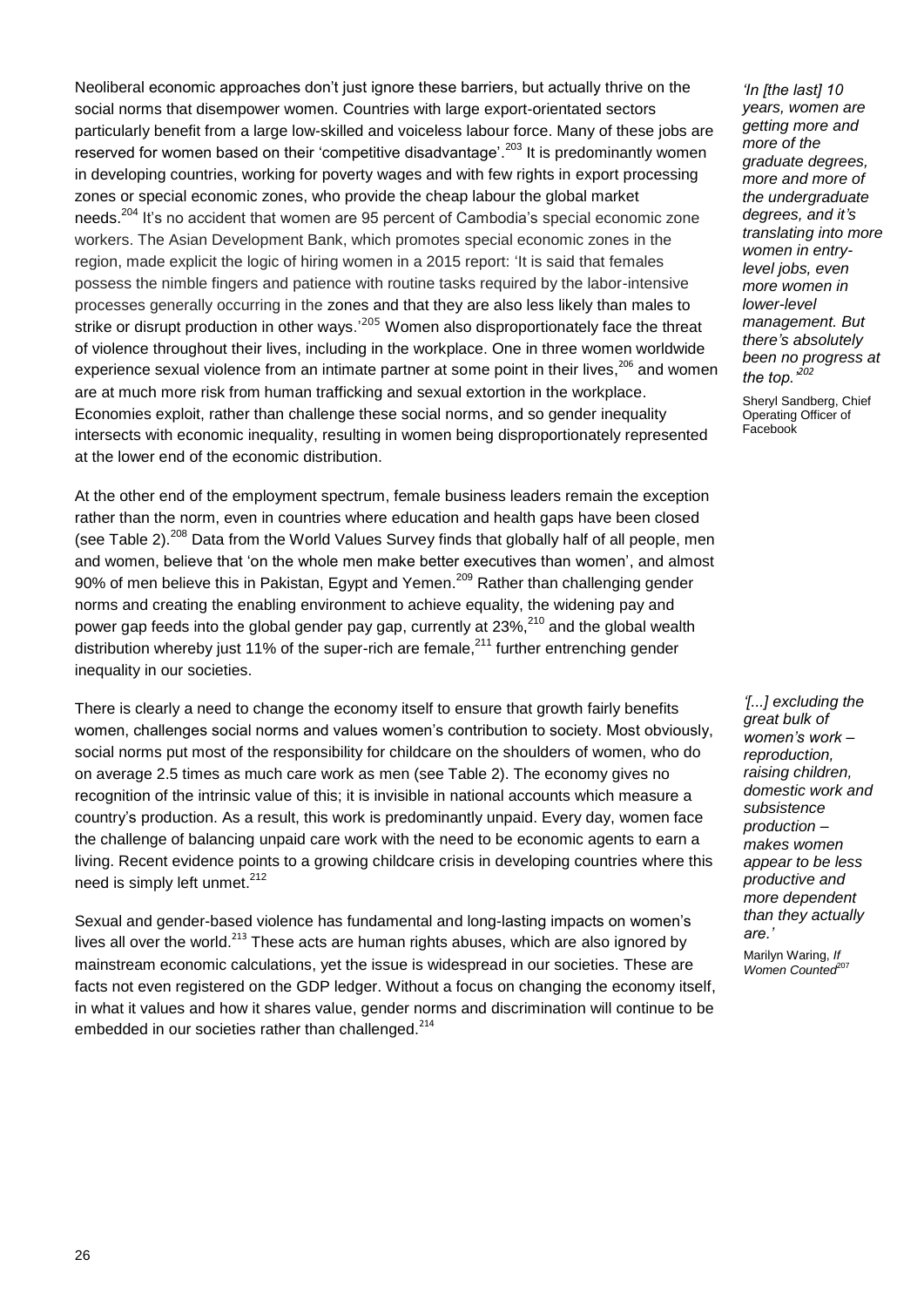## FALSE ASSUMPTION #6: THE PLANET PROVIDES INEXHAUSTIBLE RESOURCES FOR THE ECONOMY

*The majority of environmental inputs are external to the economy. They do not feature in the profit and loss of a corporation, or in a country"s GDP. This means they are costless.*

Much of our economic growth relies either on the input of natural resources or on natural systems to process waste. We draw on the earth's resources of fossil fuels, timber, fish, topsoil, metals, freshwater, sand and gravel, and a thousand other materials. Yet because many of the environmental inputs and outputs do not appear in company or national accounts, they can be completely ignored other than as free inputs and costless sinks. An even greater focus on profit maximization and short-term returns further increases the environmental blindness of our economies, as any long-term perspective is suppressed.

This is despite the obvious fact that economic growth has been fundamentally extractive and environmentally exploitative. For over 40 years, the demand on nature from human activity has been greater than the replenishing capacity of the planet. We have been using up natural resources, cutting trees down faster than they mature, catching more fish than the ocean can replenish.<sup>216</sup> It now takes the planet one year and six months to replenish the stocks of renewable resources that humanity uses each year. $217$ 

Environmental inputs for corporations also generate costs above and beyond what they have paid for, that are an expense for others. For example, the commodification of land, which sees corporations purchasing large areas of land for the purposes of commercial farming, is driven by the potential to make large profits. Meanwhile, communities that had previously lived off or benefitted from that land are often displaced and impoverished, while water supplies to the region in particular can be severely impacted by commercial farming operations.<sup>218</sup> Changes to land use often have broader social impacts such as biodiversity loss and climate impacts. Oil and gas companies have made huge profits from extracting fossil fuels, but it is the rest of society and future generations who must absorb the cost of the climate impacts from this highly polluting industry. A Trucost report shows that if environmental costs were included in company accounts, the world"s top industries would be unprofitable.<sup>219</sup>

Climate change provides one of the clearest demonstrations of global inequality and injustice. Oxfam has estimated that the richest 10% of the global population are responsible for half of all total emissions.<sup>220</sup> Yet it is the poorest communities that face the most severe consequences. Women, especially those in rural communities, are most at risk, since they often depend on agriculture and have few other opportunities to make a living.<sup>221</sup> It has even been found that inequality itself can increase carbon emissions. Evidence from 158 countries shows that possible drivers include: increased consumption due to status competition and emulation; an increased appetite for growth to keep redistributive questions at bay; the increased relative power of the rich to influence policy to their advantage; and the interests of private polluting businesses.<sup>222</sup>

*"Corporations are interested in environmental impacts only to the extent that they affect profits, either current or future. They may take what appears to be altruistic positions to improve their public image, but the assumption underlying those actions is that they will increase future profits."*

Lenny Berstein, scientist for 30 years at Exxon Mobil $^2$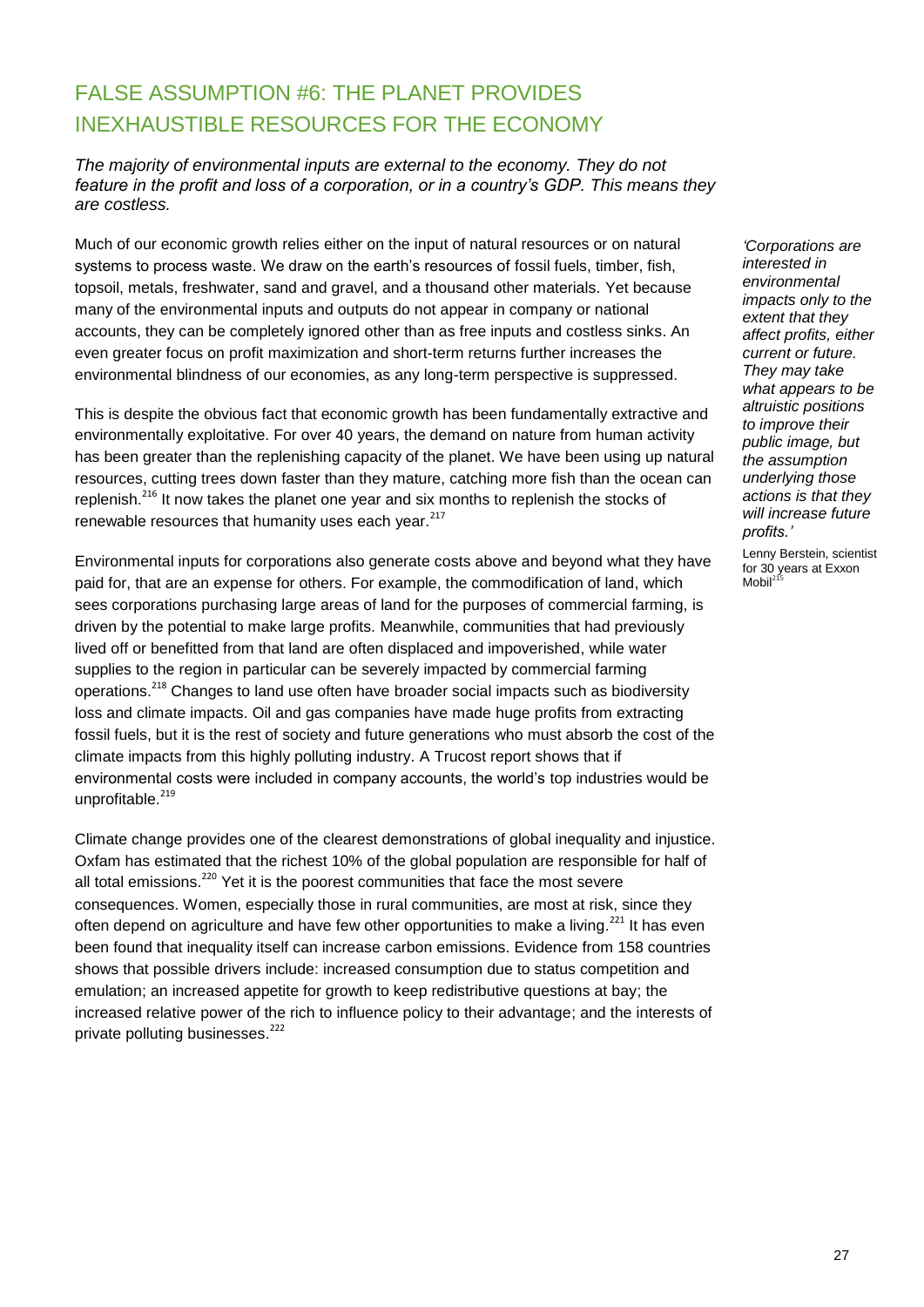## 4 BUILDING THE ALTERNATIVE: A HUMAN ECONOMY

As we look around our world and see the negative impacts of extreme inequality today and fear for where our future is headed, it is clear that we need a fundamental change.

If the well-being of all and the survival of the planet are to be the primary aims of the economy rather than a hoped-for by-product of free markets, then we need to explicitly design our economies to achieve these things. A human economy aims to tackle the problems that have contributed to today"s inequality crisis, and has a number of core ingredients. This paper only begins to sketch these out, but provides a foundation on which to build.

#### **Box 4: A human economy and its essential ingredients**

A human economy is one which meets the needs of both people and planet, and recognizes that this will not be achieved by market forces alone. In a human economy, government is the guarantor of the rights and needs of all; it is a creative force for progress and responsible for managing markets in the interests of everyone. This requires that an effective, accountable and democratic government acts on behalf of all of its people, and not in the interests of a tiny but powerful elite. A human economy is one in which people are valued equally and not disregarded on the basis of their gender or colour or caste, and the vital space for civil society and women"s groups is protected.

- A human economy would see national governments accountable to the 99%, and playing a more interventionist role in their economies to make them fairer and more sustainable.
- A human economy would see national governments cooperate to effectively fix global problems such as tax dodging, climate change and other environmental harm.
- A human economy would see businesses designed in ways that increase prosperity for all, and contribute to a sustainable future.
- A human economy would not tolerate the extreme concentration of wealth or poverty, and the gap between rich and poor would be far smaller.
- A human economy would work equally as well for women as it does for men.
- A human economy would ensure that advances in technology are actively steered to be to the benefit of everyone, rather than meaning job losses for workers or more wealth for those who own the businesses.
- A human economy would ensure an environmentally sustainable future by breaking free of fossil fuels and embarking on a rapid and just transition to renewable energy.
- A human economy would see progress measured by what actually matters, not just by GDP. This would include women"s unpaid care, and the impact of our economies on the planet.

Far from being radical or brand new, this vision for a human economy is rooted in principles and values which have long been central for people, communities and movements all over the world.<sup>224</sup> From feminist economics, which recognizes that justice, sustainability and care are of central importance,<sup>225</sup> to ecological economics, which has long recognized the interdependence of human economic and natural eco-systems and the need to value natural capital, to the ground-breaking work of Amartya Sen,<sup>226</sup> there are many established principles and concrete examples of success on which the concept of a human economy is based. We can also see these principles echoed in most of the world's religions,<sup>227</sup> in what neuroscience tells us makes our brains light up, $^{228}$  in what psychology tells us people really need for well-

*"We are the first generation that can put an end to poverty, and we are the last generation that can put an end to climate change." 223*

Ban Ki-moon, former UN Secretary-General, 2015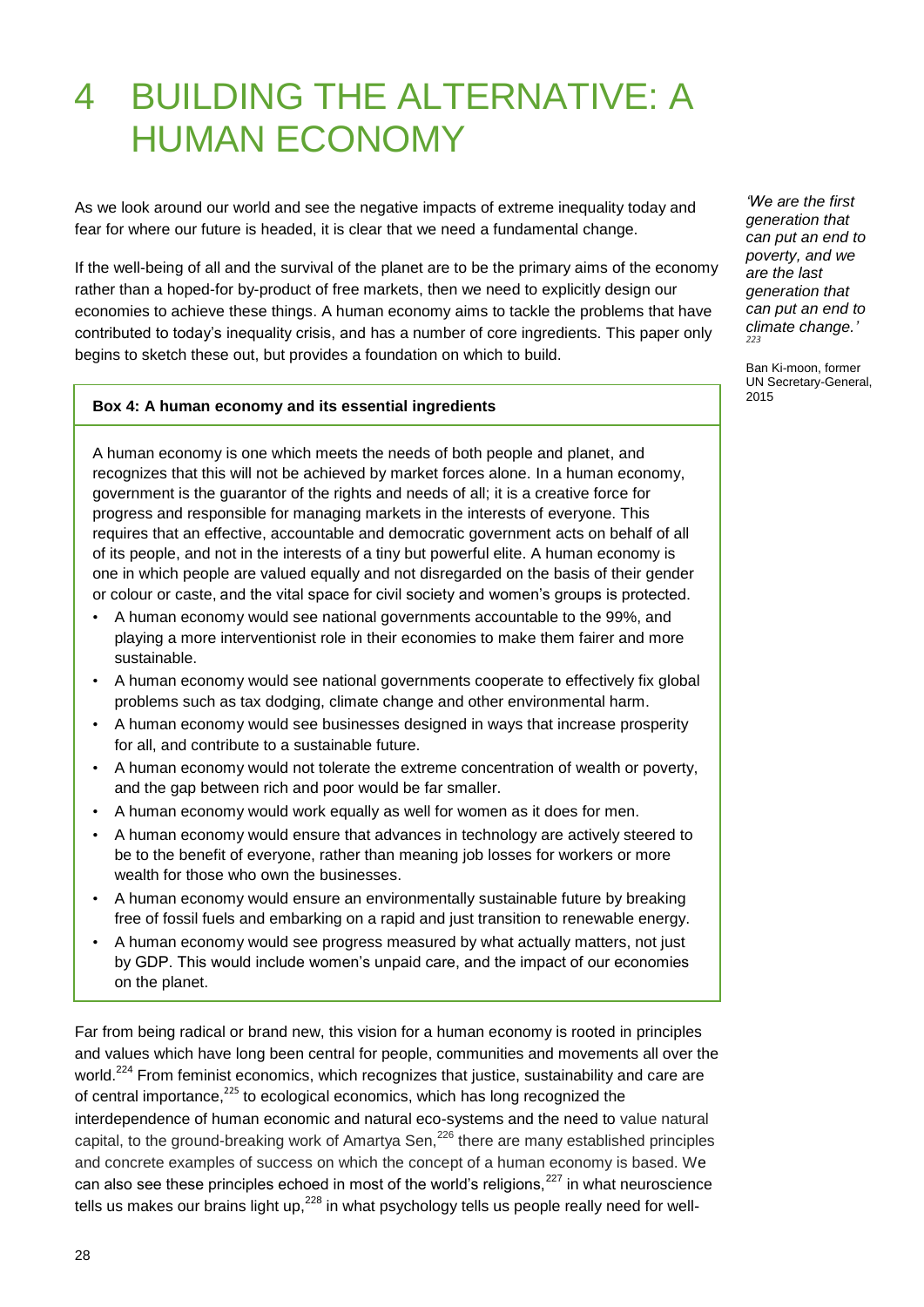being,<sup>229</sup> and in what most people, when they have the chance to stop and think, believe really matters.<sup>230</sup>

## GOVERNMENTS MUST WORK FOR THE 99%

Accountable, responsive and effective governments are the great equalizing force in human history. They have the duty to meet the collective needs of citizens, and to operate at scale to optimize the distribution of resources, now and for the future. They have the ability to design economies to maximize the benefits of market freedoms for all, while minimizing the insecurity and fear that markets can bring. They can provide services such as health, education and clean water to ensure that these are secured by everyone as rights, not privileges. Action by governments is the only way of overcoming the challenge of climate change before it is too late.

Governments are too often reluctant to intervene, however, and can be little more than an extension of elite power. Sadly, mechanisms of democracy alone are not enough to stop this being the case. Across the world, the dollar often speaks far louder than the vote. A human economy would therefore seek to restore a positive, proactive role for government, but at the same time require a resurgence of genuine democracy and the protection of public space.

Specific ways to deliver this will vary from country to country, but could include:

- Robust mechanisms for citizen representation and oversight in planning and government decision making. Successful examples include participatory budgeting, public ombudsman mechanisms and opening up channels to participatory democracy. Citizens should be involved in building new measures of progress to define the goals of government and the purpose of the economy.
- The promotion and preservation of civic space. This is essential for achieving greater equality, particularly for women. This dynamic can be actively fostered through funding for women"s organizations, the legal space to organize freely, and training on advocacy.
- Ensuring that a diverse range of people stand for and are successful in running for public office, so it is not just elites who make laws and implement them.
- A revival of economic planning and strategic investment by states for progressive outcomes. Government investment has a key role in the research and development of the technological innovations.
- The recognition of government as not just the guarantor, but the most efficient and effective provider of many public services, especially those with natural monopolies or those that involve values that are not adequately reflected by price.
- Governments should increase the amount of progressive tax they can raise from rich individuals and corporations to ensure they pay their fair share and society is made more equal as a result.
- Governments should use their considerable influence to promote new business models that are orientated for the long term and have objectives beyond maximizing profit at all costs.
- Governments also need to invest in job creation. Specifically, investment in public services and social infrastructure could create more jobs that would give properly valued status to the unpaid care work typically shouldered by women – and that has benefits for all. Informal employment should be recognized, protected and improved, so that workers in the informal economy are afforded rights and protection.
- An independent media that is free of the influence of both government and rich elites.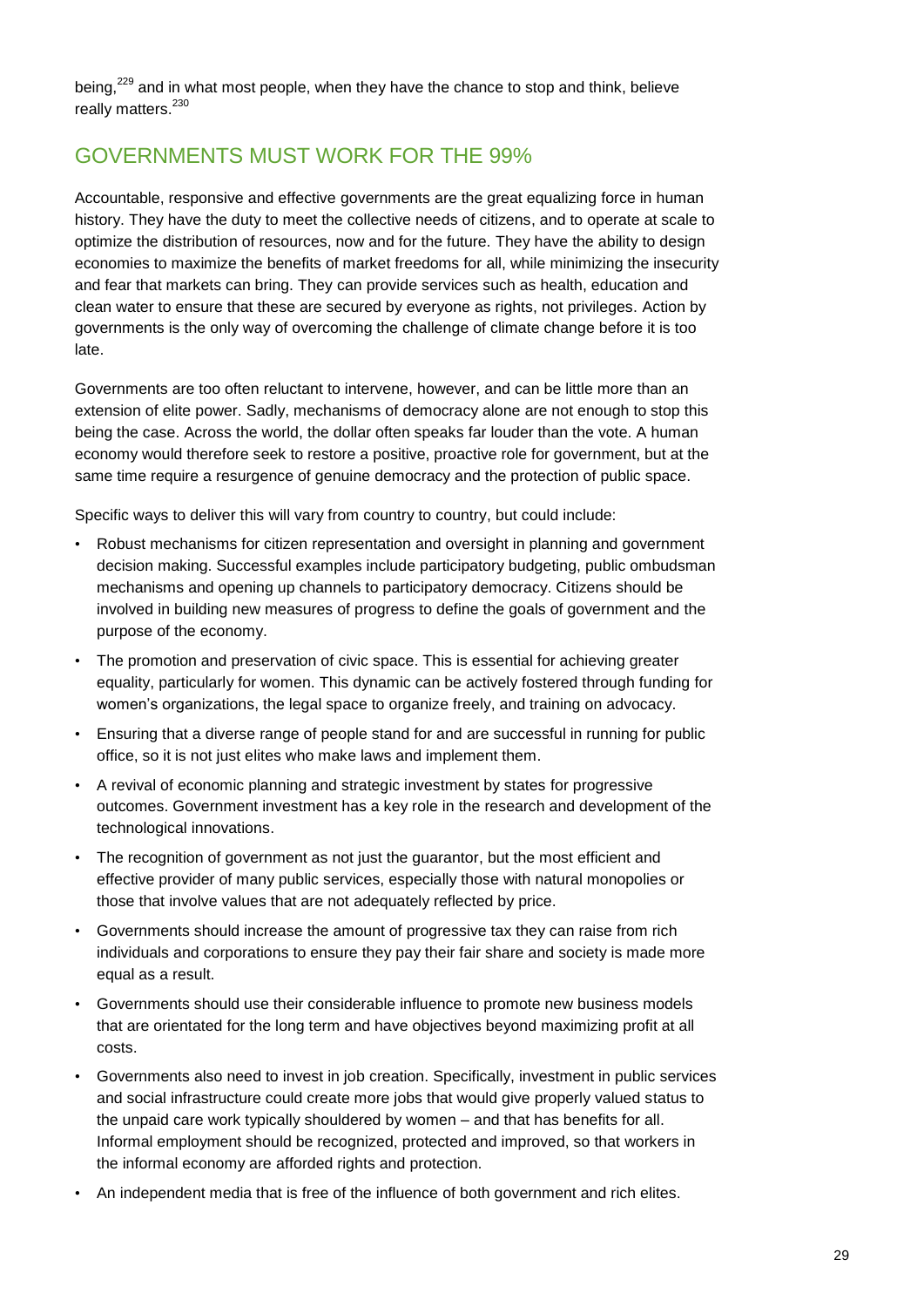- Mandatory public lobby registries and stronger rules on conflicts of interest, limits on campaign financing, and full transparency of interests when it comes to the interplay between money and politics.
- National public commissions on inequality to make annual assessments of policy choices – regulation, tax and public spending, and privatization – and their impact on improving the income, wealth and freedoms of everyone and minimizing inequality.
- A commissioner for "future generations" could help ensure sustainable policy making.

#### **Box 5: 'Shining Mothers' in the informal economy in Kenya**

Jane Muthoni, 50, runs a roadside stall in one of Nairobi"s slums. She can"t afford a business licence to allow her to sell her produce formally to the supermarkets. In an area with no proper roads and where they have running water only three days a week, she and her fellow traders were still being asked for 50 Kenyan Shillings (KES) a day in local taxes. These fees were very damaging to businesses that only operate with about 100 to 200 KES of stock. Meanwhile, the Kenyan government is giving away tax incentive packages to big corporations in the newly established special economic zones. Kenya is foregoing \$1.1bn every year in tax exemptions for large corporations.

Jane is part of a group called the Shining Mothers, which Oxfam supports with training in business skills and community organization. At a recent meeting with the council, Jane and the Shining Mothers raised the issue of council fee collection and it was established that the council should only come twice a week. Empowered with this knowledge, the Shining Mothers have pushed back against the exploitative fees and have been able to continue saving for their business licence.

## GOVERNMENTS MUST COOPERATE, NOT JUST COMPETE

There is much to be celebrated in an increasing global consciousness – not least the recognition of the need to collectively solve global problems. For example, the proliferation of global summits and commitments, particularly on the issues of poverty, $^{231}$  climate change, $^{232}$ and international migration<sup>233</sup> provide the space for collective global decision making. A global human economy recognizes that there are significant inequalities between countries which still need to be addressed, and which mean that they necessarily have differentiated responsibilities to address global challenges. But all countries must have an equal say in the critical decisions necessary to overcome these shared challenges.

A human economy would push back against the way that globalization has been used to entrench neoliberal principles which pit countries against each other in the race to the bottom on taxes and wages, which exploit people and resources within global supply chains, and which leave multinational corporations unaccountable. Rather, a human economy would embrace more of the opportunities presented by global cooperation, rather than competition.

#### **Collaboration on work and wages**

A human economy starts with the principle that all human labour is equally deserving of a decent wage, and that workers" rights are protected. It embraces the idea of global collaboration to protect wage levels, promote decent work, and ultimately shore up global demand. There are some signs that this is catching on in companies which recognize that there is an alternative to an increasingly exploitative and dehumanizing race to the bottom on labour costs.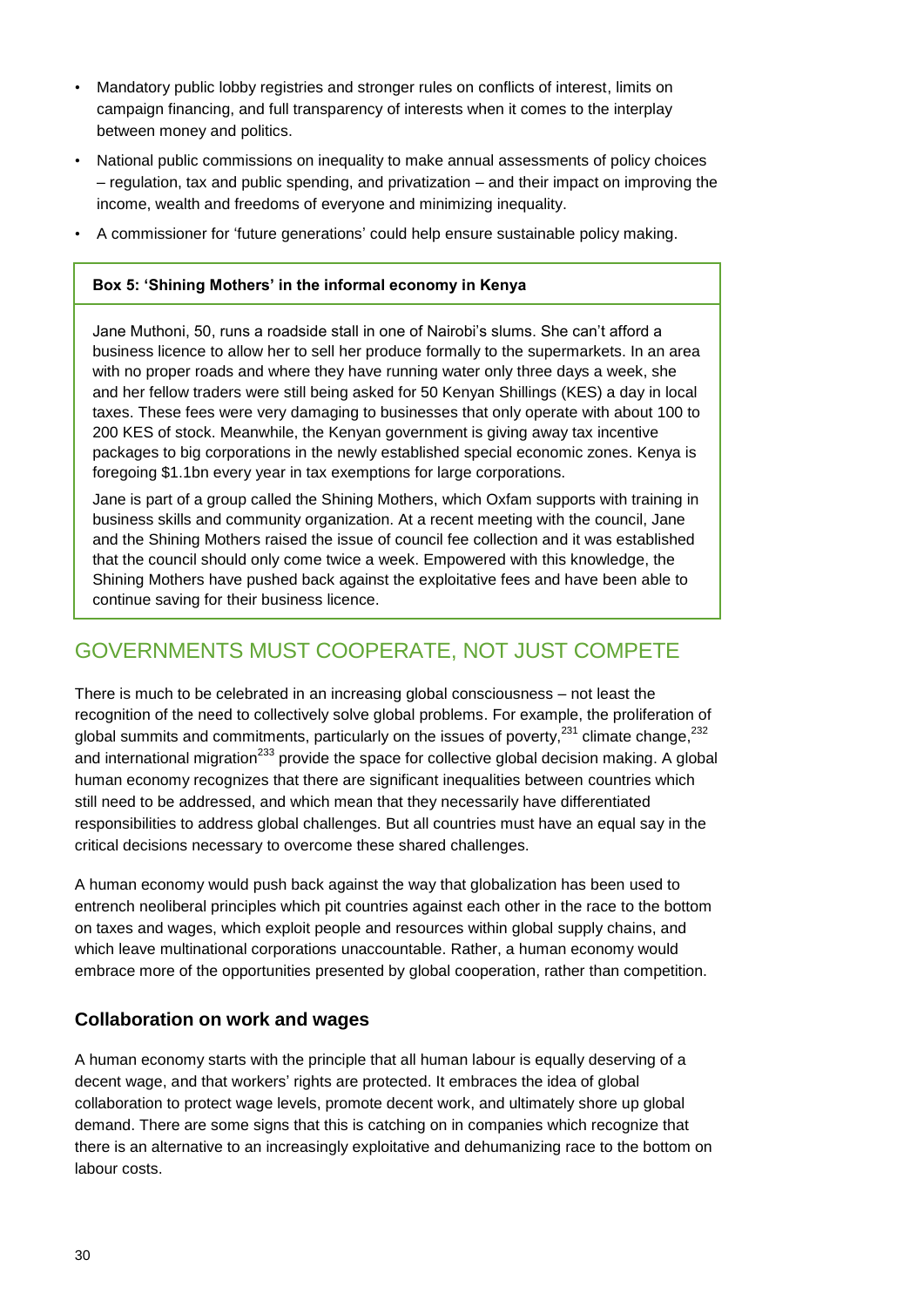National policies to ensure a living wage, non-discrimination on the basis of gender or race, decent working standards and the protection of labour rights should be joined by a greater global commitment to cooperation across national borders. This could be through intergovernmental agreements at a regional level, such as the idea of an ASEAN (Association of Southeast Asian Nations) minimum wage; or through requiring multinational companies to invest more in their supply chains, thereby ensuring decent work across national borders.

#### **Box 6: ASEAN minimum wage**

Over the last two decades the richest 10% of the population in China, Indonesia, Laos, India, Bangladesh and Sri Lanka have seen their share of income increase by more than 15%, while the poorest 10% have seen their share of income fall by more than 15%. Due to a combination of discrimination and working in low-pay sectors, women"s wages across Asia are between 70% and 90% of men"s. Many women struggle to survive as the national minimum wage in many Asian countries – where it is paid – is on average a quarter of the amount required for a decent standard of living. At the ASEAN World Economic Forum in June 2016, Indonesia supported the idea of an ASEAN-wide minimum wage, with Cambodia and Vietnam among those also showing support, to halt the race to the bottom in the region.

#### **Collaboration on tax**

While there is a lot that governments can and are doing on their own to improve the progressiveness of their tax systems, there is a limit to what they can do unilaterally. A global human economy would require that countries allow for greater cooperation on taxation. This naturally has to start with truly global efforts to tackle tax dodging and the use of tax havens. It also means an end to the race to the bottom on corporate tax, which erodes countries" abilities to deliver for their citizens. A global agreement should lead to an end to competition on tax and the incentives and sweetheart deals between corporations and tax authorities. A fair and level playing field on corporate tax requires transparency measures, including full public country-by-country reporting, transparency on beneficial owners, and transparency by governments on the tax incentives they grant and in particular on tax rulings. So far, efforts to collaborate through the OECD BEPS (Base Erosion and Profit Shifting) process have been patchy and inadequate, and a new ambitious global process for agreement is necessary, involving developing countries on an equal level with rich nations.

## THRIVING BUSINESS, BUT NOT BUSINESS AS USUAL

A human economy has a vibrant and successful business sector at its core, based on the vision of companies structured and incentivized to benefit society as whole, not just wealthy shareholders. Success stories from around the world are already demonstrating that commercially viable models that have adequate – but not maximum – profits can exist (see Box 7). Academic studies on employee ownership for example, show that these businesses also generate more employment growth<sup>235</sup>and higher pay for their employees.<sup>236</sup> Alternatives to shareholder capitalism are not only viable, but they are on the rise and succeeding.

*"I"m deeply convinced that our future relies on our ability to explore and invent new business models and new types of business corporations." <sup>234</sup>*

Franck Riboud, Groupe Danone Chairman and co-founder of the social business enterprise Grameen-Danone Foods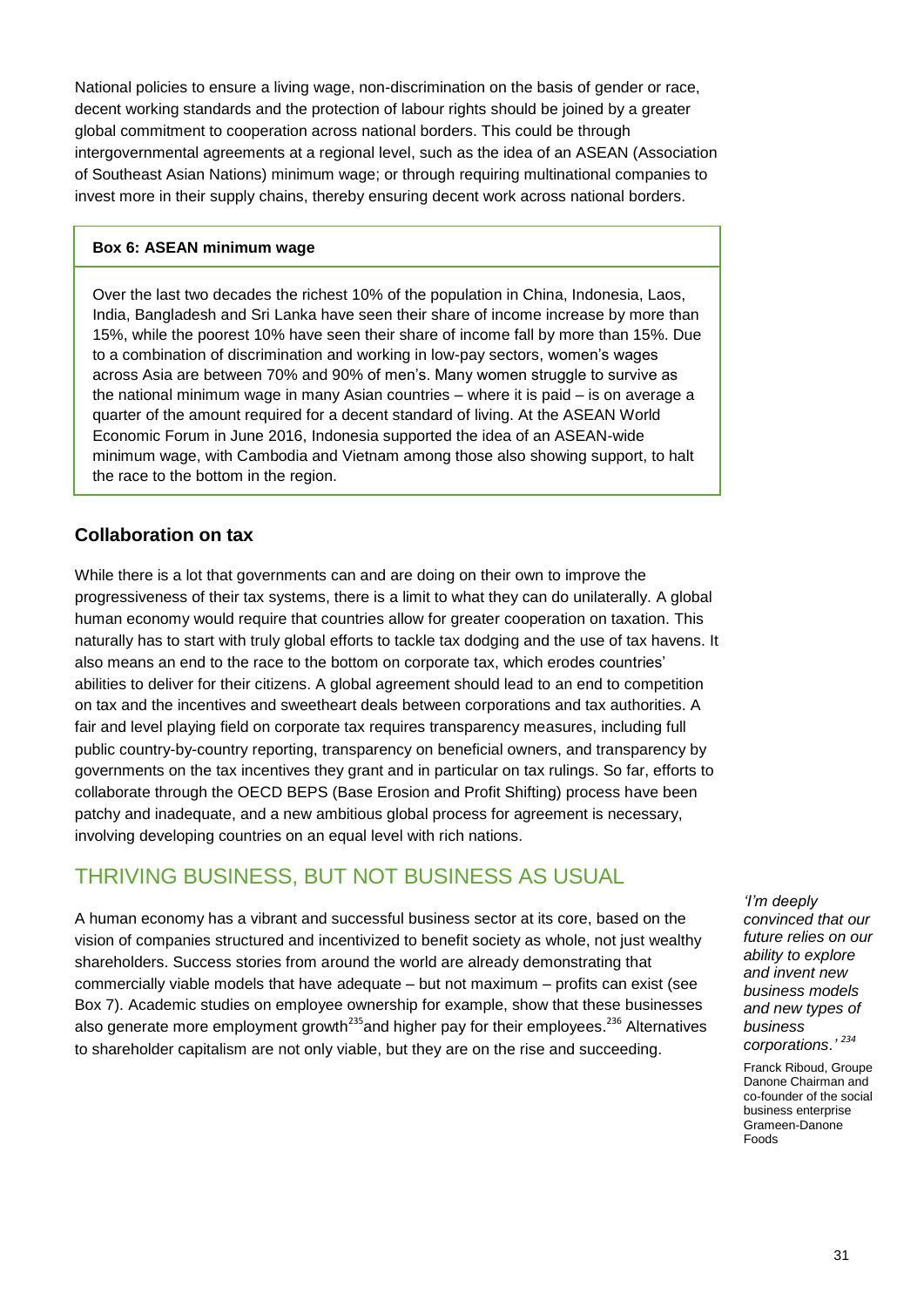#### **Box 7: Doing business differently**

The world is not short of examples of organizations using commercial practices to deliver social and environmental goals. In these instances, business is the vehicle and surplus creation a mechanism to meet wider objectives – not the end goal. Here are just a few cases that demonstrate the possibility of building on the practices of the private sector to create a human economy.

**Mondragon** is a Spanish multinational cooperative operating in sectors such as industry, finance, retail and, via its university, research and development, and knowledge creation. It is owned by its workers, has a turnover of almost €13bn and employs 74,000 people. Decision making is democratic and its governance encompasses a general assembly of elected members. It has famously promoted job security (often via job sharing and redeployment) and egalitarian pay scales, with the highest paid earning no more than nine times the lowest paid.<sup>237</sup>

**COOPECAN** is an Alpaca cooperative located in Peru's upper Andes.<sup>238</sup> It was established in 2008 to promote the well-being and development of wool farmers, including imparting skills to deal with climate change (breeding techniques and irrigation, for example). Its membership is now over 7,000; both members and their families benefit from the collective bargaining power a cooperative can bring. COOPECAN has enabled them to secure fairer prices from large corporations which otherwise drive down prices. The cooperative also manages its own wool processing, thereby avoiding the need for an intermediary which would take a cut (so reducing the final payment to the farmer).

**Eileen Fisher** is a major US clothing brand, designing and producing high-quality women"s clothing. Founded in 1984, it now employs approximately 1,200 people directly and 10,000 in its supply chain. It is in the process of using 100% organic cotton and is scrutinizing its rayon suppliers to ensure that it is not using material that contributes to the destruction of rainforests. The company is both an ESOP (employee owned) and a Certified B Corporation. It is consciously trying to resist pressures to grow for growth"s sake, and as part of this effort has reduced its range and decided to end a pattern of opening two to three new stores a year, and instead has opened a centre designed to recycle and upcycle old Eileen Fisher clothing. It is trying to define "good growth" and move forward in a way that does not create a mess for the environment, its own employees or its supply chain communities.

Government has a key role to play in driving a vision of an economy with a majority of such enterprises; not confining them to the social economy, but helping them to become mainstream. Some governments are beginning to show that they can favour such models. South Korea,<sup>239</sup> Singapore,<sup>240</sup> Vietnam,<sup>241</sup> Thailand<sup>242</sup> and the UK<sup>243</sup> all have laws that favour social enterprises in areas such as public procurement, licensing and even tax. Employee ownership has in some cases received favourable tax treatment.<sup>244</sup> Meanwhile, Liberia has instituted a special economic zone for social enterprises,<sup>245</sup> and the Philippines is considering a broad-ranging bill that would give significant support to social enterprises that focus on the interests of people living in poverty.<sup>246</sup> Such business models are not new. More than one billion people globally are members of cooperatives which generate more than 250 million jobs and have evolved into innovative new business models since their inception nearly two centuries ago. In Kenya, 50% of the population now derive their livelihoods from cooperatives, while in Canada 40% of the population are members of a cooperative.<sup>247</sup> Meanwhile in the UK, nearly one million people are employed by social enterprises.<sup>248</sup>

These models currently thrive despite an economic system that makes it harder for them to raise finance and which fails to recognize their value to society. Businesses that promise to channel ever-increasing profits to rich investors attract more and cheaper finance, while cooperatives, social enterprises and employee-owned businesses are often confined to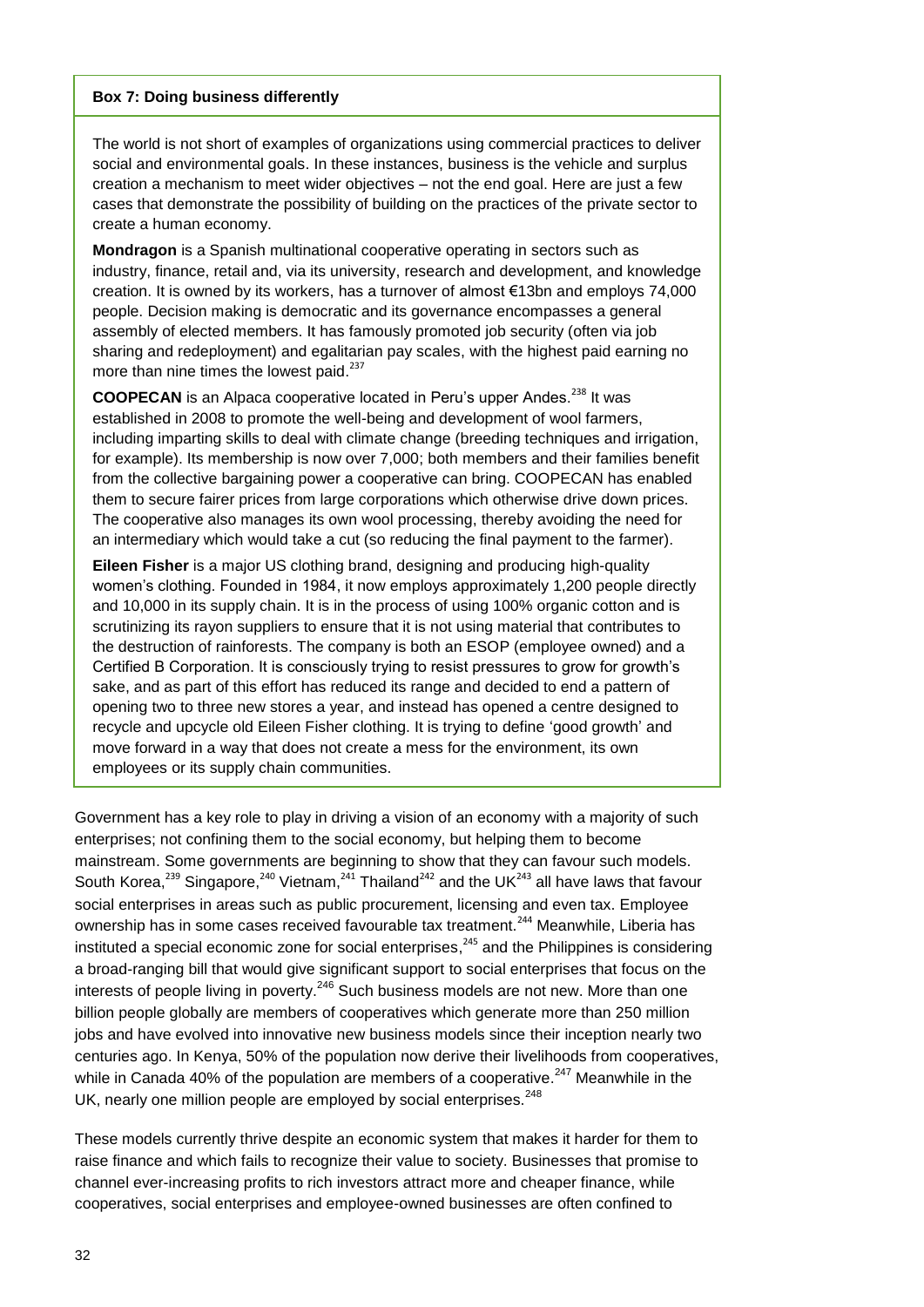accessing debt or, if they"re lucky, philanthropic finance. A human economy would tip the scales and favour these business models over the relentless pursuit of profit.

### ENDING THE EXTREME CONCENTRATION OF WEALTH TO END POVERTY

Extreme wealth and extreme inequality do not exist in a human economy. This could be achieved by helping design businesses and the economy to ensure that excessive wealth is not generated in the first place, for example, by putting limits on the pay of those at the top and encouraging business models that do not provide undue reward to shareholders. Second, excessive wealth can be eliminated only if steps are taken to end the undue influence of elites over politics and the economy.

Beyond these actions, the main tool for eliminating excessive wealth is taxation. Top rates of income tax should be raised in almost every country. The IMF has identified an effective range of between 50% and 70% for different nations,<sup>249</sup> and Anthony Atkinson has suggested a rate of 60% for the UK.<sup>250</sup> Developing countries should look to scale up taxes on wealth  $$ such as land, capital gains, property and inheritances – as rapidly as possible, as these are clearly progressive sources of revenue. The IMF has shown that this is possible in many countries, and indeed a number of developing countries are leading the way.<sup>251</sup>

There are several other tax policies which if implemented could be an effective way to limit wealth:

- A small tax on financial transactions, the Financial Transaction Tax, has been described by the IMF as highly progressive $^{252}$  in that it would be paid by the richest in society. It would also curb the excesses of the financial sector, which has been a key player in driving the inequality crisis. Ten European countries have agreed to implement such a tax. It is estimated that a tiny tax of about 0.05% on transactions like stocks, bonds, foreign currency and derivatives, could raise \$350bn a year from US transactions alone.<sup>253</sup>
- A global wealth tax has been proposed by the French economist Thomas Piketty. Along similar lines, using Forbes" data of February 2014, Oxfam has calculated that a 1.5% tax on wealth in excess of \$1bn would raise \$70bn a year if all billionaires paid it.<sup>254</sup> Such revenues would be sufficient to get every child into school and provide the nurses, medicines and other health services to save the lives of six million children. As billionaires are regularly securing returns of between 5% and 10% on their wealth, it is also very affordable.<sup>255</sup> A number of billionaires have agreed to join Bill Gates and give a proportion of their wealth away. While this is welcome, it does not substitute for adequate and fair taxation, a fact that Bill Gates himself has noted.<sup>256</sup>
- For assets that are held in shell companies, trusts and foundations, and for which no beneficial owners are publicly identified who would be liable for wealth tax, an Anonymous Wealth Tax (AWT) has been proposed by James Henry.<sup>257</sup> This would only require agreement between the small number of rich countries that are the main final destinations of anonymous wealth. Henry estimates that if it were only applied to the top 50 private banks, wealth managers, hedge funds and insurance firms, a 0.5% AWT could raise \$50bn to \$60bn a year, at most 10% of the annual income earned by these offshore assets. Not only would such a tax raise revenue if the AWT rate was set higher than the standard wealth tax rate, but it would increase the costs of financial secrecy and act as an incentive to the beneficial owners to declare who they are.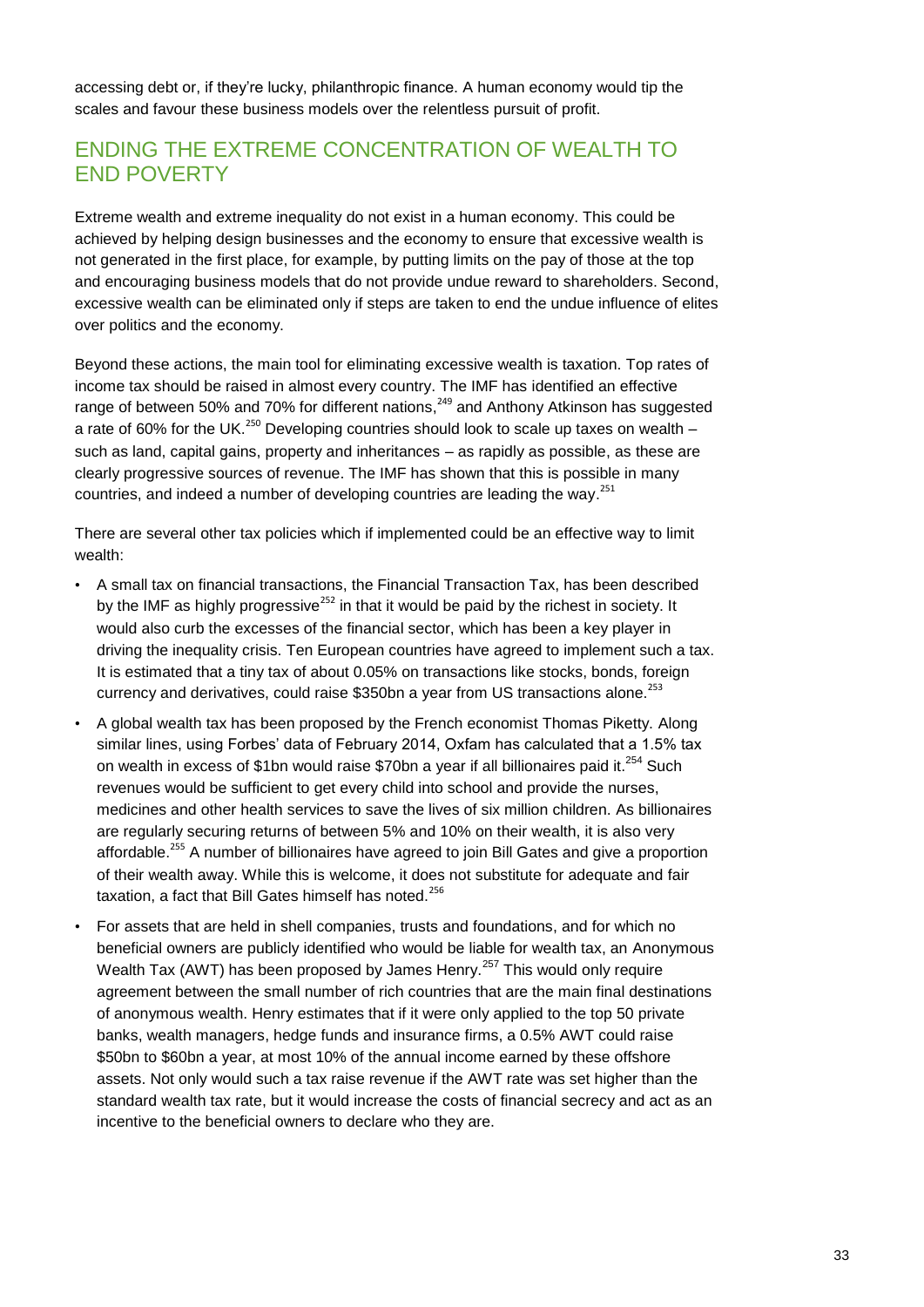## A HUMAN ECONOMY WOULD WORK EQUALLY FOR WOMEN AND FOR MEN

Gender equality would be at the heart of the human economy, ensuring that both halves of humanity have an equal chance in life. Barriers to women"s progress, which include access to education and healthcare, would end. Social norms would no longer determine a woman"s role in society and in particular, unpaid care work would be recognized, reduced and redistributed and the underlying threat of violence would not be present.

Women's collective action is key – and is most effective when women's rights advocates in grassroots and civil society organizations, think tanks and university departments can build strategic alliances with actors in political parties, state bureaucracies, and regional and global institutions. 259

#### **Box 8: Mobilizing women farmers to secure land rights in Uttar Pradesh**<sup>260</sup>

More than 40% of the 400 million women who live in rural India are involved in agriculture and related activities. However, as women are not recognized as farmers and do not own land, they have limited access to government schemes and credit, restricting their agricultural productivity. An Oxfam study conducted in 2006 with Gorakhpur Environmental Action Group (GEAG) found that only 6% of women owned land, 2% had access to credit and only 1% had access to agricultural training.

The AAROH Campaign, a women farmers" campaign, was founded in 2006 to address this situation. The AAROH Campaign is supported by Oxfam India, and led by GEAG in coordination with four other regional not-for-profits. The campaign focused on the social acceptance of women farmers as farmers in its initial years. Once the campaign was able to create the legal space for getting women recognized as farmers, it shifted gear in 2011 and began advocating for joint land titles. Since it began, the campaign has engaged with more than 9,000 women farmers, brought the term "women farmers" or "*mahila kisan*" into common use, mobilized 6,800 men to share their land with their spouse, and engaged with the government at both the local and state levels. In March 2015, the government of Uttar Pradesh initiated waiving stamp duty during the transfer of land to spouse or next of kin.

## TECHNOLOGY FOR ALL

A human economy would embrace technological innovation – not least for the untold improvement it makes to the lives of women through labour-saving technology. But as new technologies are developed, the question of who controls them, who stands to profit from them, and which technology is the most socially useful to focus on becomes ever more important. We must ensure technology makes the world more equal, and not less so. Market demand means new drugs meet the needs of those who have money, placing rich-world problems over developing-country disease. In 2014 British/Swedish pharma company AstraZeneca pulled out of all early-stage research and development for malaria, tuberculosis (TB) and neglected tropical diseases to focus efforts on drugs for cancer, diabetes and high blood pressure – all diseases that affect rich countries, with potentially plenty of people to pay the high prices of new drugs.<sup>261</sup> Meanwhile, generous intellectual property rights enable those who develop technology to accumulate vast wealth that can be wildly disproportionate to the investment they have made.

*"You cannot lift the world at all, while half of it is kept so small."* <sup>258</sup>

Charlotte Perkins Gillman, socialist and suffragist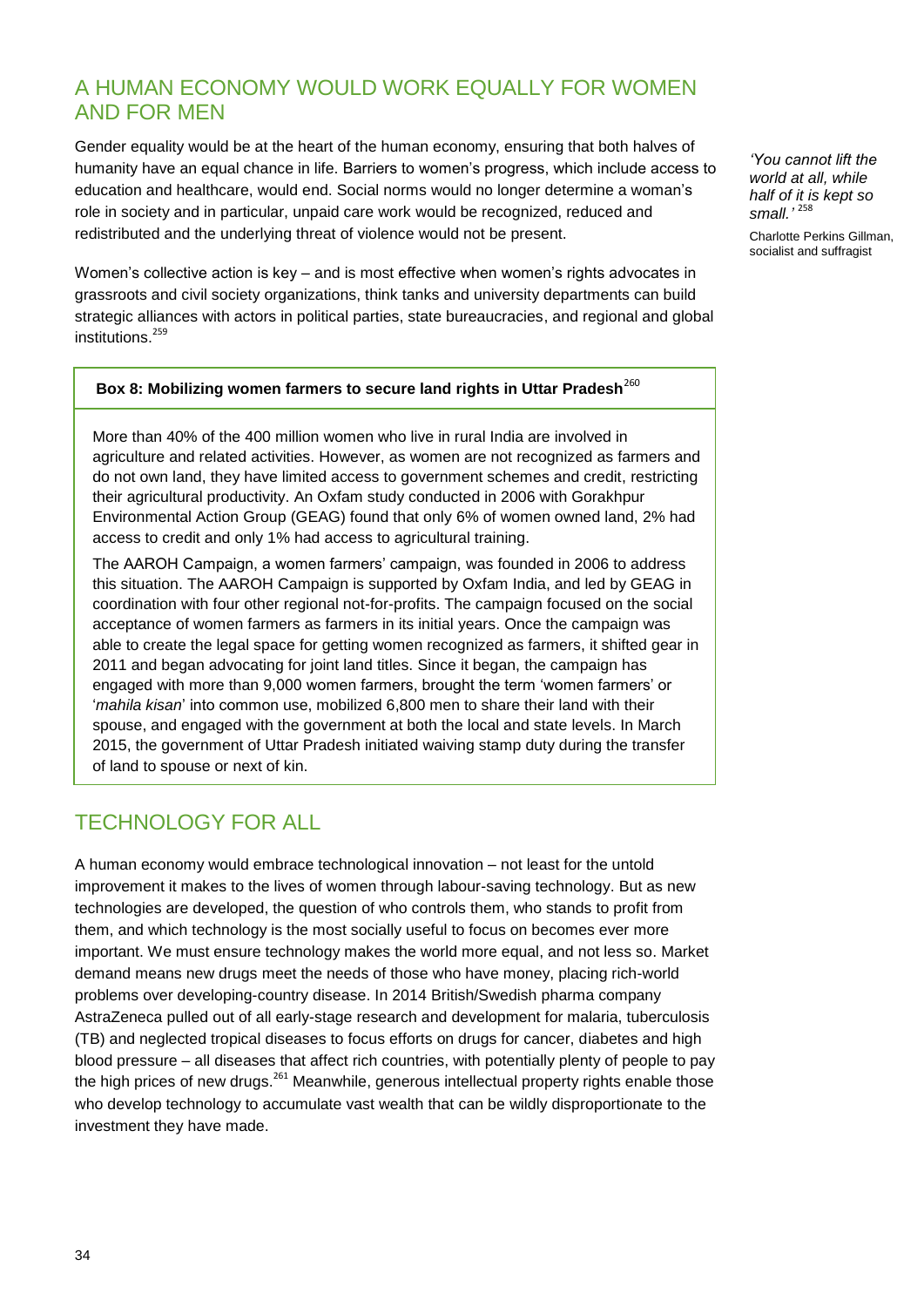Governments are not bystanders to this. They play a useful role in developing technology to benefit people and planet. Public money has funded important technologies that risk-averse private finance would not, such as early-stage wind and solar power.<sup>263</sup> Indeed, government investments have been the backbone of the most successful innovations of the past few decades.<sup>264</sup> The economist Mariana Mazzucato points out that 'all the major technologies that make the iPhone so "smart", for example, are funded by public sector organisations: GPS, the internet, touch screen display  $\lceil \ldots \rceil$  all owe their funding to the state'.<sup>265</sup>

Government in a human economy should therefore be much more active in ensuring that the technology it helps to develop meets the needs of all, and that ownership of intellectual property not only financially benefits the developer, but is managed in the interests of society, including those whose lives could be transformed by access to that technology.

Governments need to step in to influence the direction of technological change in the world of work too. Tony Atkinson argues that the impacts of technological change on inequality should be an "explicit concern of policy makers". They should weigh up the benefits of increasing productivity or removing the need for dangerous work, against the longer-term distributional impacts and the need to conserve roles where the human touch is a core part.<sup>266</sup>

## POWERED BY SUSTAINABLE RENEWABLE ENERGY

Ensuring a sustainable environment is central to a human economy. The environmental impact of activities would be fully accounted for by policy makers and businesses, with investment in progressive low-impact activities and technologies. This has particular relevance in the energy sector.

Fossil fuels have driven economic growth since the industrial revolution, but are incompatible with a human economy that benefits the majority. The local air pollution caused by burning coal causes around 670,000 premature deaths per year in China and 100,000 in India alone.<sup>267</sup> with the poorest or most marginalized communities often most exposed. But the destruction caused by runaway climate change is even more devastating to the many outside the global 1% that cannot insulate themselves from more extreme weather and rising seas.

A human economy would break free of fossil fuels and embark on a rapid and just transition to sustainable renewable energy. To keep temperature increases to well below 2ºC we must ensure the phase-out of fossil fuels by 2045–55.<sup>268</sup> This is both affordable and essential to our common future.

## VALUING AND MEASURING WHAT REALLY MATTERS

Fundamentally, a human economy would put GDP in its place as simply one, imperfect, indicator of progress. It would be tempered by other measures that are more useful in assessing quality of life, well-being and the possibilities people have to adequately satisfy their fundamental human needs.<sup>269</sup> Alternative, more inclusive measures should come to the forefront of global policy making, such as the Genuine Progress Indicator<sup>270</sup> or the OECD Better Life Index $^{271}$  and the Social Progress Index. $^{272}$  The Sustainable Development Goals provide a dashboard of relevant measures and an opportunity for global agreement on prioritizing more fundamental human outcomes alongside GDP growth.

Whatever the measure, in a human economy the distribution of national income would supersede any focus on simple averages, including at the household level. Inequality and reducing the gap between rich and poor should be hardwired into how we measure the progress of our societies.

*"Without due care and attention, these new technologies will become uneven playing fields, with a select few winners and many more losers […] there will need to be [...] creative ideas for building these technologies on open standards and applying them in ways that meet the needs of those in developing countries."*

Ben Ramalingan, author of "Ten Frontier Technologies for International Development<sup>,262</sup>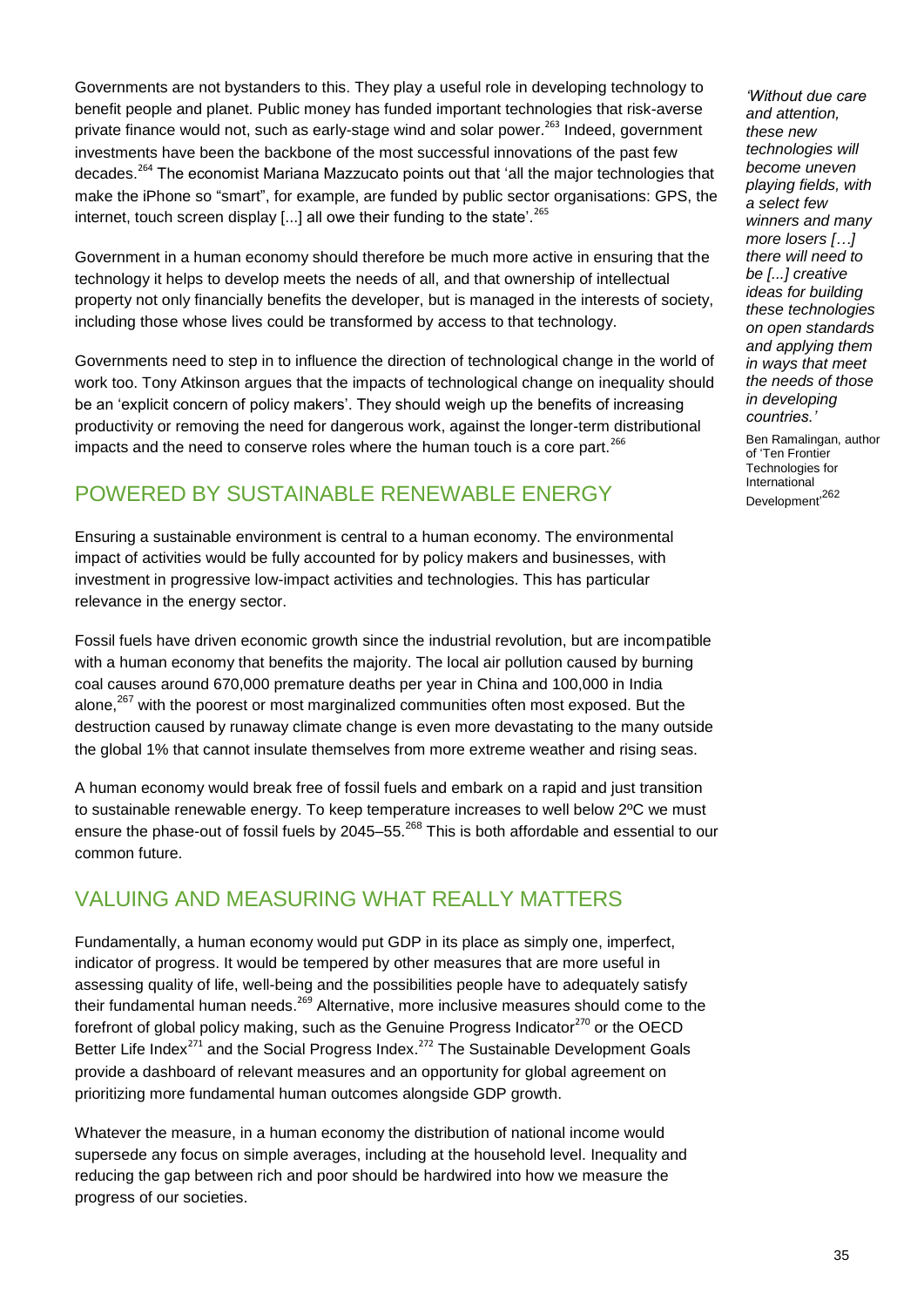In a human economy, all of women"s work would be properly accounted for. Measuring unpaid care work in GDP terms is the first step in a much-needed change in norms over what is valuable, "real" work. A human economy should ensure the recognition, reduction and redistribution of care responsibilities, more support in terms of public services, and greater societal willingness to invest in and pay for good-quality jobs in public services.

Natural resources would be placed firmly on the balance sheet, motivating governments and the private sector, as well as civil society, to innovate and collaborate to reduce waste, steward resources, and innovate and create jobs in the process. Furthermore, the inherent value of nature – over and above its economic utility – would be recognized, while emphasis is placed on the rights of future generations to enjoy and benefit from the natural world.

Oxfam calls for an alliance of "well-being economies": countries and regions, supported by progressive companies and social groups, committed to fostering a development model focusing on human and ecological well-being rather than narrowly defined economic output. This change in emphasis would give rise to a reformed global policy-making hierarchy that gives prominence to nations based on efforts and achievements against these broader metrics. For example, Costa Rica has the same social progress outcomes as South Korea, despite having less than half its GDP per capita.<sup>274</sup>

#### **Box 9: A Humankind Index for Scotland**

The goal of the Oxfam Humankind Index for Scotland was to assess Scotland"s prosperity by a more holistic and representative measure of progress, beyond economic growth and increased consumption. This was one of the first times that a multidimensional measure of prosperity had been attempted for Scotland.<sup>275</sup> Fundamental to the rationale of the Index was the need to capture effectively the voices of people in Scotland, particularly those groups that are seldom heard from, including refugee women, young people living in poverty in rural areas, people with learning disabilities, young mothers, people living in deprived areas and people with blood-borne diseases. Scottish people were asked about those aspects of life that mattered most to them.

The first Oxfam Humankind Index was presented as an aggregate of the 18 elements which people said mattered the most, weighted accordingly. It was broken down by local authority to show how different areas of Scotland are performing, and it assessed how women compared against men.<sup>276</sup>

The Index was launched in 2012, and as a result of advocacy around the Index (by Oxfam and others), policy makers in the Scottish Parliament have committed to seek to improve Scotland"s National Performance Framework. Oxfam Scotland has been a key member of a roundtable on the National Performance Framework convened and chaired by the Finance Minister.

This positive vision for an alternative future is one we must fight for. It is simple common sense that having all this money in too few hands is harmful to our society and to our future. It must be more fairly shared. Oxfam firmly believes humanity can do better than this. The fight against poverty and the urgent need to secure a safer, more stable world demands that we do so. We can and must build a more human economy before it is too late.

*"A focus on GDP growth is simplistic, we reject "trickledown" approaches that assume any undifferentiated growth permeates and fortifies the soil and everything starts to bloom even for the poor. We need to find an economic growth model that"s inclusive, that lifts up the poorest citizens rather than maintains those at the top."*  Jim Yong Kim, President, World Bank $^{27}$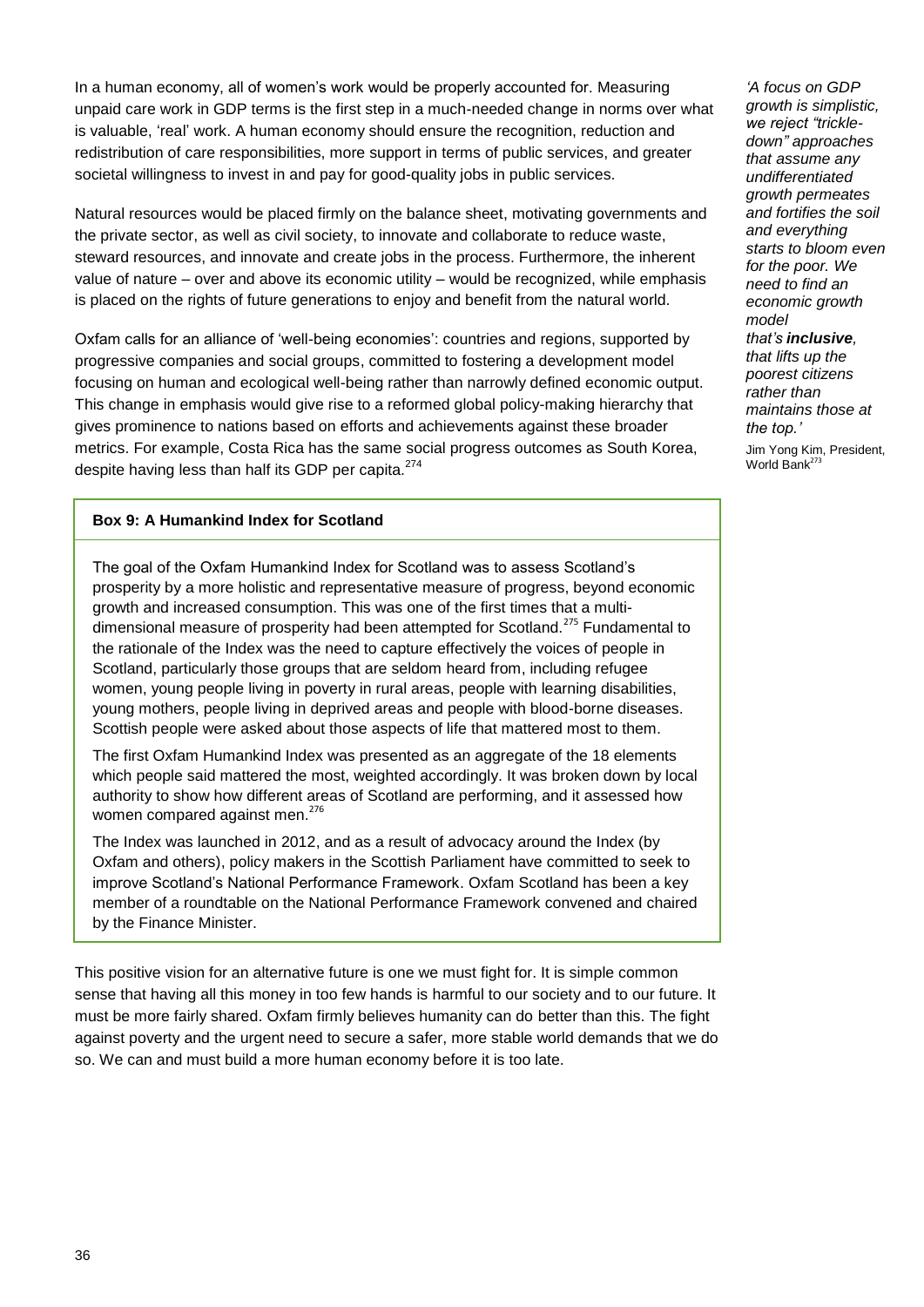## **NOTES**

- 1 World Economic Forum. (2012). "Global Risk Report 2012". [http://reports.weforum.org/global-risks-](http://reports.weforum.org/global-risks-2012/?doing_wp_cron=1478086016.0533339977264404296875)[2012/?doing\\_wp\\_cron=1478086016.0533339977264404296875](http://reports.weforum.org/global-risks-2012/?doing_wp_cron=1478086016.0533339977264404296875)
- 2 World Bank. (2015). "A Measured Approach to Ending Poverty and Boosting Shared Prosperity: Concepts, Data, and the Twin Goals". Policy Research Report. Washington, DC: World Bank. [http://www.worldbank.org/en/research/publication/a-measured-approach-to-ending-poverty-and](http://www.worldbank.org/en/research/publication/a-measured-approach-to-ending-poverty-and-boosting-shared-prosperity)[boosting-shared-prosperity](http://www.worldbank.org/en/research/publication/a-measured-approach-to-ending-poverty-and-boosting-shared-prosperity) <https://doi.org/10.1596/978-1-4648-0361-1>
- 3 Credit Suisse (2016) "Global Wealth Databook 2016". [http://publications.credit](http://publications.credit-suisse.com/tasks/render/file/index.cfm?fileid=AD6F2B43-B17B-345E-E20A1A254A3E24A5)[suisse.com/tasks/render/file/index.cfm?fileid=AD6F2B43-B17B-345E-E20A1A254A3E24A5](http://publications.credit-suisse.com/tasks/render/file/index.cfm?fileid=AD6F2B43-B17B-345E-E20A1A254A3E24A5)
- 4 Oxfam calculations using wealth of the richest individuals from Forbes Billionaires listing and wealth of the bottom 50% from Credit Suisse Global Wealth Databook 2016.
- 5 UBS/PWC (2016) "Billionaires Insights: Are billionaires feeling the pressure?". [http://uhnw](http://uhnw-greatwealth.ubs.com/media/8616/billionaires-report-2016.pdf)[greatwealth.ubs.com/media/8616/billionaires-report-2016.pdf](http://uhnw-greatwealth.ubs.com/media/8616/billionaires-report-2016.pdf)
- 6 D. Hardoon, S. Ayele and R. Fuentes-Nieva. (2016). "An Economy for the 1%". Oxford: Oxfam. [http://policy-practice.oxfam.org.uk/publications/an-economy-for-the-1-how-privilege-and-power-in-the](http://policy-practice.oxfam.org.uk/publications/an-economy-for-the-1-how-privilege-and-power-in-the-economy-drive-extreme-inequ-592643)[economy-drive-extreme-inequ-592643](http://policy-practice.oxfam.org.uk/publications/an-economy-for-the-1-how-privilege-and-power-in-the-economy-drive-extreme-inequ-592643)
- 7 Calculations by Ergon Associates using CEO pay data from the High Pay Centre and the minimum wage of a Bangladeshi worker plus typical benefits packages offered to workers.
- 8 P. Cohen. (2016, December 6). "A Bigger Economic Pie, but a Smaller Slice for Half of the U.S". *New York Times*[. http://www.nytimes.com/2016/12/06/business/economy/a-bigger-economic-pie-but-a](http://www.nytimes.com/2016/12/06/business/economy/a-bigger-economic-pie-but-a-smaller-slice-for-half-of-the-us.html?smid=tw-nytimesbusiness&smtyp=curhttp://www.nytimes.com/2016/12/06/business/economy/a-bigger-economic-pie-but-a-smaller-slice-for-half-of-the-us.html?smid=tw-nytimesbusiness&smtyp=curhttp://www.nytimes.com/2016/12/06/business/economy/a-bigger-economic-pie-but-a-smaller-slice-for-half-of-the-us.html?smid=tw-nytimesbusiness&smtyp=cur)[smaller-slice-for-half-of-the-us.html?smid=tw](http://www.nytimes.com/2016/12/06/business/economy/a-bigger-economic-pie-but-a-smaller-slice-for-half-of-the-us.html?smid=tw-nytimesbusiness&smtyp=curhttp://www.nytimes.com/2016/12/06/business/economy/a-bigger-economic-pie-but-a-smaller-slice-for-half-of-the-us.html?smid=tw-nytimesbusiness&smtyp=curhttp://www.nytimes.com/2016/12/06/business/economy/a-bigger-economic-pie-but-a-smaller-slice-for-half-of-the-us.html?smid=tw-nytimesbusiness&smtyp=cur)[nytimesbusiness&smtyp=curhttp://www.nytimes.com/2016/12/06/business/economy/a-bigger](http://www.nytimes.com/2016/12/06/business/economy/a-bigger-economic-pie-but-a-smaller-slice-for-half-of-the-us.html?smid=tw-nytimesbusiness&smtyp=curhttp://www.nytimes.com/2016/12/06/business/economy/a-bigger-economic-pie-but-a-smaller-slice-for-half-of-the-us.html?smid=tw-nytimesbusiness&smtyp=curhttp://www.nytimes.com/2016/12/06/business/economy/a-bigger-economic-pie-but-a-smaller-slice-for-half-of-the-us.html?smid=tw-nytimesbusiness&smtyp=cur)[economic-pie-but-a-smaller-slice-for-half-of-the-us.html?smid=tw](http://www.nytimes.com/2016/12/06/business/economy/a-bigger-economic-pie-but-a-smaller-slice-for-half-of-the-us.html?smid=tw-nytimesbusiness&smtyp=curhttp://www.nytimes.com/2016/12/06/business/economy/a-bigger-economic-pie-but-a-smaller-slice-for-half-of-the-us.html?smid=tw-nytimesbusiness&smtyp=curhttp://www.nytimes.com/2016/12/06/business/economy/a-bigger-economic-pie-but-a-smaller-slice-for-half-of-the-us.html?smid=tw-nytimesbusiness&smtyp=cur)[nytimesbusiness&smtyp=curhttp://www.nytimes.com/2016/12/06/business/economy/a-bigger](http://www.nytimes.com/2016/12/06/business/economy/a-bigger-economic-pie-but-a-smaller-slice-for-half-of-the-us.html?smid=tw-nytimesbusiness&smtyp=curhttp://www.nytimes.com/2016/12/06/business/economy/a-bigger-economic-pie-but-a-smaller-slice-for-half-of-the-us.html?smid=tw-nytimesbusiness&smtyp=curhttp://www.nytimes.com/2016/12/06/business/economy/a-bigger-economic-pie-but-a-smaller-slice-for-half-of-the-us.html?smid=tw-nytimesbusiness&smtyp=cur)[economic-pie-but-a-smaller-slice-for-half-of-the-us.html?smid=tw-nytimesbusiness&smtyp=cur](http://www.nytimes.com/2016/12/06/business/economy/a-bigger-economic-pie-but-a-smaller-slice-for-half-of-the-us.html?smid=tw-nytimesbusiness&smtyp=curhttp://www.nytimes.com/2016/12/06/business/economy/a-bigger-economic-pie-but-a-smaller-slice-for-half-of-the-us.html?smid=tw-nytimesbusiness&smtyp=curhttp://www.nytimes.com/2016/12/06/business/economy/a-bigger-economic-pie-but-a-smaller-slice-for-half-of-the-us.html?smid=tw-nytimesbusiness&smtyp=cur)
- Nguyen Tran Lam. (2017). 'Even It Up: How to tackle inequality in Vietnam'. Oxford: Oxfam. <http://oxf.am/ZLuU>
- 10 E. Seery and A. Caistor Arendar. (2014). "Even it up: Time to end extreme inequality". Oxford: Oxfam. [https://www.oxfam.org/sites/www.oxfam.org/files/file\\_attachments/cr-even-it-up-extreme-inequality-](https://www.oxfam.org/sites/www.oxfam.org/files/file_attachments/cr-even-it-up-extreme-inequality-291014-en.pdf)[291014-en.pdf](https://www.oxfam.org/sites/www.oxfam.org/files/file_attachments/cr-even-it-up-extreme-inequality-291014-en.pdf)
- 11 The World Food Programme estimates that 795 million people in the world do not have enough food to lead a healthy active life. That is about one in nine people on earth,<https://www.wfp.org/hunger/stats>
- 12 D. Hardoon and J. Slater. (2015). "Inequality and the end to extreme poverty". Oxford: Oxfam. <http://policy-practice.oxfam.org.uk/publications/inequality-and-the-end-of-extreme-poverty-577506>
- 13 C. Hoy and A. Sumner. (2016). "Gasoline, Guns, and Giveaways: Is There New Capacity for Redistribution to End Three Quarters of Global Poverty?". Center for Global Development Working Paper 433. [http://www.cgdev.org/sites/default/files/gasoline-guns-and-giveaways-end-three-quarters](http://www.cgdev.org/sites/default/files/gasoline-guns-and-giveaways-end-three-quarters-global-poverty-0.pdf)[global-poverty-0.pdf](http://www.cgdev.org/sites/default/files/gasoline-guns-and-giveaways-end-three-quarters-global-poverty-0.pdf) <https://doi.org/10.2139/ssrn.2843630>
- 14 World Bank. (2016). "Poverty and Shared Prosperity 2016: Taking on Inequality". Washington, DC: World Bank. doi:10.1596/978-1-4648-0958-3. [http://www.worldbank.org/en/publication/poverty-and](http://www.worldbank.org/en/publication/poverty-and-shared-prosperity)[shared-prosperity](http://www.worldbank.org/en/publication/poverty-and-shared-prosperity)
- 15 D. Hardoon, S. Ayele and R. Fuentes-Nieva (2016) "An Economy for the 1%", op. cit.
- 16 Global Justice Now. "Corporations vs governments revenues: 2015 data". [http://www.globaljustice.org.uk/sites/default/files/files/resources/corporations\\_vs\\_governments\\_final.pdf](http://www.globaljustice.org.uk/sites/default/files/files/resources/corporations_vs_governments_final.pdf)
- 17 M. Karnik. (2015, July 6). "Some Indian CEOs make more than 400 times what their employees are paid". Quartz India website[. http://qz.com/445350/heres-how-much-indian-ceos-make-compared-to-the](http://qz.com/445350/heres-how-much-indian-ceos-make-compared-to-the-median-employee-salary/)[median-employee-salary/](http://qz.com/445350/heres-how-much-indian-ceos-make-compared-to-the-median-employee-salary/)
- 18 Make Chocolate Fair website[: https://makechocolatefair.org/issues/cocoa-prices-and-income-farmers-0](https://makechocolatefair.org/issues/cocoa-prices-and-income-farmers-0)
- 19 ILO. (2014). Protocol to the forced labour convention. [http://www.ilo.org/dyn/normlex/en/f?p=NORMLEXPUB:12100:0::NO::P12100\\_ILO\\_CODE:P029](http://www.ilo.org/dyn/normlex/en/f?p=NORMLEXPUB:12100:0::NO::P12100_ILO_CODE:P029)
- 20 Companies implicated in a 2012 study by Anti-Slavery International: "Slavery on the High Street: Forced labour in the manufacture of garments for international brands" include: Asda-Walmart (UK/US), Bestseller (Danish), C&A (German/Belgian), H&M (Swedish), Gap (US), Inditex (Spanish), Marks and Spencer (UK), Mothercare (UK) and Tesco (UK). [http://www.antislavery.org/includes/documents/cm\\_docs/2012/s/1\\_slavery\\_on\\_the\\_high\\_street\\_june\\_2](http://www.antislavery.org/includes/documents/cm_docs/2012/s/1_slavery_on_the_high_street_june_2012_final.pdf) 012 final.pdf
- 21 F. Rhodes, J. Burnley, M. Dolores et. al. (2016). "Underpaid and Undervalued: How inequality defines women"s work in Asia". Oxford: Oxfam[. http://policy-practice.oxfam.org.uk/publications/underpaid-and](http://policy-practice.oxfam.org.uk/publications/underpaid-and-undervalued-how-inequality-defines-womens-work-in-asia-611297)[undervalued-how-inequality-defines-womens-work-in-asia-611297](http://policy-practice.oxfam.org.uk/publications/underpaid-and-undervalued-how-inequality-defines-womens-work-in-asia-611297)
- 22 L. Browning and D. Kocieniewski. (2016, September 1). "Pinning Down Apple"s Alleged 0.005% Tax Rate Is Nearly Impossible". Bloomberg Technology (website). [https://www.bloomberg.com/news/articles/2016-09-01/pinning-down-apple-s-alleged-0-005-tax-rate](https://www.bloomberg.com/news/articles/2016-09-01/pinning-down-apple-s-alleged-0-005-tax-rate-mission-impossible)[mission-impossible](https://www.bloomberg.com/news/articles/2016-09-01/pinning-down-apple-s-alleged-0-005-tax-rate-mission-impossible)
- 23 E. Crivelli, R. De Mooij and M. Keen. (2015). "Base Erosion, Profit Shifting and Developing Countries". IMF Working Paper, WP/15/118[. https://www.imf.org/external/pubs/ft/wp/2015/wp15118.pdf](https://www.imf.org/external/pubs/ft/wp/2015/wp15118.pdf)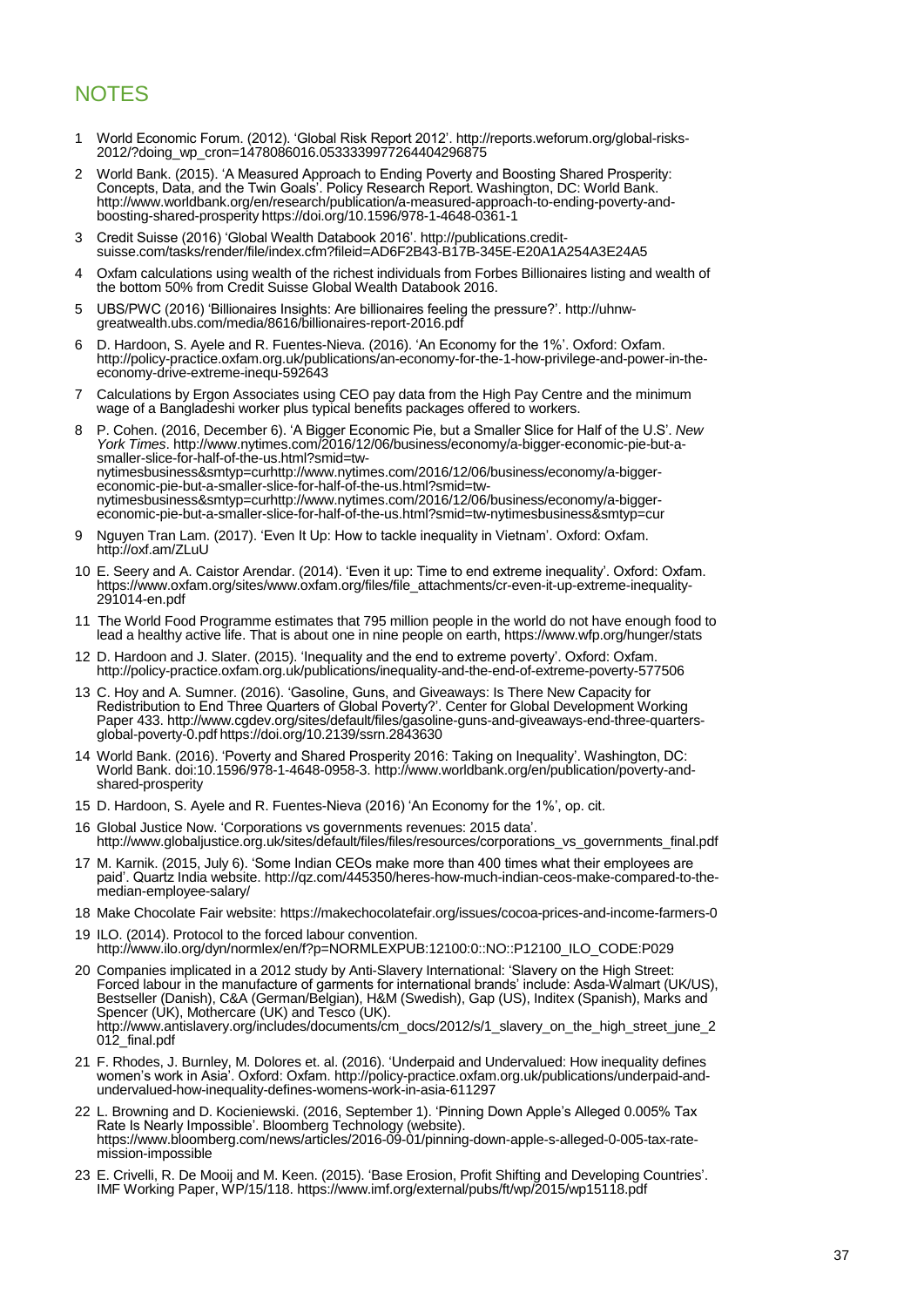<https://doi.org/10.5089/9781513563831.001>

- 24 Kenya losing \$1.1bn, or 100bn Kenya Shillings to tax exemptions; taken from Tax Justice Network report. [http://www.taxjustice.net/cms/upload/pdf/kenya\\_report\\_full.pdf Health expenditure in 2015/16](http://www.taxjustice.net/cms/upload/pdf/kenya_report_full.pdf%20Health%20expenditure%20in%202015/16%2060bn%20shillings%20or%20$591m)  [60bn shillings or \\$591m;](http://www.taxjustice.net/cms/upload/pdf/kenya_report_full.pdf%20Health%20expenditure%20in%202015/16%2060bn%20shillings%20or%20$591m) also see IBP Kenya Analysis of Budget Policy Statement 2016: [http://www.internationalbudget.org/wp-content/uploads/kenya-2016-budget-policy-statement](http://www.internationalbudget.org/wp-content/uploads/kenya-2016-budget-policy-statement-analysis.pdf)[analysis.pdf](http://www.internationalbudget.org/wp-content/uploads/kenya-2016-budget-policy-statement-analysis.pdf)
- 25 Se[e http://www.businessinsider.com/larry-fink-letter-to-ceos-2015-4?IR=T](http://www.businessinsider.com/larry-fink-letter-to-ceos-2015-4?IR=T)
- 26 The Purpose of the Corporation Project website. "Behind the Purpose of the Corporation infographic". <http://www.purposeofcorporation.org/en/news/5009-behind-the-purpose-of-the-corporation-infographic>
- 27 A. Shah and A. Ramarathinam. (2015, June 8). "Corporate dividend ratio payout at highest in at least 11 years". Livemint.com[. http://www.livemint.com/Companies/dfDBLg9PicEj1lTk9ltY4H/Corporate](http://www.livemint.com/Companies/dfDBLg9PicEj1lTk9ltY4H/Corporate-dividend-payout-ratio-at-highest-in-at-least-11-ye.html)[dividend-payout-ratio-at-highest-in-at-least-11-ye.html](http://www.livemint.com/Companies/dfDBLg9PicEj1lTk9ltY4H/Corporate-dividend-payout-ratio-at-highest-in-at-least-11-ye.html)
- 28 "BlackRock CEO Larry Fink tells the world"s biggest business leaders to stop worrying about short-term results". (2015[\).http://www.businessinsider.com/larry-fink-letter-to-ceos-2015-4?IR=T](http://www.businessinsider.com/larry-fink-letter-to-ceos-2015-4?IR=T)
- 29 J. Williamson. (2015, July 28). "Andy Haldane: Shareholder primacy is bad for economic growth". <http://touchstoneblog.org.uk/2015/07/andy-haldane-shareholder-primacy-is-bad-for-economic-growth/>
- 30 Office for National Statistics website. (2015). "Ownership of UK Quoted Shares: 2014". [http://www.ons.gov.uk/economy/investmentspensionsandtrusts/bulletins/ownershipofukquotedshares/2](http://www.ons.gov.uk/economy/investmentspensionsandtrusts/bulletins/ownershipofukquotedshares/2015-09-02)  $015-09-02$
- 31 D. Hardoon, S. Ayele and R. Fuentes-Nieva. (2016). "An Economy for the 1%", op. cit.
- 32 ActionAid. (2016). 'Leaking revenue: How a big tax break to European gas companies has cost Nigeria billions'[. https://www.actionaid.org.uk/sites/default/files/publications/leakingrevenue.pdf](https://www.actionaid.org.uk/sites/default/files/publications/leakingrevenue.pdf)
- 33 G. Wheelwright. (2016, September 25). "What are the big tech companies lobbying for this election?". *The Guardian* website. [https://www.theguardian.com/technology/2016/sep/26/tech-news-lobby](https://www.theguardian.com/technology/2016/sep/26/tech-news-lobby-election-taxes-tpp-national-security)[election-taxes-tpp-national-security](https://www.theguardian.com/technology/2016/sep/26/tech-news-lobby-election-taxes-tpp-national-security)
- 34 M. Stryszowska. (2012). "Estimation of Loss in Consumer Surplus Resulting from Excessive Pricing of Telecommunication Services in Mexico". OECD Digital Economy Papers, No. 191, OECD Publishing. <http://www.oecd.org/centrodemexico/49539257.pdf> <https://doi.org/10.1787/5k9gtw51j4vb-en>
- 35 Forbes. (2016). "The World"s Billionaires".<http://www.forbes.com/billionaires/list/>
- 36 D. Jacobs. (2015). "Extreme Wealth Is Not Merited". Oxfam Discussion Paper. <https://www.oxfam.org/en/research/extreme-wealth-not-merited>
- 37 T. Piketty. (2014). Capital in the Twenty-First Century. Cambridge: Harvard University Press. <https://doi.org/10.4159/9780674369542>
- 38 *The Economist* website. (2013, November 23). "Über-warehouses for the ultra-rich". [http://www.economist.com/news/briefing/21590353-ever-more-wealth-being-parked-fancy-storage](http://www.economist.com/news/briefing/21590353-ever-more-wealth-being-parked-fancy-storage-facilities-some-customers-they-are)[facilities-some-customers-they-are](http://www.economist.com/news/briefing/21590353-ever-more-wealth-being-parked-fancy-storage-facilities-some-customers-they-are)
- 39 Forbes Billionaires list, 2006 and 2016.
- 40 N. Hanauer. (2014). "The Pitchforks are Coming … For Us Plutocrats". http://politico.com/magazine/story/2014/06/ the-pitchforks-are-coming-for-us-plutocrats-108014. html#.U\_S56MVdVfY
- 41 B. Harrington. (2016). "Capital Without Borders: Wealth Managers and the One Percent". Cambridge: Harvard University Press.
- 42 G. Zuchman. (2015). "The Hidden Wealth of Nations". University of Chicago Press. <https://doi.org/10.7208/chicago/9780226245560.001.0001>
- 43 data360 website. [http://www.data360.org/dsg.aspx?Data\\_Set\\_Group\\_Id=475](http://www.data360.org/dsg.aspx?Data_Set_Group_Id=475)
- 44 Oxfam. (2017, forthcoming). "Commitment to reducing Inequality Index".
- 45 A. Cuadros. (2016). "Brazillionaires: Wealth, Power, Decadence and Hope in an American Country". <http://alexcuadros.com/brazillionaires/>
- 46 El País Brasil. (2016, 15July). "São Paulo: a metrópole dos helicópteros". [http://brasil.elpais.com/brasil/2016/07/14/politica/1468519702\\_827813.html](http://brasil.elpais.com/brasil/2016/07/14/politica/1468519702_827813.html)
- 47 J. Mayer. (2016). "Dark Money: The Hidden History of the Billionaires Behind the Rise of the Radical Right"[. https://www.amazon.com/Dark-Money-History-Billionaires-](https://www.amazon.com/Dark-Money-History-Billionaires-Radical/dp/0385535597/ref=la_B000APC6Q6_1_1/154-3729860-5160132?s=books&ie=UTF8&qid=1480689221&sr=1-1)[Radical/dp/0385535597/ref=la\\_B000APC6Q6\\_1\\_1/154-3729860-](https://www.amazon.com/Dark-Money-History-Billionaires-Radical/dp/0385535597/ref=la_B000APC6Q6_1_1/154-3729860-5160132?s=books&ie=UTF8&qid=1480689221&sr=1-1) [5160132?s=books&ie=UTF8&qid=1480689221&sr=1-1](https://www.amazon.com/Dark-Money-History-Billionaires-Radical/dp/0385535597/ref=la_B000APC6Q6_1_1/154-3729860-5160132?s=books&ie=UTF8&qid=1480689221&sr=1-1)
- 48 D. Meadows. (2008). "Thinking in Systems: A Primer". White River Junction: Chelsea Green Publishing. p156.
- 49 J. D. Ostry, P. Loungani and D. Furceri (2016) "Neoliberalism: Oversold?", Finance & Development, June 2016, IMF[. https://www.imf.org/external/pubs/ft/fandd/2016/06/pdf/ostry.pdf](https://www.imf.org/external/pubs/ft/fandd/2016/06/pdf/ostry.pdf)
- 50 Ibid.
- 51 R.F. Kennedy. (1968). [https://www.jfklibrary.org/Research/Research-Aids/Ready-Reference/RFK-](https://www.jfklibrary.org/Research/Research-Aids/Ready-Reference/RFK-Speeches/Remarks-of-Robert-F-Kennedy-at-the-University-of-Kansas-March-18-1968.aspx)[Speeches/Remarks-of-Robert-F-Kennedy-at-the-University-of-Kansas-March-18-1968.aspx](https://www.jfklibrary.org/Research/Research-Aids/Ready-Reference/RFK-Speeches/Remarks-of-Robert-F-Kennedy-at-the-University-of-Kansas-March-18-1968.aspx)
- 52 <http://digital.library.upenn.edu/women/gilman/suffrage/su-socialist.html>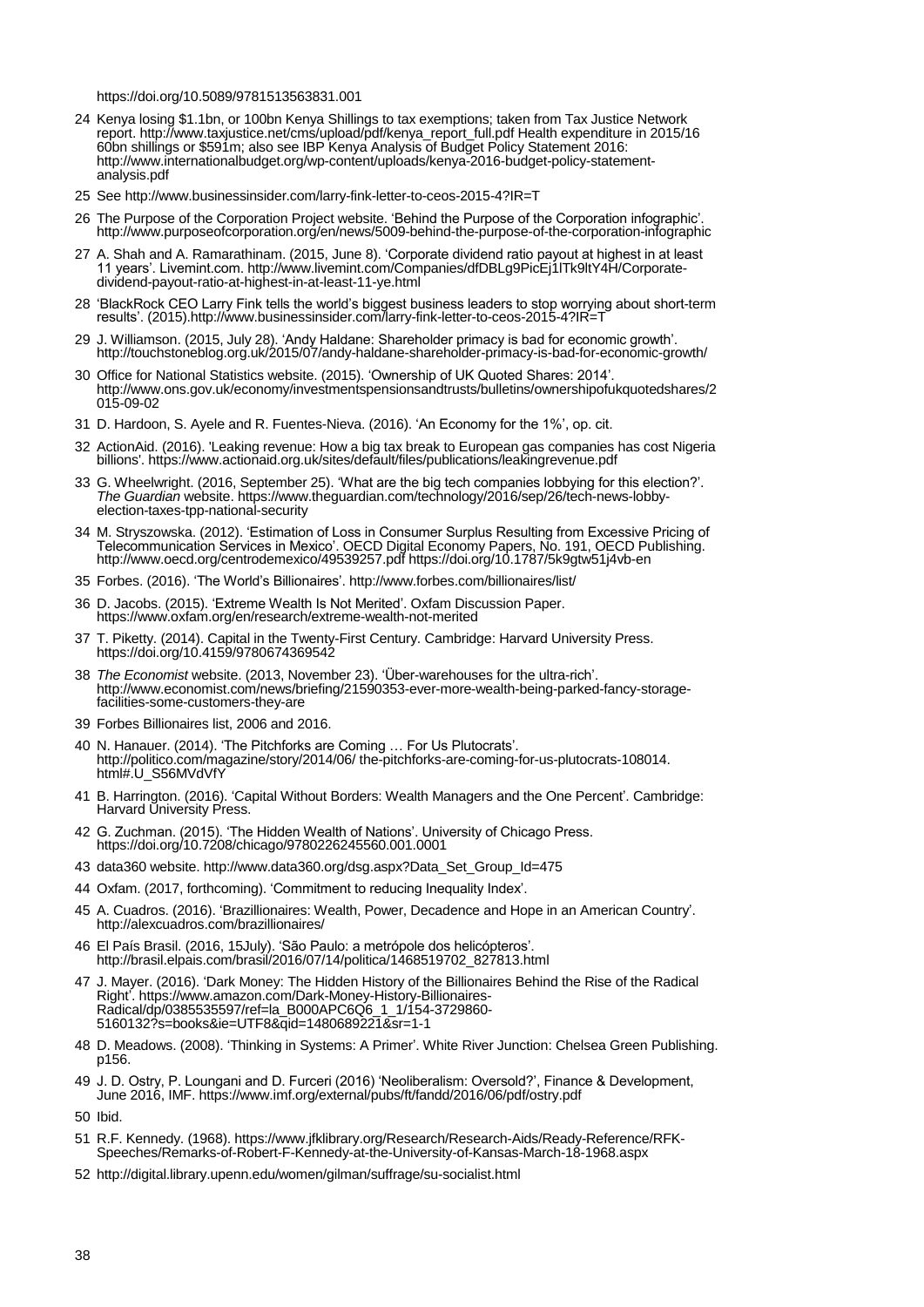- 53 A concern Oxfam raised two years earlier in D. Hardoon. (2015). "Wealth: having it all and wanting more". http://policy-practice.oxfam.org.uk/publications/wealth-having-it-all-and-wanting-more-338125
- 54 World Bank. (2016), "Poverty and Shared Prosperity 2016: Taking on Inequality", op. cit.
- 55 J. Ostry, A. Berg and C. Tsangaries. (2014). "Redistribution, inequality and growth". IMG Staff Discussion Note, SDN/14/02[. http://www.imf.org/external/pubs/ft/sdn/2014/sdn1402.pdf](http://www.imf.org/external/pubs/ft/sdn/2014/sdn1402.pdf) <https://doi.org/10.5089/9781484352076.006>
- 56 Human Development and Capability Association. (2014). "Group Inequality and Intersectionality". E. Samman and J. M. Roche (eds)[. https://www.odi.org/sites/odi.org.uk/files/odi-assets/publications](https://www.odi.org/sites/odi.org.uk/files/odi-assets/publications-opinion-files/9173.pdf)[opinion-files/9173.pdf](https://www.odi.org/sites/odi.org.uk/files/odi-assets/publications-opinion-files/9173.pdf)
- 57 E. Seery and A. Caistor Arendar. (2014). "Even It Up: Time to end extreme inequality". op. cit.; R. Wilkinson and K. Pickett. (2010). "The Spirit Level: Why Equality is Better for Everyone". London: Penguin.
- 58 Financial Times. (2016). "City of London elite blame inequality for Brexit". <https://www.ft.com/content/e7c27ef0-3ba9-11e6-9f2c-36b487ebd80a>
- 59 G. Packer. (2016, October 31). "Hilary Clinton and the Populist Revolt". *The New Yorker*. [http://www.newyorker.com/magazine/2016/10/31/hillary-clinton-and-the-populist](http://www.newyorker.com/magazine/2016/10/31/hillary-clinton-and-the-populist-revolt?utm_campaign=Brookings+Brief&utm_source=hs_email&utm_medium=email&utm_content=36692643)[revolt?utm\\_campaign=Brookings+Brief&utm\\_source=hs\\_email&utm\\_medium=email&utm\\_content=36](http://www.newyorker.com/magazine/2016/10/31/hillary-clinton-and-the-populist-revolt?utm_campaign=Brookings+Brief&utm_source=hs_email&utm_medium=email&utm_content=36692643) [692643](http://www.newyorker.com/magazine/2016/10/31/hillary-clinton-and-the-populist-revolt?utm_campaign=Brookings+Brief&utm_source=hs_email&utm_medium=email&utm_content=36692643)
- 60 R. Bourne and C. Snowdon. (2016). "Never Mind the Gap: Why we shouldn"t worry about inequality". https://iea.org.uk/wp-content/uploads/2016/09/Never-Mind-the-Gap-Why-we-shouldnt-worry-aboutinequality-1.pdf
- 61 Comprising financial and non-financial assets, less debt.
- 62 Oxfam calculations using wealth of the richest individuals from the Forbes Billionaires list and wealth of the bottom 50% from Credit Suisse Global Wealth Databook (2016).
- 63 T. Piketty. (2014). "Capital in the Twenty-First Century". Op. cit[. https://doi.org/10.4159/9780674369542](https://doi.org/10.4159/9780674369542)
- 64 R. Fuentes-Nieva and N. Galasso. (2014). "Working for the Few; Political capture and economic inequality'. Oxford: Oxfam. https://www.oxfam.org/en/research/working-few
- 65 A. Shepherd, L. Scott, C. Mariotti et. al. (2014). "The Chronic Poverty Report 2014–15: The Road to Zero Extreme Poverty'. London: Overseas Development Institute.
- 66 Credit Suisse. (2016). "Global Wealth Databook"[. http://publications.credit](http://publications.credit-suisse.com/tasks/render/file/index.cfm?fileid=AD6F2B43-B17B-345E-E20A1A254A3E24A5)[suisse.com/tasks/render/file/index.cfm?fileid=AD6F2B43-B17B-345E-E20A1A254A3E24A5](http://publications.credit-suisse.com/tasks/render/file/index.cfm?fileid=AD6F2B43-B17B-345E-E20A1A254A3E24A5)
- 67 Agriculture is a source of livelihoods for an estimated 86% of rural people. It provides jobs for 1.3 billion smallholders and landless workers, "farm-financed social welfare" when there are urban shocks, and a foundation for viable rural communities. Of the developing world"s 5.5 billion people, 3 billion live in rural areas, nearly half of humanity. Of these rural inhabitants, an estimated 2.5 billion are in households involved in agriculture, and 1.5 billion are in smallholder households. World Bank. (2008). World Development Report[. https://siteresources.worldbank.org/INTWDRS/Resources/477365-](https://siteresources.worldbank.org/INTWDRS/Resources/477365-1327599046334/8394679-1327614067045/WDROver2008-ENG.pdf) [1327599046334/8394679-1327614067045/WDROver2008-ENG.pdf](https://siteresources.worldbank.org/INTWDRS/Resources/477365-1327599046334/8394679-1327614067045/WDROver2008-ENG.pdf)
- 68 Data from 1961–2009, from J. H. Ausubel, I. K. Wernick and P. E. Waggoner. (2013). "Peak Farmland and the Prospect for Land Sparing". *Population and Development Review,* 38, Issue Supplement s1, 221–42[. https://doi.org/10.1111/j.1728-4457.2013.00561.x](https://doi.org/10.1111/j.1728-4457.2013.00561.x)
- 69 Data from DHS surveys. A. Lenhardt and A. Shepherd. (2013). "What has happened to the poorest 50%?". Challenge Paper 1, Chronic Poverty Advisory Network[. www.chronicpovertynetwork.org](http://www.chronicpovertynetwork.org/)
- 70 Estimates suggest that in developing countries, as much as 227 million hectares of land has been sold or leased since 2001, mostly to international investors (B. Zagema. 2011. 'Land and Power: The growing scandal surrounding the new wave of investments in land', [http://oxf.am/ach\)](http://oxf.am/ach). The Land Matrix Global Observatory has documented 1269 concluded deals (for a total area of 44.3 million ha) so far, the majority of which have occurred following the 2007–08 food crisis, which triggered a renewed interest in large-scale agricultural investment by agribusiness investors as well as the financial sector. Research shows that these deals are often characterized by lack of transparency, consultation and adverse human rights effects, and yet happening with the backing of governments, international agencies and multilateral financial institutions. (J. Oram. 2014. 'The Great Land Heist: How the world is paving the way for corporate land grabs'. ActionAid. [http://www.actionaid.org/sites/files/actionaid/the\\_great\\_land\\_heist.pdf](http://www.actionaid.org/sites/files/actionaid/the_great_land_heist.pdf) )
- 71 The former ownership of land according to the reports in the Land Matrix (336 deals for which information is available) is attributed to communities (32%), private smallholders (13%), states (27%) and private large-scale farmers (28%). State ownership in many regions and countries co-exists with customary land tenure, either individually or communally. Therefore, for many land deals, state ownership could still imply that land is owned traditionally by communities. See: http:// www.landmatrix.org
- 72 Percentages refer to 161 cases reporting information on consultation. See: www. landmatrix.org
- 73 R. Cañete Alonso. (2015). "Privileges that deny rights: Extreme inequality and the hijacking of democracy in Latin America and the Caribbean". Oxfam. http://policypractice.oxfam.org.uk/publications/privileges-that-deny-rights-extreme-inequality-and-the-hijacking-ofdemocracy-i-578871
- 74 A. Guereña and S. Burgos. (2016). "Desterrados: Tierra, poder y desigualdad en América Latina". Oxfam. http://policy-practice.oxfam.org.uk/publications/desterrados-tierra-poder-y-desigualdad-en-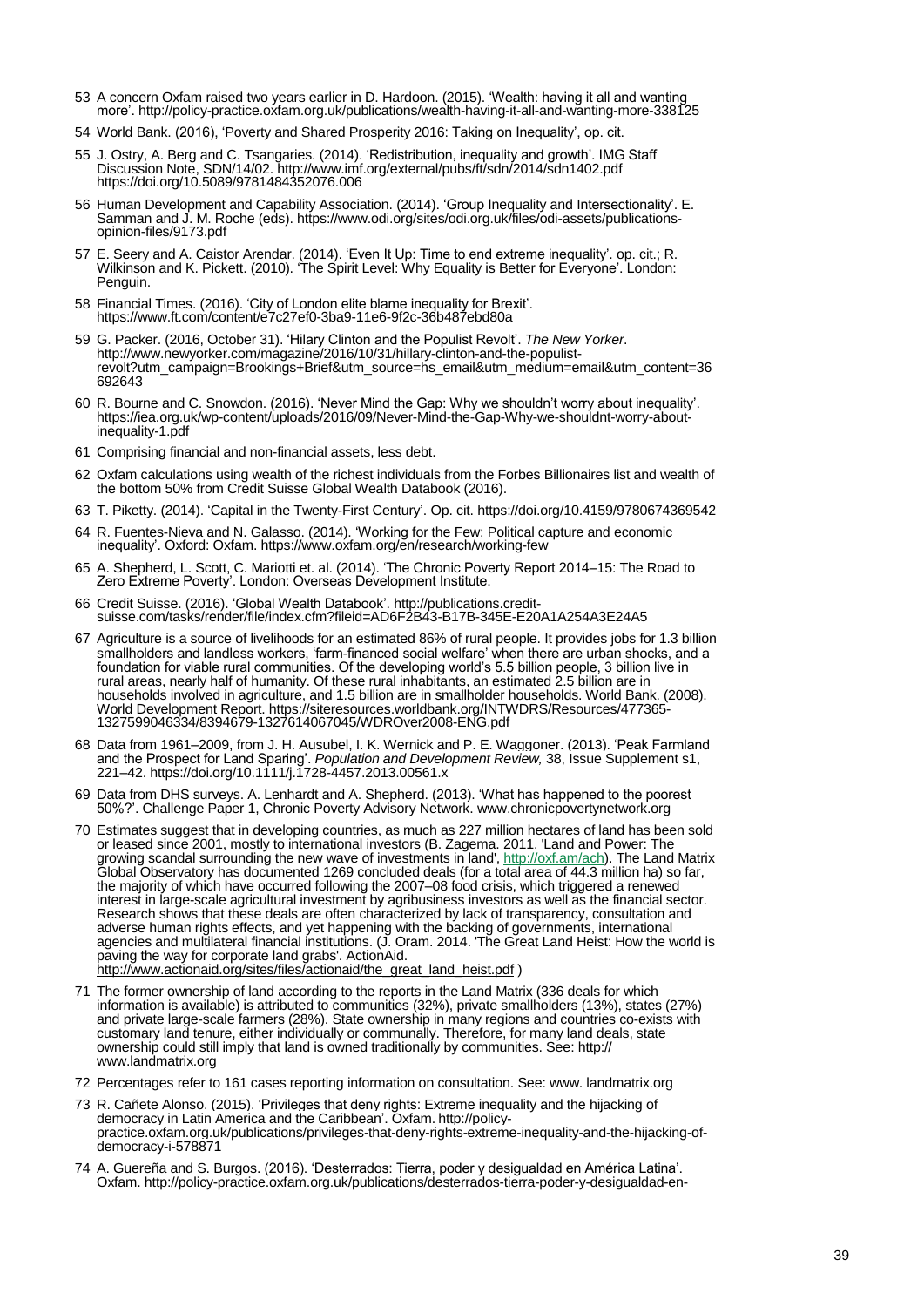amrica-latina-620158

- 75 Credit Suisse. (2015). "Global Wealth Databook 2015". [http://publications.credit](http://publications.credit-suisse.com/tasks/render/file/index.cfm?fileid=C26E3824-E868-56E0-CCA04D4BB9B9ADD5)[suisse.com/tasks/render/file/index.cfm?fileid=C26E3824-E868-56E0-CCA04D4BB9B9ADD5](http://publications.credit-suisse.com/tasks/render/file/index.cfm?fileid=C26E3824-E868-56E0-CCA04D4BB9B9ADD5)
- 76 N. Hanauer. (2014). "The Pitchforks are Coming … For Us Plutocrats". http://politico.com/magazine/story/2014/06/ the-pitchforks-are-coming-for-us-plutocrats-108014. html#.U\_S56MVdVfY
- 77 The World Food Programme. <https://www.wfp.org/hunger/stats>
- 78 D. Hardoon and J. Slater. (2015). "Inequality and the End of Extreme Poverty". Oxfam Media Briefing. http://policy-practice.oxfam.org.uk/publications/inequality-and-the-end-of-extreme-poverty-577506
- 79 See http://www.bloomberg.com/news/articles/2016-06-27/get-ready-to-see-this-globalization-elephantchart-over-and-over-again
- 80 A total of 9.9% of total income growth went to the bottom 50%, while the richest 1% saw 12% of income growth. D. Hardoon, S. Ayele, R. Fuetes Nieva. (2016). "An Economy for the 1%". Calculation based on World Income Distribution database.
- 81 The World Bank estimates that in 2015 there were 10% of the world"s population or 700 million people living below \$1.90 a day, 2011 PPP.
- 82 P. Edwards. (2006). "The Ethical Poverty Line: A moral quantification of absolute poverty". *Third World Quarterly*, 27(2), 377–9[3 http://courses.arch.vt.edu/courses/wdunaway/gia5524/edward06.pdf](http://courses.arch.vt.edu/courses/wdunaway/gia5524/edward06.pdf) <https://doi.org/10.1080/01436590500432739> ; J. Hickel. (2015). [https://www.theguardian.com/global](https://www.theguardian.com/global-development-professionals-network/2015/nov/01/global-poverty-is-worse-than-you-think-could-you-live-on-190-a-day)[development-professionals-network/2015/nov/01/global-poverty-is-worse-than-you-think-could-you](https://www.theguardian.com/global-development-professionals-network/2015/nov/01/global-poverty-is-worse-than-you-think-could-you-live-on-190-a-day)[live-on-190-a-day](https://www.theguardian.com/global-development-professionals-network/2015/nov/01/global-poverty-is-worse-than-you-think-could-you-live-on-190-a-day)
- 83 In the group of poorer countries, labour"s share in national income fell on average by 0.1 percentage points per year from 1960 to 1993, see A.E. Harrision. 2002. "Has Globalization Eroded Labor"s Share? Some Cross-Country Evidence". UC Berkeley and NBER. The decline in the labour share accelerated after 1993 to an average decline of 0.3 percentage points per year.
- 84 ILO. (2014). "Global Wage Report 2014/15". (Wages are more important as a determinant of income for those in the middle of the distribution; social transfers play an important role for those at the bottom; capital gains is important for those households at the top).
- 85 P. Cohen. (2016, December 6). "A Bigger Economic Pie, but a Smaller Slice for Half of the U.S". *New York Times*[. http://www.nytimes.com/2016/12/06/business/economy/a-bigger-economic-pie-but-a](http://www.nytimes.com/2016/12/06/business/economy/a-bigger-economic-pie-but-a-smaller-slice-for-half-of-the-us.html?smid=tw-nytimesbusiness&smtyp=curhttp://www.nytimes.com/2016/12/06/business/economy/a-bigger-economic-pie-but-a-smaller-slice-for-half-of-the-us.html?smid=tw-nytimesbusiness&smtyp=curhttp://www.nytimes.com/2016/12/06/business/economy/a-bigger-economic-pie-but-a-smaller-slice-for-half-of-the-us.html?smid=tw-nytimesbusiness&smtyp=cur)[smaller-slice-for-half-of-the-us.html?smid=tw](http://www.nytimes.com/2016/12/06/business/economy/a-bigger-economic-pie-but-a-smaller-slice-for-half-of-the-us.html?smid=tw-nytimesbusiness&smtyp=curhttp://www.nytimes.com/2016/12/06/business/economy/a-bigger-economic-pie-but-a-smaller-slice-for-half-of-the-us.html?smid=tw-nytimesbusiness&smtyp=curhttp://www.nytimes.com/2016/12/06/business/economy/a-bigger-economic-pie-but-a-smaller-slice-for-half-of-the-us.html?smid=tw-nytimesbusiness&smtyp=cur)[nytimesbusiness&smtyp=curhttp://www.nytimes.com/2016/12/06/business/economy/a-bigger](http://www.nytimes.com/2016/12/06/business/economy/a-bigger-economic-pie-but-a-smaller-slice-for-half-of-the-us.html?smid=tw-nytimesbusiness&smtyp=curhttp://www.nytimes.com/2016/12/06/business/economy/a-bigger-economic-pie-but-a-smaller-slice-for-half-of-the-us.html?smid=tw-nytimesbusiness&smtyp=curhttp://www.nytimes.com/2016/12/06/business/economy/a-bigger-economic-pie-but-a-smaller-slice-for-half-of-the-us.html?smid=tw-nytimesbusiness&smtyp=cur)[economic-pie-but-a-smaller-slice-for-half-of-the-us.html?smid=tw](http://www.nytimes.com/2016/12/06/business/economy/a-bigger-economic-pie-but-a-smaller-slice-for-half-of-the-us.html?smid=tw-nytimesbusiness&smtyp=curhttp://www.nytimes.com/2016/12/06/business/economy/a-bigger-economic-pie-but-a-smaller-slice-for-half-of-the-us.html?smid=tw-nytimesbusiness&smtyp=curhttp://www.nytimes.com/2016/12/06/business/economy/a-bigger-economic-pie-but-a-smaller-slice-for-half-of-the-us.html?smid=tw-nytimesbusiness&smtyp=cur)[nytimesbusiness&smtyp=curhttp://www.nytimes.com/2016/12/06/business/economy/a-bigger](http://www.nytimes.com/2016/12/06/business/economy/a-bigger-economic-pie-but-a-smaller-slice-for-half-of-the-us.html?smid=tw-nytimesbusiness&smtyp=curhttp://www.nytimes.com/2016/12/06/business/economy/a-bigger-economic-pie-but-a-smaller-slice-for-half-of-the-us.html?smid=tw-nytimesbusiness&smtyp=curhttp://www.nytimes.com/2016/12/06/business/economy/a-bigger-economic-pie-but-a-smaller-slice-for-half-of-the-us.html?smid=tw-nytimesbusiness&smtyp=cur)[economic-pie-but-a-smaller-slice-for-half-of-the-us.html?smid=tw-nytimesbusiness&smtyp=cur](http://www.nytimes.com/2016/12/06/business/economy/a-bigger-economic-pie-but-a-smaller-slice-for-half-of-the-us.html?smid=tw-nytimesbusiness&smtyp=curhttp://www.nytimes.com/2016/12/06/business/economy/a-bigger-economic-pie-but-a-smaller-slice-for-half-of-the-us.html?smid=tw-nytimesbusiness&smtyp=curhttp://www.nytimes.com/2016/12/06/business/economy/a-bigger-economic-pie-but-a-smaller-slice-for-half-of-the-us.html?smid=tw-nytimesbusiness&smtyp=cur)
- 86 D. Hardoon. S. Ayele, R. Fuentes-Nieva. (2016). "An Economy for the 1%". Oxford: Oxfam[. http://policy](http://policy-practice.oxfam.org.uk/publications/an-economy-for-the-1-how-privilege-and-power-in-the-economy-drive-extreme-inequ-592643)[practice.oxfam.org.uk/publications/an-economy-for-the-1-how-privilege-and-power-in-the-economy](http://policy-practice.oxfam.org.uk/publications/an-economy-for-the-1-how-privilege-and-power-in-the-economy-drive-extreme-inequ-592643)[drive-extreme-inequ-592643](http://policy-practice.oxfam.org.uk/publications/an-economy-for-the-1-how-privilege-and-power-in-the-economy-drive-extreme-inequ-592643)
- 87 Calculations by Ergon Associates using CEO pay data from High Pay Centre and the minimum wage of a Bangladeshi worker plus typical benefits packages offered to workers.
- 88 M. Karnik. (2015). *Quartz India*. [http://qz.com/445350/heres-how-much-indian-ceos-make-compared](http://qz.com/445350/heres-how-much-indian-ceos-make-compared-to-the-median-employee-salary/)[to-the-median-employee-salary/](http://qz.com/445350/heres-how-much-indian-ceos-make-compared-to-the-median-employee-salary/)
- 89 OECD. (2011). "An Overview of Growing Income Inequality in OECD Countries". <https://www.oecd.org/els/soc/49499779.pdf> <https://doi.org/10.1787/9789264119536-3-en>
- 90 R. van der Hoeven. (2011). "Income Inequality Revisited: Can One Make Sense of Economic Policy". In R. van der Hoeven (ed.), "Employment, Inequality and Globalization: A Continuous Concern". Abingdon: Routledge.
- 91 Instituto Brasileiro de Geografia e Estatística. <http://ibge.gov.br/english/estatistica/populacao/trabalhoerendimento/pnad2012/default.shtm>
- 92 The leading factor that explains the decline in inequality, particularly in Latin America, is the narrowing of the earning gaps between skilled and low skilled workers (L. Arroyo-Abad and A.U. Santos-Paulino, 2009. "Trading Inequality? Insights from the Two Globalizations in Latin America. WIDER Research Paper Series, 2009/44, World Institute for Development Economic Research (UNU-WIDER).
- 93 Juzhong Zhuang. (2014). Inequality in Asia and the Pacific'. Routledge-ADB. <http://www.slideshare.net/ADBPublications/inequality-in-asia-and-the-pacific-book-launch-10-july-2014>
- 94 ILO. (2014). 'Wages in Asia and the Pacific: Dynamic but uneven progress' [http://www.ilo.org/wcmsp5/groups/public/---asia/---ro-bangkok/---sro](http://www.ilo.org/wcmsp5/groups/public/---asia/---ro-bangkok/---sro-bangkok/documents/publication/wcms_325219.pdf)[bangkok/documents/publication/wcms\\_325219.pdf](http://www.ilo.org/wcmsp5/groups/public/---asia/---ro-bangkok/---sro-bangkok/documents/publication/wcms_325219.pdf)
- 95 R. Willshaw. (2014). Blog[. http://policy-practice.oxfam.org.uk/blog/2014/12/how-companies-can-deliver](http://policy-practice.oxfam.org.uk/blog/2014/12/how-companies-can-deliver-living-wages-in-global-supply-chains)[living-wages-in-global-supply-chains](http://policy-practice.oxfam.org.uk/blog/2014/12/how-companies-can-deliver-living-wages-in-global-supply-chains)
- 96 ILO. (2015). "Global Employment Trends for Youth 2015". p. 49. [http://www.ilo.org/global/research/global-reports/youth/2015/WCMS\\_412015/lang--tr/index.htm](http://www.ilo.org/global/research/global-reports/youth/2015/WCMS_412015/lang--tr/index.htm)
- 97 OECD. (2015). 'In It together: Why Less Inequality Benefits All'. Paris: OECD Publishing. <https://doi.org/10.1787/9789264235120-en>
- 98 F. Jaumonnt, C. Osorio Buitron. (2015). "Inequality and Labour Market Institutions". <https://www.imf.org/external/pubs/ft/sdn/2015/sdn1514.pdf>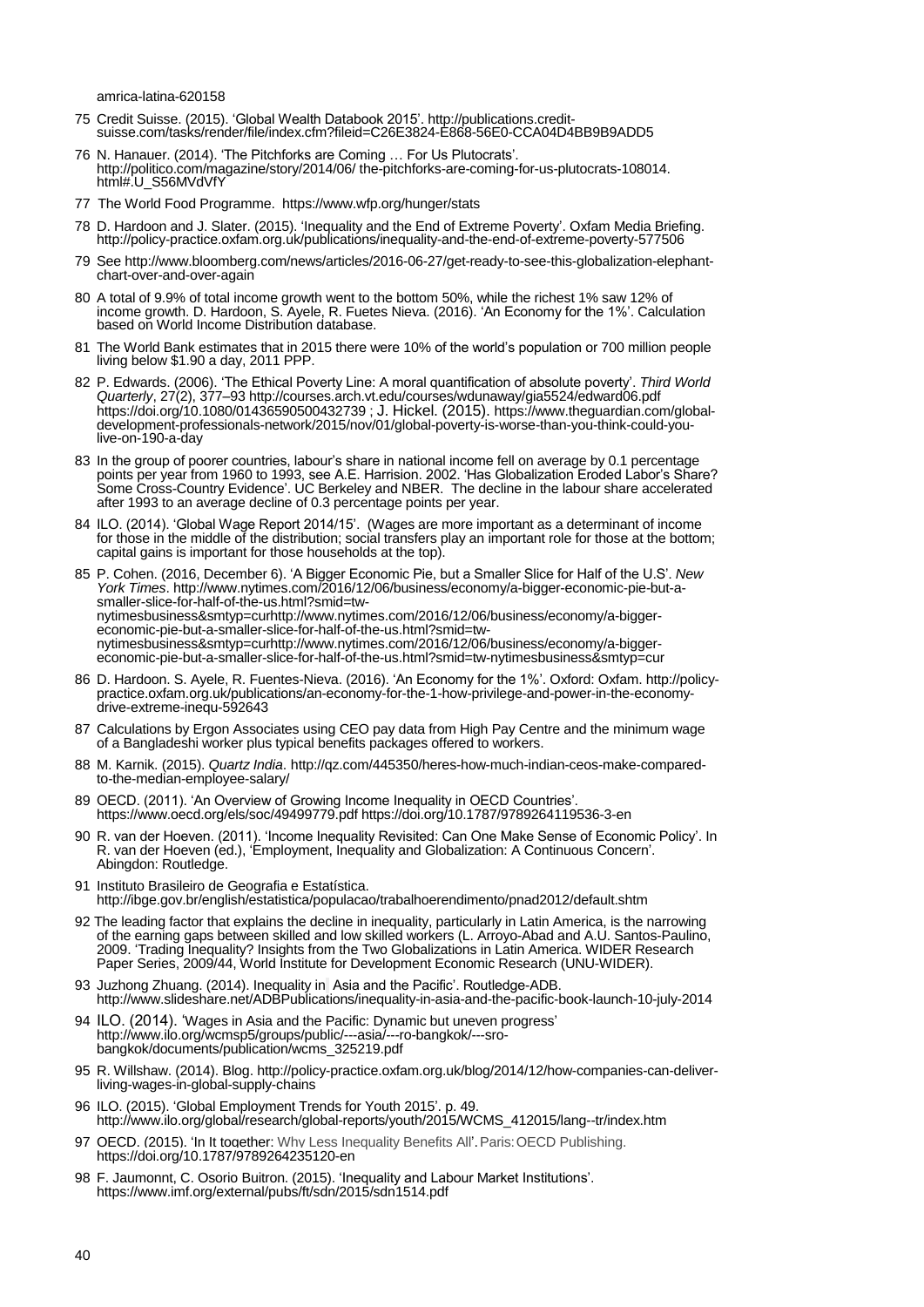- 99 UNDP. (2015). "Humanity Divided: Confronting Inequality in Developing Countries". [http://www.undp.org/content/undp/en/home/librarypage/poverty-reduction/humanity-divided-](http://www.undp.org/content/undp/en/home/librarypage/poverty-reduction/humanity-divided--confronting-inequality-in-developing-countries.html) [confronting-inequality-in-developing-countries.html](http://www.undp.org/content/undp/en/home/librarypage/poverty-reduction/humanity-divided--confronting-inequality-in-developing-countries.html)
- 100 L. Alderman, S. Greenhouse. (2014, 27 October). *New York Times*. [http://www.nytimes.com/2014/10/28/business/international/living-wages-served-in-denmark-fast-food](http://www.nytimes.com/2014/10/28/business/international/living-wages-served-in-denmark-fast-food-restaurants.html?_r=2)restaurants.html? r=2
- 101 H. Osbourne. (2016, 28 October). *The Guardian*. <https://www.theguardian.com/technology/2016/oct/28/uber-uk-tribunal-self-employed-status>
- 102 ILO. (2013). 'Women and men in the informal economy: a statistical picture'. (Second edition). [http://www.ilo.org/wcmsp5/groups/public/---dgreports/---stat/documents/publication/wcms\\_234413.pdf](http://www.ilo.org/wcmsp5/groups/public/---dgreports/---stat/documents/publication/wcms_234413.pdf)
- 103 eSocial is a labour, welfare and fiscal obligations system.<http://www.esocial.gov.br/Conheca.aspx>
- 104 ILO. (2016). "Women At Work: Trends 2016". [http://www.ilo.org/wcmsp5/groups/public/---dgreports/--](http://www.ilo.org/wcmsp5/groups/public/---dgreports/---dcomm/---publ/documents/publication/wcms_457317.pdf) [dcomm/---publ/documents/publication/wcms\\_457317.pdf](http://www.ilo.org/wcmsp5/groups/public/---dgreports/---dcomm/---publ/documents/publication/wcms_457317.pdf)
- 105 UN Women. (2015). "Progress of the World"s Women 2015–16". http://progress.unwomen.org/en/2015/
- 106 Ibid.
- 107 World Economic Forum. (2016). "The Global Gender Gap Report". [http://www3.weforum.org/docs/GGGR16/WEF\\_Global\\_Gender\\_Gap\\_Report\\_2016.pdf](http://www3.weforum.org/docs/GGGR16/WEF_Global_Gender_Gap_Report_2016.pdf)
- 108 UN Women. (2015). "Progress of the World"s Women 2015–16". Op. cit.

109 Global Justice. (2016). [http://www.globaljustice.org.uk/sites/default/files/files/resources/corporations\\_vs\\_governments\\_final.pdf](http://www.globaljustice.org.uk/sites/default/files/files/resources/corporations_vs_governments_final.pdf)

110 Ibid.

111 A. Shi. (2016). "Here are the 10 most profitable companies". *Fortune.* Blog. <http://fortune.com/2016/06/08/fortune-500-most-profitable-companies-2016/>

- 112 K. L. Kraemer, G. Linden, J. Dedrick. (2011). "Capturing Value in Global Networks: Apple"s iPad and iPhone". [http://pcic.merage.uci.edu/papers/2011/value\\_ipad\\_iphone.pdf](http://pcic.merage.uci.edu/papers/2011/value_ipad_iphone.pdf)
- 113 R. Bilton. (2014). "Apple "failing to protect Chinese factory workers"". <http://www.bbc.co.uk/news/business-30532463>
- 114 Make Chocolate Fair. Website[. https://makechocolatefair.org/issues/cocoa-prices-and-income](https://makechocolatefair.org/issues/cocoa-prices-and-income-farmers-0)[farmers-0](https://makechocolatefair.org/issues/cocoa-prices-and-income-farmers-0)
- 115 R. Willshaw. (2013). "Exploring the Links Between International Business and Poverty Reduction: Boquets and beans from Kenya". Oxfam. [http://policy-practice.oxfam.org.uk/publications/exploring-the](http://policy-practice.oxfam.org.uk/publications/exploring-the-links-between-international-business-and-poverty-reduction-bouque-290820)[links-between-international-business-and-poverty-reduction-bouque-290820](http://policy-practice.oxfam.org.uk/publications/exploring-the-links-between-international-business-and-poverty-reduction-bouque-290820)
- 116 ILO. (2014). "Brief on the Protocol to the Forced Labour Convention, 1930". http://www.ilo.org/global/topics/forced-labour/publications/WCMS\_321414/lang--en/index.htm
- 117 ECCHR, Sherpa and UGF filed a joint compliant against 7 cotton dealers from France, Germany, Switzerland and the UK for knowingly profiting from forced labour in the Uzbek cotton industry.

118 Companies implicated in a 2012 study by the organization Anti-Slavery International include Asda-Walmart (UK/US), Bestseller (Danish) ,C&A (German/Belgian), H&M (Swedish), Gap (US), Inditex (Spanish), Marks and Spencer (UK), Mothercare (UK) and Tesco (UK). Anti-Slavery International. (2012). "Slavery on the High Street".

[http://www.antislavery.org/includes/documents/cm\\_docs/2012/s/1\\_slavery\\_on\\_the\\_high\\_street\\_june\\_2](http://www.antislavery.org/includes/documents/cm_docs/2012/s/1_slavery_on_the_high_street_june_2012_final.pdf) [012\\_final.pdf](http://www.antislavery.org/includes/documents/cm_docs/2012/s/1_slavery_on_the_high_street_june_2012_final.pdf)

- 119 H. Mueller, E. Simintzi, P. Ouimet. (2015). "Wage Inequality and Firm Growth". LIS Working Paper 632. <https://doi.org/10.3386/w20876>
- 120 Ortega"s annual dividends in 2016 were € 1,108m. Source:

[http://www.elconfidencial.com/empresas/2016-03-09/amancio-ortega-se-lleva-1-108-millones-en](http://www.elconfidencial.com/empresas/2016-03-09/amancio-ortega-se-lleva-1-108-millones-en-dividendo-y-sus-empleados-479-euros-por-bonus_1165620/)[dividendo-y-sus-empleados-479-euros-por-bonus\\_1165620/](http://www.elconfidencial.com/empresas/2016-03-09/amancio-ortega-se-lleva-1-108-millones-en-dividendo-y-sus-empleados-479-euros-por-bonus_1165620/) . The following report was considered to estimate the wages of the factory workers employed by the Indian supplier"s garment factory: [http://www.economiadigital.es/gles/downloads2/informe-inditex-india.pdf.](http://www.economiadigital.es/gles/downloads2/informe-inditex-india.pdf) According to this, the highest monthly wage, including an additional payment of 8.33% of the total annual salary during the Diwali religious festival in September, was €103.

- 121 ThisDayLive, (2016, 24 May). 'Reps: FG Loses \$2.9bn Annually through Tax Waivers' <http://www.thisdaylive.com/index.php/2016/05/24/reps-fg-loses-2-9bn-annually-through-tax-waivers/>
- 122 Financial Watch. (2016, 19 May). [http://www.financialwatchngr.com/2016/05/19/fashola-dangote-fix](http://www.financialwatchngr.com/2016/05/19/fashola-dangote-fix-fg-road-tax-incentives/)[fg-road-tax-incentives/](http://www.financialwatchngr.com/2016/05/19/fashola-dangote-fix-fg-road-tax-incentives/)
- 123 [http://www.forbes.com/forbes/welcome/?toURL=http://www.forbes.com/profile/aliko](http://www.forbes.com/forbes/welcome/?toURL=http://www.forbes.com/profile/aliko-dangote/&refURL=https://www.google.co.uk/&referrer=https://www.google.co.uk/)[dangote/&refURL=https://www.google.co.uk/&referrer=https://www.google.co.uk/](http://www.forbes.com/forbes/welcome/?toURL=http://www.forbes.com/profile/aliko-dangote/&refURL=https://www.google.co.uk/&referrer=https://www.google.co.uk/)
- 124 The Gazelle News. (2016, 19 May). "Dangote To Repair Lokoja-Ilorin Road With 30% Tax Waiver". <http://www.thegazellenews.com/2016/05/19/dangote-to-repair-lokoja-ilorin-road-with-30-tax-waiver/>
- 125 The Economist. (2016, 12 April). "Building on concrete foundations". [http://www.economist.com/news/business/21600688-mix-natural-advantages-and-protectionism-has](http://www.economist.com/news/business/21600688-mix-natural-advantages-and-protectionism-has-made-dangote-group-nigerias-biggest-firm-now)[made-dangote-group-nigerias-biggest-firm-now](http://www.economist.com/news/business/21600688-mix-natural-advantages-and-protectionism-has-made-dangote-group-nigerias-biggest-firm-now)
- 126 Bloomberg. (2016, 1 September)[. https://www.bloomberg.com/news/articles/2016-09-01/pinning-](https://www.bloomberg.com/news/articles/2016-09-01/pinning-down-apple-s-alleged-0-005-tax-rate-mission-impossible)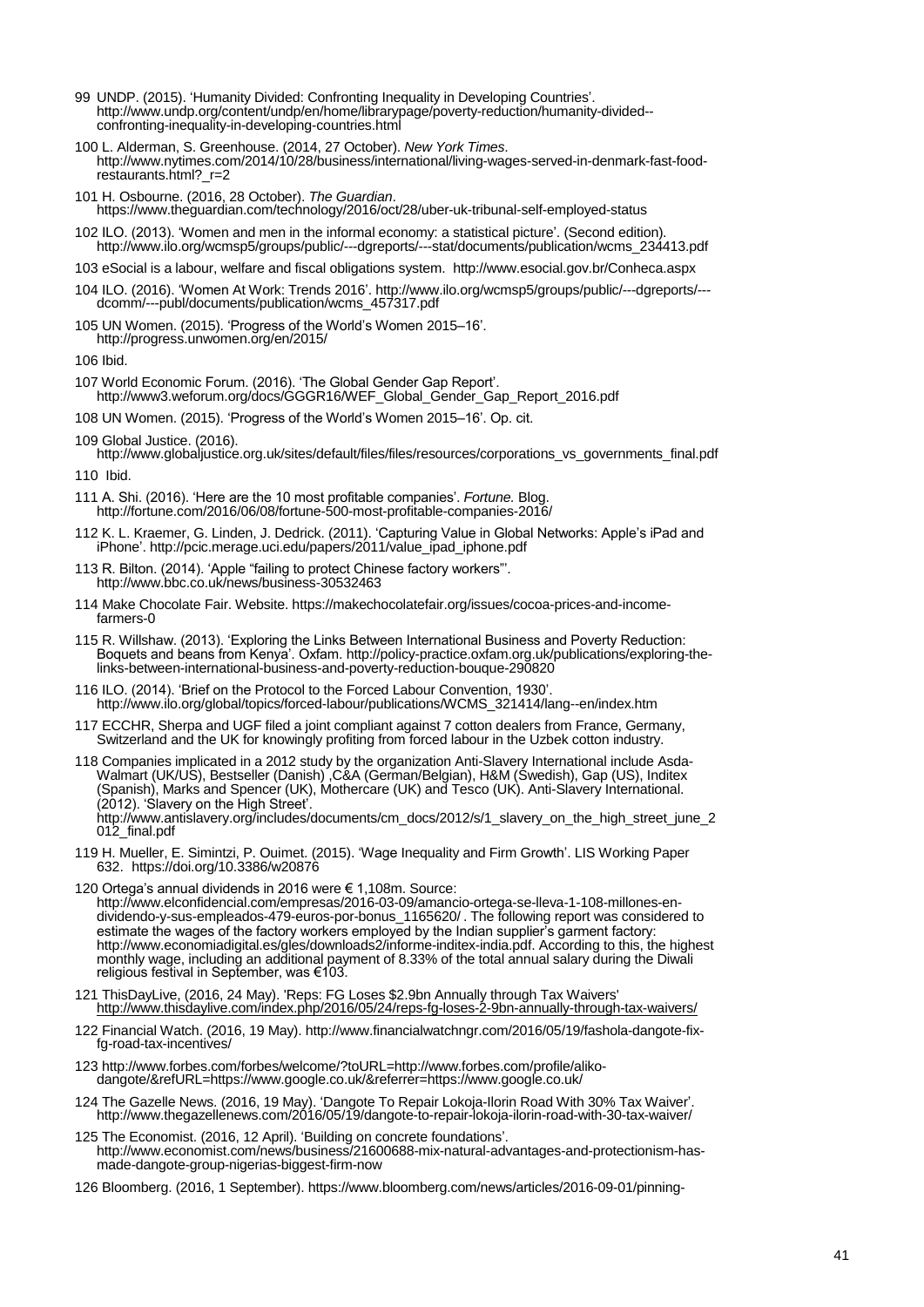down-apple-s-alleged-0-005-tax-rate-mission-impossible

127 The Guardian. (2016, 22 September).

[https://www.theguardian.com/business/2016/sep/22/corporation-tax-downward-trend-oecd-gdp](https://www.theguardian.com/business/2016/sep/22/corporation-tax-downward-trend-oecd-gdp-growth?CMP=share_btn_tw)[growth?CMP=share\\_btn\\_tw](https://www.theguardian.com/business/2016/sep/22/corporation-tax-downward-trend-oecd-gdp-growth?CMP=share_btn_tw)

- 128 E. Berkhout. (2016). "Tax Battles: The dangerous global race to the bottom on corporate tax". Oxfam. https://www.oxfam.org/sites/www.oxfam.org/files/bp-race-to-bottom-corporate-tax-121216-en.pdf
- 129 Prakarsa Policy Review. (2015). "Anticipating Tax War in the Asean Economic Integration Era". <http://foolsgold.international/wp-content/uploads/2015/09/ASEAN-tax-wars.pdf>
- 130 BBC News (2016, 8 April). "Panama Papers: How Jersey-based oil firm avoided taxes in Uganda". <http://www.bbc.co.uk/news/world-africa-35985463>
- 131 E. Crivelli, R. De Mooij, M. Keen. (2015). "Base Erosion, Profit Shifting and Developing Countries". IMF Working Paper. <https://www.imf.org/external/pubs/ft/wp/2015/wp15118.pdf> <https://doi.org/10.5089/9781513563831.001>
- 132 UNESCO. (2015). "Pricing the right to education: The cost of reaching new targets by 2030". <http://unesdoc.unesco.org/images/0023/002321/232197E.pdf>
- 133 The Purpose of the Corporation Project. (2016)[. http://www.purposeofcorporation.org/en/news/5009](http://www.purposeofcorporation.org/en/news/5009-behind-the-purpose-of-the-corporation-infographic) [behind-the-purpose-of-the-corporation-infographic](http://www.purposeofcorporation.org/en/news/5009-behind-the-purpose-of-the-corporation-infographic)
- 134 Se[e http://topforeignstocks.com/2016/10/11/dividend-payout-ratio-comparison-new-zealand-vs-global](http://topforeignstocks.com/2016/10/11/dividend-payout-ratio-comparison-new-zealand-vs-global-indices/)[indices/](http://topforeignstocks.com/2016/10/11/dividend-payout-ratio-comparison-new-zealand-vs-global-indices/)
- 135 Financial Times. (2015). "US companies" cash pile hits \$1.7tn". [https://www.ft.com/content/368ef430-](https://www.ft.com/content/368ef430-1e24-11e6-a7bc-ee846770ec15) [1e24-11e6-a7bc-ee846770ec15](https://www.ft.com/content/368ef430-1e24-11e6-a7bc-ee846770ec15)
- 136 Se[e http://www.factset.com/websitefiles/PDFs/buyback/buyback\\_9.20.16](http://www.factset.com/websitefiles/PDFs/buyback/buyback_9.20.16)
- 137 LiveMint. (2016, 19 December). "Corporate dividend payout ratio at highest in at least 11 years". [http://www.livemint.com/Companies/dfDBLg9PicEj1lTk9ltY4H/Corporate-dividend-payout-ratio-at](http://www.livemint.com/Companies/dfDBLg9PicEj1lTk9ltY4H/Corporate-dividend-payout-ratio-at-highest-in-at-least-11-ye.html)[highest-in-at-least-11-ye.html](http://www.livemint.com/Companies/dfDBLg9PicEj1lTk9ltY4H/Corporate-dividend-payout-ratio-at-highest-in-at-least-11-ye.html)
- 138 Office for National Statistics (UK). (2015). [http://www.ons.gov.uk/economy/investmentspensionsandtrusts/bulletins/ownershipofukquotedshares/2](http://www.ons.gov.uk/economy/investmentspensionsandtrusts/bulletins/ownershipofukquotedshares/2015-09-02) [015-09-02](http://www.ons.gov.uk/economy/investmentspensionsandtrusts/bulletins/ownershipofukquotedshares/2015-09-02)
- 139 See [http://uk.businessinsider.com/goldman-sachs-half-the-ftse-100-is-owned-by-foreigners-brexit-](http://uk.businessinsider.com/goldman-sachs-half-the-ftse-100-is-owned-by-foreigners-brexit-2016-6)[2016-6](http://uk.businessinsider.com/goldman-sachs-half-the-ftse-100-is-owned-by-foreigners-brexit-2016-6)
- 140 M. Cooper et. al. (2015). "Business in the United States: Who Owns it and How Much Tax Do They Pay?". Department of the Treasury (US)[. https://www.treasury.gov/resource-center/tax-policy/tax](https://www.treasury.gov/resource-center/tax-policy/tax-analysis/Documents/WP-104.pdf)[analysis/Documents/WP-104.pdf](https://www.treasury.gov/resource-center/tax-policy/tax-analysis/Documents/WP-104.pdf)
- 141 A. Rappaport. (2005). "The Economics of Short-Term Performance Obsession". *Financial Analysts Journal*. 61(3). <http://www.expectationsinvesting.com/TCO/EconomicsofShortTerm.pdf> <https://doi.org/10.2469/faj.v61.n3.2729>
- 142 Department for Business, Innovation & Skills (UK). (2011). "Kay review of UK equity markets and longterm decision making'. P10. [https://www.gov.uk/government/uploads/system/uploads/attachment\\_data/file/253454/bis-12-917-kay](https://www.gov.uk/government/uploads/system/uploads/attachment_data/file/253454/bis-12-917-kay-review-of-equity-markets-final-report.pdf)[review-of-equity-markets-final-report.pdf](https://www.gov.uk/government/uploads/system/uploads/attachment_data/file/253454/bis-12-917-kay-review-of-equity-markets-final-report.pdf)
- 143 Se[e http://www.businessinsider.com/larry-fink-letter-to-ceos-2015-4?IR=T](http://www.businessinsider.com/larry-fink-letter-to-ceos-2015-4?IR=T)
- 144 See for example The Economist. (2014). [http://www.economist.com/news/international/21599041](http://www.economist.com/news/international/21599041-countries-where-politically-connected-businessmen-are-most-likely-prosper-planet) [countries-where-politically-connected-businessmen-are-most-likely-prosper-planet](http://www.economist.com/news/international/21599041-countries-where-politically-connected-businessmen-are-most-likely-prosper-planet) and The Economist. (2016)[. http://www.economist.com/news/international/21698239-across-world-politically-connected](http://www.economist.com/news/international/21698239-across-world-politically-connected-tycoons-are-feeling-squeeze-party-winds)[tycoons-are-feeling-squeeze-party-winds](http://www.economist.com/news/international/21698239-across-world-politically-connected-tycoons-are-feeling-squeeze-party-winds)
- 145 R. Fuentes-Nieva and N. Galasso. (2014). "Working for the Few; Political capture and economic inequality" and D. Hardoon, S. Ayele and R. Fuentes-Nieva. (2016). "An Economy for the 1%". Op. cit.
- 146 <https://www.opensecrets.org/lobby/top.php?showYear=2015&indexType=i>
- 147 Marta Stryszowska, (2012). "Estimation of Loss in Consumer Surplus Resulting from Excessive Pricing of Telecommunication Services in Mexico". OECD Digital Economy Papers, No. 191, OECD Publishing. <http://www.oecd.org/centrodemexico/49539257.pdf> [https://doi.org/10.1787/5k9gtw51j4vb](https://doi.org/10.1787/5k9gtw51j4vb-en)[en](https://doi.org/10.1787/5k9gtw51j4vb-en)
- 148 ActionAid. (2016). 'Leaking revenue: How a big tax break to European gas companies has cost Nigeria billions'[. https://www.actionaid.org.uk/sites/default/files/publications/leakingrevenue.pdf](https://www.actionaid.org.uk/sites/default/files/publications/leakingrevenue.pdf)
- 149 [https://corporateeurope.org/sites/default/files/attachments/financial\\_lobby\\_report.pdf](https://corporateeurope.org/sites/default/files/attachments/financial_lobby_report.pdf)
- 150 G. Wheelwright. (2016, 26 September). "What are the big tech companies lobbying for this election?". *The Guardian*. [https://www.theguardian.com/technology/2016/sep/26/tech-news-lobby-election-taxes](https://www.theguardian.com/technology/2016/sep/26/tech-news-lobby-election-taxes-tpp-national-security)[tpp-national-security](https://www.theguardian.com/technology/2016/sep/26/tech-news-lobby-election-taxes-tpp-national-security)
- 151 T. Piketty. (2014). "Capital in the Twenty-First Century". Op. cit. <https://doi.org/10.4159/9780674369542>
- 152 The Economist. (2013, 23 November). "Über-warehouses for the ultra-rich". [http://www.economist.com/news/briefing/21590353-ever-more-wealth-being-parked-fancy-storage](http://www.economist.com/news/briefing/21590353-ever-more-wealth-being-parked-fancy-storage-facilities-some-customers-they-are)[facilities-some-customers-they-are](http://www.economist.com/news/briefing/21590353-ever-more-wealth-being-parked-fancy-storage-facilities-some-customers-they-are)
- 153 UBS. (2016, September). "Are Billionaires Feeling the Pressure?". [http://uhnw-](http://uhnw-greatwealth.ubs.com/media/8616/billionaires-report-2016.pdf)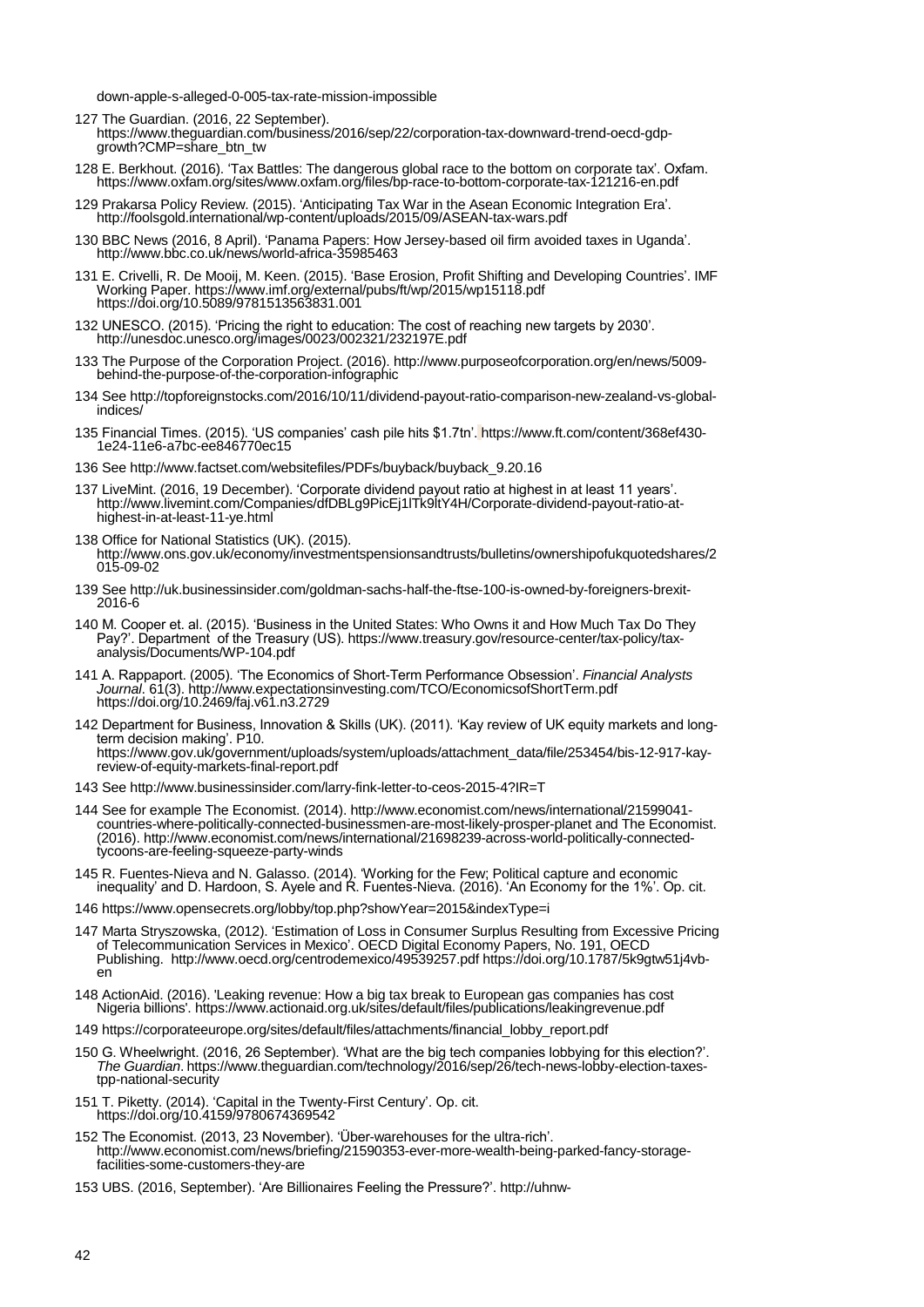greatwealth.ubs.com/media/8616/billionaires-report-2016.pdf

- 154 D. Jacobs. (2015). "Extreme Wealth Is Not Merited", Oxfam Discussion Paper. <https://www.oxfam.org/en/research/extreme-wealth-not-merited>
- 155 See for example The Economist's 'Crony-Capitalism Index', [http://www.economist.com/news/international/21599041-countries-where-politically-connected](http://www.economist.com/news/international/21599041-countries-where-politically-connected-businessmen-are-most-likely-prosper-planet)[businessmen-are-most-likely-prosper-planet](http://www.economist.com/news/international/21599041-countries-where-politically-connected-businessmen-are-most-likely-prosper-planet)
- 156 R. van der Weide and B. Milanovic. (2014). "Inequality Is Bad for Growth of the Poor (But Not for That of the Rich)". World Bank[. http://www](http://www-wds.worldbank.org/external/default/WDSContentServer/WDSP/IB/2014/07/02/000158349_20140702092235/Rendered/PDF/WPS6963.pdf)[wds.worldbank.org/external/default/WDSContentServer/WDSP/IB/2014/07/02/000158349\\_201407020](http://www-wds.worldbank.org/external/default/WDSContentServer/WDSP/IB/2014/07/02/000158349_20140702092235/Rendered/PDF/WPS6963.pdf) [92235/Rendered/PDF/WPS6963.pdf](http://www-wds.worldbank.org/external/default/WDSContentServer/WDSP/IB/2014/07/02/000158349_20140702092235/Rendered/PDF/WPS6963.pdf) <https://doi.org/10.1596/1813-9450-6963> Income gains that the rich can realize through a more unequal distribution are often much larger than the realistic gains from a distribution-neutral growth. The rich are thus more likely to support policies that increase inequality than to be concerned about income growth of their countries.
- 157 D. Meadows. (2008). "Thinking in Systems: A Primer". White River Junction: Chelsea Green Publishing. P156.
- 158 A. Cuadros. (2016). "Brazillionaires:The godfathers of modern Brazil". Op. cit.
- 159 El País Brasil. (2016, 15July). "São Paulo: a metrópole dos helicópteros". Op. cit.
- 160 J. Mayer. (2016). "Dark Money: The Hidden History of the Billionaires Behind the Rise of the Radical Right". New York: Doubleday.
- 161 Public Protector South Africa. (2016). "State of Capture". <http://cdn.24.co.za/files/Cms/General/d/4666/3f63a8b78d2b495d88f10ed060997f76.pdf>
- 162 The IMF finds that "Reductions in the generosity of benefits and less progressive taxation have decreased the redistributive impact of fiscal policy since the mid-1990s." IMF. (2014). "Fiscal Policy and Income Inequality".<https://www.imf.org/external/np/pp/eng/2014/012314.pdf>
- 163 Data gathered by Development Finance International. DFI has conducted a major data collection exercise drawing on national tax code documents, budget speeches, and accounting company tax guides (which have been found to be more recent than the database of the International Bureau on Fiscal Documentation), all data 2015. Average top rate of income tax for all countries classified as LIC or LMIC.
- 164 data360 website. [http://www.data360.org/dsg.aspx?Data\\_Set\\_Group\\_Id=475](http://www.data360.org/dsg.aspx?Data_Set_Group_Id=475)
- 165 G. Zucman. (2014). "Taxing Across Borders: Tracking Personal Wealth and Corporate Profits". *Journal of Economic Perspectives*. 28(4). 211–48. <http://gabriel-zucman.eu/files/Zucman2014JEP.pdf> <https://doi.org/10.1257/jep.28.4.121>

166 Ibid.

- 167 International Consortium of Investigative Journalists. Website.<https://panamapapers.icij.org/>
- 168 Adam Smith Institute. (2016). "Coming Out as Neoliberals"[. https://www.adamsmith.org/blog/coming](https://www.adamsmith.org/blog/coming-out-as-neoliberals)[out-as-neoliberals](https://www.adamsmith.org/blog/coming-out-as-neoliberals)
- 169 See for example Mark Carney"s speech to the inclusive capitalism conference in 2014, where he said "Just as any revolution eats its children, unchecked market fundamentalism can devour the social capital essential for the long-term dynamism of capitalism itself." See [http://www.huffingtonpost.ca/2014/06/01/mark-carney-market-fundamentalism\\_n\\_5427653.html](http://www.huffingtonpost.ca/2014/06/01/mark-carney-market-fundamentalism_n_5427653.html)
- 170 J. Stiglitz. (2002). "Globalization and its Discontents". Se[e http://www.cfr.org/globalization/market](http://www.cfr.org/globalization/market-fundamentalism-review-joseph-stiglitzs-globalization-its-discontents/p4663)[fundamentalism-review-joseph-stiglitzs-globalization-its-discontents/p4663](http://www.cfr.org/globalization/market-fundamentalism-review-joseph-stiglitzs-globalization-its-discontents/p4663)
- 171 M. Friedman. (1951). "Neoliberalism and its Prospects". Farmand. Pp. 89–93. [http://0055d26.netsolhost.com/friedman/pdfs/other\\_commentary/Farmand.02.17.1951.pdf](http://0055d26.netsolhost.com/friedman/pdfs/other_commentary/Farmand.02.17.1951.pdf)
- 172 IMF. (2016). "Neoliberalism: Oversold?". *Finance and Development*. 53(2). <http://www.imf.org/external/pubs/ft/fandd/2016/06/ostry.htm>
- 173 Adam Smith Institute. (2016). "Coming Out as Neoliberals". Op. cit.
- 174 IMF. (2016). "Neoliberalism: Oversold?". Op. cit.
- 175 The Telegraph. (2009, 26 August). [http://www.telegraph.co.uk/finance/newsbysector/banksandfinance/6096546/City-is-too-big-and](http://www.telegraph.co.uk/finance/newsbysector/banksandfinance/6096546/City-is-too-big-and-socially-useless-says-Lord-Turner.html)[socially-useless-says-Lord-Turner.html](http://www.telegraph.co.uk/finance/newsbysector/banksandfinance/6096546/City-is-too-big-and-socially-useless-says-Lord-Turner.html)
- 176 J. Cassidy. (2009). "How markets fail: The Logic of Economic Calamities". Farrar, Straus and Giroux.
- 177 P.L. Joskow. (2006). "Regulation of Natural Monopolies"[. http://economics.mit.edu/files/1180](http://economics.mit.edu/files/1180)
- 178 For more on this, see M. Sandel. (2012). "What Money Can"t Buy: The Moral Limits of Markets". Penguin.
- 179 Se[e https://www.theguardian.com/society/2014/jun/17/nhs-health](https://www.theguardian.com/society/2014/jun/17/nhs-health)
- 180 C. Hoy and A. Sumner. (2016). "Gasoline, Guns, and Giveaways: Is There New Capacity for Redistribution to End Three Quarters of Global Poverty?". Center for Global Development Working Paper 433. [http://www.cgdev.org/blog/gasoline-guns-and-giveaways-end-three-quarters-global](http://www.cgdev.org/blog/gasoline-guns-and-giveaways-end-three-quarters-global-poverty-closer-you-think)[poverty-closer-you-think](http://www.cgdev.org/blog/gasoline-guns-and-giveaways-end-three-quarters-global-poverty-closer-you-think) <https://doi.org/10.2139/ssrn.2843630>
- 181 Se[e http://www.ifc.org/wps/wcm/connect/corp\\_ext\\_content/ifc\\_external\\_corporate\\_site/home](http://www.ifc.org/wps/wcm/connect/corp_ext_content/ifc_external_corporate_site/home)
- 182 M. Kamal-Yanni. (2016). "Report of the UN Secretary-General"s High-Level Panel on human rights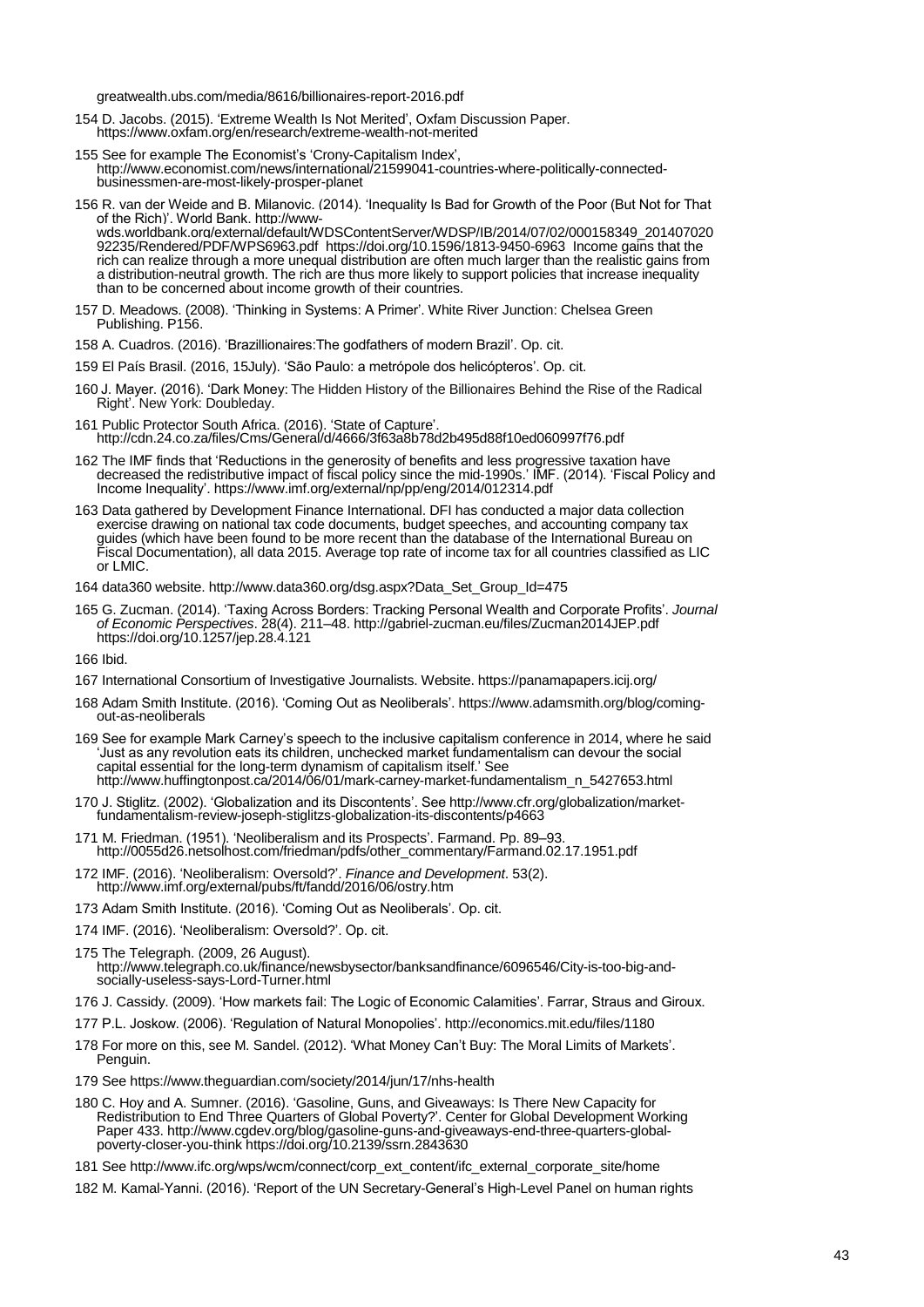and medicines: Oxfam"s response". Oxfam. [http://policy-practice.oxfam.org.uk/publications/report-of](http://policy-practice.oxfam.org.uk/publications/report-of-the-un-secretary-generals-high-level-panel-on-human-rights-and-medici-620085)[the-un-secretary-generals-high-level-panel-on-human-rights-and-medici-620085](http://policy-practice.oxfam.org.uk/publications/report-of-the-un-secretary-generals-high-level-panel-on-human-rights-and-medici-620085)

- 183 UN. (2016). "Report of the United Nations Secretary-General"s High-Level Panel on Access to Medicines"[, http://freepdfhosting.com/49eb58c263.pdf](http://freepdfhosting.com/49eb58c263.pdf)
- 184 P. Hartigan. (2014). 'Why social entrepreneurship has become a distraction: it's mainstream capitalism that needs to change". Oxfam. [https://oxfamblogs.org/fp2p/why-social-entrepreneurship-has-become-a](https://oxfamblogs.org/fp2p/why-social-entrepreneurship-has-become-a-distraction-its-mainstream-capitalism-that-needs-to-change)[distraction-its-mainstream-capitalism-that-needs-to-change](https://oxfamblogs.org/fp2p/why-social-entrepreneurship-has-become-a-distraction-its-mainstream-capitalism-that-needs-to-change)
- 185 Ö. Onaran and G. Galanis (2012). "Is aggregate demand wage-led or profit-led? National and global effects". Conditions of Work and Employment Series No. 31. Geneva: ILO.

186 Ibid.

- 187 R. Flecha and I. Santa Cruz. (2011). "Cooperation for Economic Success: The Mondragon Case". <http://burawoy.berkeley.edu/Public%20Sociology,%20Live/Flecha&Santacruz.Mondragon.pdf> <https://doi.org/10.1515/auk-2011-0113>
- 188 D. Jacobs. (2015). "Extreme Wealth Is Not Merited". Op. cit.; The Economist. Crony-Capitalism Index", [http://www.economist.com/news/international/21599041-countries-where-politically-connected](http://www.economist.com/news/international/21599041-countries-where-politically-connected-businessmen-are-most-likely-prosper-planet)[businessmen-are-most-likely-prosper-planet](http://www.economist.com/news/international/21599041-countries-where-politically-connected-businessmen-are-most-likely-prosper-planet)
- 189 S. Bagchi, J. Svejnar. (2013). "Does Wealth Inequality Matter for Growth? The Effect of Billionaire Wealth, Income Distribution, and Poverty". IZA DP No. 7733[. http://ftp.iza.org/dp7733.pdf](http://ftp.iza.org/dp7733.pdf) <https://doi.org/10.2139/ssrn.2351448>
- 190 S. Kuznets, report to the US Congress in 1934.
- 191 A. Whitby, C. Seaford, C. Berry. (2014). "The BRAINPOol Project Final Report: Beyond GDP From Measurement to Politics and Policy" BRAINPOol deliverable 5.2. In: World Future Council (ed.) A collaborative programme funded by the European Union"s Seventh Programme for research, technical development and demonstration under grand agreement. No. 283024. Pp11 & 13. <http://www.brainpoolproject.eu/wp-content/uploads/2014/05/BRAINPOoL-Project-Final-Report.pdf>

192 F. Bourguignon et al. (2008). "Millennium Development Goals at Midpoint: Where Do We Stand and Where Do We Need to Go?". Background paper for the 2009 European Report on Development. Brussels: European Commission. P9. [http://eu](http://eu-uneuropa.eu/documents/en/080919_MDGs%20at%20Midpt_Where%20do%20we%20stand.pdf)[uneuropa.eu/documents/en/080919\\_MDGs%20at%20Midpt\\_Where%20do%20we%20stand.pdf](http://eu-uneuropa.eu/documents/en/080919_MDGs%20at%20Midpt_Where%20do%20we%20stand.pdf)

- 194 The Economist. (2016, 30 April). "How to measure prosperity". [http://www.economist.com/news/leaders/21697834-gdp-bad-gauge-material-well-being-time-fresh](http://www.economist.com/news/leaders/21697834-gdp-bad-gauge-material-well-being-time-fresh-approach-how-measure-prosperity)[approach-how-measure-prosperity](http://www.economist.com/news/leaders/21697834-gdp-bad-gauge-material-well-being-time-fresh-approach-how-measure-prosperity)
- 195 Data from World Bank"s World Development Indicators.
- 196 McKinsey and Company. (2015). "The Power of Parity". The value should be taken as a conservative estimate since it is calculated using minimum wages. The cost of supplying this care professionally and the opportunity cost of women not working while they are caring are likely to be much higher than minimum wage levels.

197 M. Max-Neef. (1989). Cited in P. Smith and M. Max-Neef. (2011). "Economics Unmasked: From Power and Greed to Compassion and the Common Good", Cambridge: Green Books. P146; J. Pretty, J. Barton, Z. Bharucha, R. Bragg, D. Pencheon, C. Wood, M.H. Depledge. (2015). "Improving Health and Well-Being Independently of GDP: Dividends of Greener and Prosocial Economies". *International Journal of Environmental Health Research*.

<http://www.tandfonline.com/doi/abs/10.1080/09603123.2015.1007841> ; and M. Max-Neef. (2014). "The World on a Collision Course and the Need for a New Economy". In: S. Novkovic and T. Webb (eds.). "Co-operatives in a Post-Growth Era: Creating Co-operative Economics". London: Zed Books. P30.

- 198 N. Kabeer (2008). "Researching the Relationship Between Paid Work and Women"s Empowerment: Complexities, Contradictions and Contestations". Pathways of Women"s Empowerment Working Paper. [https://assets.publishing.service.gov.uk/media/57a08bc3e5274a27b2000d3d/PathwaysWP3](https://assets.publishing.service.gov.uk/media/57a08bc3e5274a27b2000d3d/PathwaysWP3-website.pdf) [website.pdf](https://assets.publishing.service.gov.uk/media/57a08bc3e5274a27b2000d3d/PathwaysWP3-website.pdf)
- 199 FAO. Gender and Land Rights Database[. http://www.fao.org/gender-landrights-database/data](http://www.fao.org/gender-landrights-database/data-map/statistics/en/?sta_id=1162)[map/statistics/en/?sta\\_id=1162](http://www.fao.org/gender-landrights-database/data-map/statistics/en/?sta_id=1162)
- 200 World Economic Forum. (2016). "The Global Gender Gap Report". Op. cit.
- 201 ActionAid. (2015). 'Close the Gap! The cost of inequality in women's work'. [https://www.actionaid.org.uk/sites/default/files/publications/womens\\_rights\\_on-line\\_version\\_2.1.pdf](https://www.actionaid.org.uk/sites/default/files/publications/womens_rights_on-line_version_2.1.pdf)
- 202 Sheryl Sandberg. (2013, 11 March)[. http://www.npr.org/2013/03/11/173740524/lean-in-facebooks](http://www.npr.org/2013/03/11/173740524/lean-in-facebooks-sheryl-sandberg-explains-whats-holding-women-back)[sheryl-sandberg-explains-whats-holding-women-back](http://www.npr.org/2013/03/11/173740524/lean-in-facebooks-sheryl-sandberg-explains-whats-holding-women-back)
- 203 L. Arizpe and J. Aranda. (1981). "The"Comparative Advantages" of Women"s Disadvantages: Women Workers in the Strawberry Export Agribusiness in Mexico" in "Development and the Sexual Division of Labor". (Winter, 1981). Pp453–73. The University of Chicago Press. Available at: [http://www.jstor.org/stable/3173887?seq=1#page\\_scan\\_tab\\_contents](http://www.jstor.org/stable/3173887?seq=1#page_scan_tab_contents)
- 204 D. Jayasinghe and R. Noble. (2016). "Trading Up, Crowded Out? Ensuring economic diversification works for women'. ActionAid. [https://www.actionaid.org.uk/sites/default/files/publications/actionaiduk\\_briefing\\_traded\\_up\\_crowded\\_o](https://www.actionaid.org.uk/sites/default/files/publications/actionaiduk_briefing_traded_up_crowded_out.pdf) [ut.pdf](https://www.actionaid.org.uk/sites/default/files/publications/actionaiduk_briefing_traded_up_crowded_out.pdf)
- 205 Se[e http://www.censoo.com/2016/07/inside-corporate-utopias-capitalism-rules-labor-laws-dont-apply/](http://www.censoo.com/2016/07/inside-corporate-utopias-capitalism-rules-labor-laws-dont-apply/)

<sup>193</sup> R.F. Kennedy. (1968). Op. cit.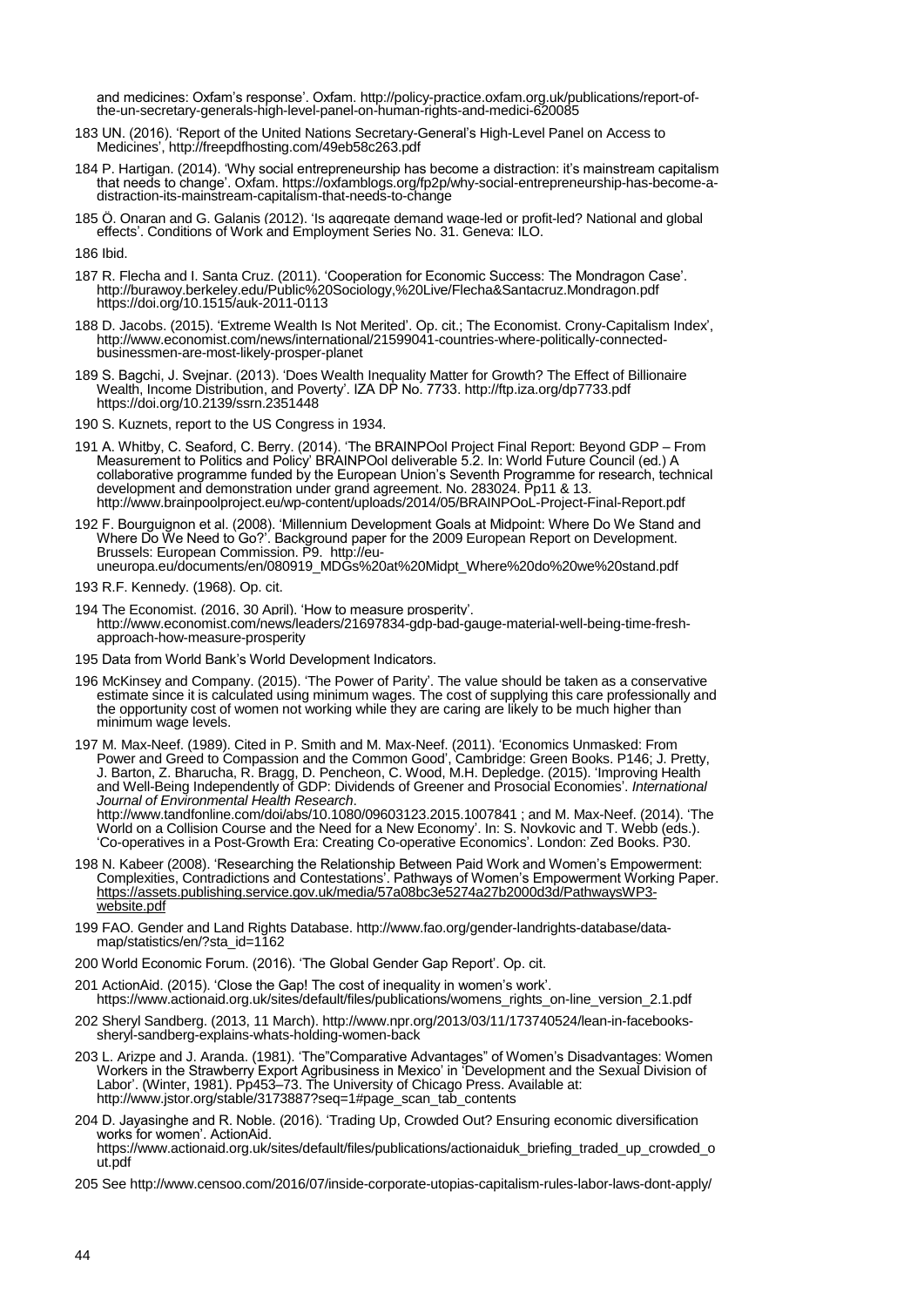- 206 World Health Organization, Department of Reproductive Health and Research, London School of Hygiene and Tropical Medicine, South African Medical Research Council. (2013). "Global and regional estimates of violence against women: Prevalence and health effects of intimate partner violence and non-partner sexual violence". P2. For individual country information, see United Nations Department of Economic and Social Affairs. (2015). "The World"s Women 2015: Trends and Statistics". Chapter 6, "Violence against Women". See more at: [http://www.unwomen.org/en/what-we-do/ending-violence](http://www.unwomen.org/en/what-we-do/ending-violence-against-women/facts-and-figures#notes)[against-women/facts-and-figures#notes](http://www.unwomen.org/en/what-we-do/ending-violence-against-women/facts-and-figures#notes)
- 207 M. Waring. (1988). "If Women Counted". New York: Harper & Row.
- 208 C. Gonzales, S. Jain-Chandra, K. Kochhar, M. Newiak and T.Zeinullayev. (2015). "Catalyst for Change: Empowering Women and Tackling Income Inequality", IMF discussion note.
- 209 Percentage of people who agree or strongly agree that "On the whole, men make better executives than women"; data collected 2010–2014, World Values Survey. From E. Klein, UN High Level Panel on Women"s Economic Empowerment. Background paper, draft.
- 210 S. Hunt. (2016). "Women's Economic Empowerment: Navigating enablers and constraints". UN High Level Panel on Women's Economic Empowerment background paper. London: Overseas Development Institute.
- 211 Forbes. (2016). 'The World's Billionaires'. Op. cit.
- 212 Bernard van Leer Foundation. (2016). "Early Childhood Matters". <https://www.odi.org/sites/odi.org.uk/files/resource-documents/10680.pdf>
- 213 In November 2016 Oxfam launched the Enough campaign, to end violence against women and girls once and for all. For more information se[e https://www.oxfam.org/en/pressroom/pressreleases/2016-](https://www.oxfam.org/en/pressroom/pressreleases/2016-11-24/enough-enough-oxfam-seeks-end-violence-against-women-and-girls) [11-24/enough-enough-oxfam-seeks-end-violence-against-women-and-girls](https://www.oxfam.org/en/pressroom/pressreleases/2016-11-24/enough-enough-oxfam-seeks-end-violence-against-women-and-girls)
- 214 F. Rhodes. (2016). "Women and the 1%: How extreme economic inequality and gender inequality must be tackled together". Oxfam. [http://policy-practice.oxfam.org.uk/publications/women-and-the-1](http://policy-practice.oxfam.org.uk/publications/women-and-the-1-how-extreme-economic-inequality-and-gender-inequality-must-be-t-604855) [how-extreme-economic-inequality-and-gender-inequality-must-be-t-604855](http://policy-practice.oxfam.org.uk/publications/women-and-the-1-how-extreme-economic-inequality-and-gender-inequality-must-be-t-604855)
- 215 S. Goldenberg. (2016, 8 July). *The Guardian*. [https://www.theguardian.com/environment/2015/jul/08/exxon-climate-change-1981-climate-denier](https://www.theguardian.com/environment/2015/jul/08/exxon-climate-change-1981-climate-denier-funding)[funding](https://www.theguardian.com/environment/2015/jul/08/exxon-climate-change-1981-climate-denier-funding)
- 216 World Wildlife Fund. (2014). "Living Planet Report 2014". Summary. Geneva: WWF. P10. [http://wwf.panda.org/about\\_our\\_earth/all\\_publications/living\\_planet\\_report/](http://wwf.panda.org/about_our_earth/all_publications/living_planet_report/)
- 217 United Nations. (2012). "Defining a New Economic Paradigm: The Report of the High Level Meeting on Wellbeing and Happiness'. New York. P47
- <https://sustainabledevelopment.un.org/index.php?page=view&type=400&nr=617&menu=35>
- 218 S. Hunt. (2015). "Large-Scale Land Acquisitions". Christian Aid Ireland. [http://programme.christianaid.org.uk/programme-policy-practice/sites/default/files/2016-03/large-scale](http://programme.christianaid.org.uk/programme-policy-practice/sites/default/files/2016-03/large-scale-land-acquisitions-nov-2015.pdf)[land-acquisitions-nov-2015.pdf](http://programme.christianaid.org.uk/programme-policy-practice/sites/default/files/2016-03/large-scale-land-acquisitions-nov-2015.pdf)
- 219 Trucost cited in D. Roberts. (2013). "World"s Top Industries Shown to be Unprofitable... Green Economy Coalition". www.greeneconomycoalition.org/know-how/world
- 220 T. Gore. (2015). "Extreme Carbon Inequality: Why the Paris climate deal must put the poorest, lowest emitting and most vulnerable people first". [https://www.oxfam.org/en/research/extreme-carbon](https://www.oxfam.org/en/research/extreme-carbon-inequality)[inequality](https://www.oxfam.org/en/research/extreme-carbon-inequality) and T. Piketty and L. Chancel. (2015). "Carbon and Inequality: From Kyoto to Paris". <http://piketty.pse.ens.fr/files/ChancelPiketty2015.pdf>
- 221 World Bank. (2013). "Turn Down the Heat: Climate extremes, regional impacts, and the case for resilience". [" http://documents.worldbank.org/curated/en/975911468163736818/Turn-down-the-heat](http://documents.worldbank.org/curated/en/975911468163736818/Turn-down-the-heat-climate-extremes-regional-impacts-and-the-case-for-resilience-full-report)[climate-extremes-regional-impacts-and-the-case-for-resilience-full-report](http://documents.worldbank.org/curated/en/975911468163736818/Turn-down-the-heat-climate-extremes-regional-impacts-and-the-case-for-resilience-full-report)
- 222 Some of the possible reasons for this link are understood to be: increased consumption due to status competition and emulation; an increased demand for growth; hindering of collective action to restrain emissions by strengthening the power of the rich to make decisions, set agendas and inculcate selfish values (; increased incentives and means for the rich to substitute private amenities for public, reducing their commitments to public actions; and/or strengthening of polluting business interests. N. Grunewald, S. Klasen, I. Mart´ınez-Zarzoso and C. Muris, (2016). 'The Trade-Off Between Income Inequality and Carbon Dioxide Emissions'. https://chrismuris.github.io/GKMM2016-emissions.pdf
- 223 UN. (2015, 28 May). Press release[. http://www.un.org/press/en/2015/sgsm16800.doc.htm](http://www.un.org/press/en/2015/sgsm16800.doc.htm)
- 224 K.Hart, J.L. Laville and A.D. Cattani, (2010). 'Human Economy: A Citizens Guide'. Cambridge: Polity Press
- 225 M. Power. (2004). "Social Provisioning as a Starting Point for Feminist Economics". *Feminist Economics*. 10(3) 3–19[. https://doi.org/10.1080/1354570042000267608](https://doi.org/10.1080/1354570042000267608)
- 226 A. Sen. (1999). "Development as Freedom". Oxford: Oxford University Press.
- 227 Se[e http://w2.vatican.va/content/francesco/en/encyclicals/documents/papa](http://w2.vatican.va/content/francesco/en/encyclicals/documents/papa-francesco_20150524_enciclica-laudato-si.html)[francesco\\_20150524\\_enciclica-laudato-si.html](http://w2.vatican.va/content/francesco/en/encyclicals/documents/papa-francesco_20150524_enciclica-laudato-si.html)
- 228 J. Pretty et al. (2015). "Improving Health and Well-Being Independently of GDP". Op. cit.
- 229 I. Shaw and S. Taplin. (2007). "Happiness and Mental Health Policy: A sociological critique". *Journal of Mental Health.* 16. 359–73[. https://doi.org/10.1080/09638230701380531](https://doi.org/10.1080/09638230701380531)
- 230 UN. Website. "My World Survey" <http://vote.myworld2015.org/>
- 231 UN. (2015). Sustainable Development Goals.<http://www.un.org/sustainabledevelopment/poverty/>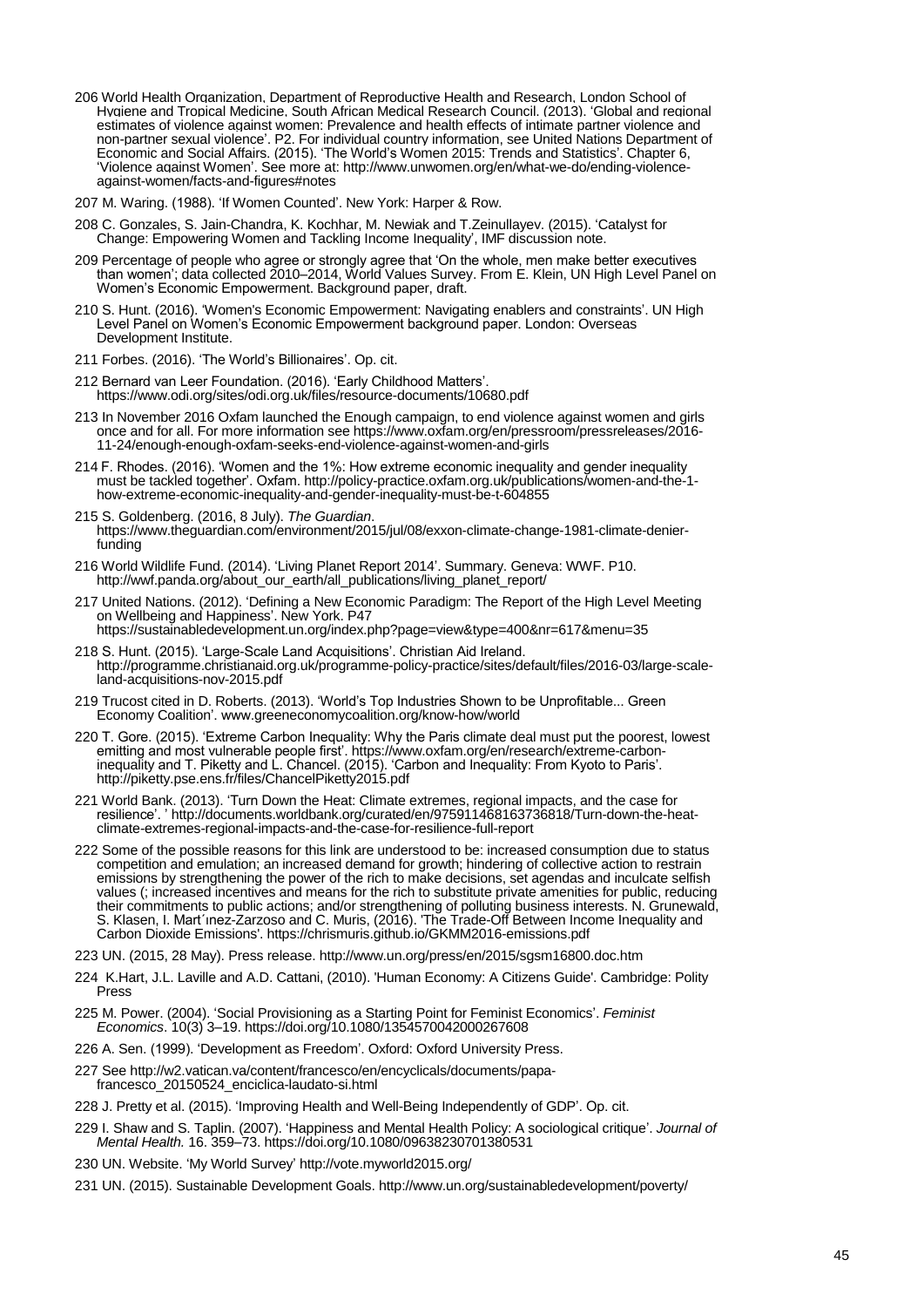232 European Commission. "Paris Agreement"

[http://ec.europa.eu/clima/policies/international/negotiations/paris\\_en](http://ec.europa.eu/clima/policies/international/negotiations/paris_en)

- 233 UN. Summit for Refugees and Migrants. 19 September 2015[. http://refugeesmigrants.un.org/summit](http://refugeesmigrants.un.org/summit)
- 234 Grameen Bank. (2011). "Grameen Danone Foods Launched' [http://www.grameen-info.net/grameen](http://www.grameen-info.net/grameen-danone-foods-launched/)[danone-foods-launched/](http://www.grameen-info.net/grameen-danone-foods-launched/)
- 235 J. Blasi, D. Kruse, J. Sesil, M. Kroumova and R. Weeden. (2000). "Stock Options, Corporate Performance, and Organizational Change". Oakland, CA: National Center for Employee Ownership.
- 236 P. Kardas, A. L. Scharf and J.Keogh. (1998). "Wealth and Income Consequences of ESOPs and Employee Ownership: A Comparative Study from Washington State". *Journal of Employee Ownership Law and Finance*. 10(4).
- 237 Mondragon. (2015). "Annual Report". [http://www.mondragon-corporation.com/eng/about-us/economic](http://www.mondragon-corporation.com/eng/about-us/economic-and-financial-indicators/annual-report/)[and-financial-indicators/annual-report/](http://www.mondragon-corporation.com/eng/about-us/economic-and-financial-indicators/annual-report/)
- 238 Coopecan website.<http://www.coopecan.pe/>
- 239 Lee Prof. Kwang Taek. (2010). "Social Enterprise Promotion Act: The Case of South Korea". [http://www.socioeco.org/bdf\\_fiche-document-815\\_en.html](http://www.socioeco.org/bdf_fiche-document-815_en.html)
- 240 Nguyen Dình Cung et al. (2012). "Social Enterprise in Vietnam". <https://www.britishcouncil.vn/sites/default/files/social-enterprise-in-vietnam-concept-context-policies.pdf>
- 241 Se[e http://csip.vn/en/news/approved-social-enterprise-receives-legal-status-vietnam-0](http://csip.vn/en/news/approved-social-enterprise-receives-legal-status-vietnam-0)
- 242 Nguyen Dình Cung et al. (2012). "Social Enterprise in Vietnam". Op. cit.
- 243 See Social Enterprise Uk website[: http://www.socialenterprise.org.uk/news/government-strategy-for](http://www.socialenterprise.org.uk/news/government-strategy-for-growing-social-investment)[growing-social-investment](http://www.socialenterprise.org.uk/news/government-strategy-for-growing-social-investment)
- 244 K. Thorne. (2013). "Tax Incentives for Employee Ownership". Grant Thornton[. http://www.grant](http://www.grant-thornton.co.uk/PageFiles/30515/briefing-paper-employee-ownership.pdf)[thornton.co.uk/PageFiles/30515/briefing-paper-employee-ownership.pdf](http://www.grant-thornton.co.uk/PageFiles/30515/briefing-paper-employee-ownership.pdf)
- 245 Se[e http://sesezliberia.org/](http://sesezliberia.org/)
- 246 S. Rodriguez. (2014, 25 November). "Giving Back to the Poor: Why social enterprises matter". <http://www.rappler.com/move-ph/issues/hunger/75982-poor-social-enterprise>
- 247 See International Cooperative Alliance website.<http://ica.coop/en/facts-and-figures>
- 248 Social Enterprise UK. (2015). 'Leading the World in Social Enterprise' [http://socialenterprise.org.uk/uploads/editor/files/Publications/FINALVERSIONStateofSocialEnterpriseR](http://socialenterprise.org.uk/uploads/editor/files/Publications/FINALVERSIONStateofSocialEnterpriseReport2015.pdf) [eport2015.pdf](http://socialenterprise.org.uk/uploads/editor/files/Publications/FINALVERSIONStateofSocialEnterpriseReport2015.pdf)
- 249 IMF. (2013). "Fiscal Monitor 2013: Taxing Times". <https://www.imf.org/external/pubs/ft/fm/2013/02/pdf/fm1302.pdf>
- 250 A. Atkinson. (2015). "Inequality: What is to be done?". Cambridge: Harvard University Press. <http://www.acarindex.com/dosyalar/kitap/acarindex-1436513133.pdf> <https://doi.org/10.4159/9780674287013>
- 251 IMF. (2013). 'Fiscal Monitor 2013: Taxing Times'. Op. cit.
- 252 IMF. (2010). "Financial Sector Taxation: The IMF"s report to the G20". http://www.imf.org/external/np/seminars/eng/2010/paris/pdf/090110.pdf
- 253 Se[e http://www.robinhoodtax.org/how-it-works/everything-you-need-to-know](http://www.robinhoodtax.org/how-it-works/everything-you-need-to-know)
- 254 D. Jacobs. (2017). "The Case for a Billionaire Tax". Oxfam.<http://oxf.am/ZLup>
- 255 Ibid.
- 256 Se[e http://www.abc.net.au/news/2013-05-28/bill-gates-says-rich-should-pay-more-taxes/4718650](http://www.abc.net.au/news/2013-05-28/bill-gates-says-rich-should-pay-more-taxes/4718650)
- 257 J. Henry. (2016). "Let"s Tax Anonymous Wealth" in T. Pogge, and K. Mehta. "Global Tax Fairness". Oxford: Oxford University Press[. https://global.oup.com/academic/product/global-tax-fairness-](https://global.oup.com/academic/product/global-tax-fairness-9780198725343?cc=gb&lang=en&)[9780198725343?cc=gb&lang=en&](https://global.oup.com/academic/product/global-tax-fairness-9780198725343?cc=gb&lang=en&) <https://doi.org/10.1093/acprof:oso/9780198725343.003.0003>
- 258 C. Perkins Gilman. (1911). "The Socialist and the Suffragist". <http://digital.library.upenn.edu/women/gilman/suffrage/su-socialist.html>
- 259 UN Women. (2015). "Progress of the World"s Women 2015–16". http://progress.unwomen.org/en/2015/pdf/SUMMARY.pdf
- 260 S.S. Misra. (2016). "Mobilising Women Farmers to Secure Land Rights in Uttar Pradesh". Oxfam India. [http://policy-practice.oxfam.org.uk/publications/mobilising-women-farmers-to-secure-land-rights-in](http://policy-practice.oxfam.org.uk/publications/mobilising-women-farmers-to-secure-land-rights-in-uttar-pradesh-610601)[uttar-pradesh-610601](http://policy-practice.oxfam.org.uk/publications/mobilising-women-farmers-to-secure-land-rights-in-uttar-pradesh-610601)
- 261 Médecines Sans Frontières. (2014). Press release[. http://www.msfaccess.org/content/msf-responds](http://www.msfaccess.org/content/msf-responds-news-pull-out-neglected-disease-rd-astrazeneca/)[news-pull-out-neglected-disease-rd-astrazeneca/](http://www.msfaccess.org/content/msf-responds-news-pull-out-neglected-disease-rd-astrazeneca/)
- 262 B. Ramalingam et al. (2016). "Ten Frontier Technologies for International Development". Institute of Development Studies, University of Sussex.<http://www.ids.ac.uk/frontiertech>
- 263 M. Mazzucato. (2015). "The Creative State". RSA Journal, Issue 2. <https://www.thersa.org/discover/publications-and-articles/journals/issue-2-2015>
- 264 W. Lazonick and M. Mazzucato. (2013). "The Risk-Reward Nexus in Innovation-Inequality Relationship". *Industrial and Corporate Change.* Spring 2013. <https://doi.org/10.1093/icc/dtt019>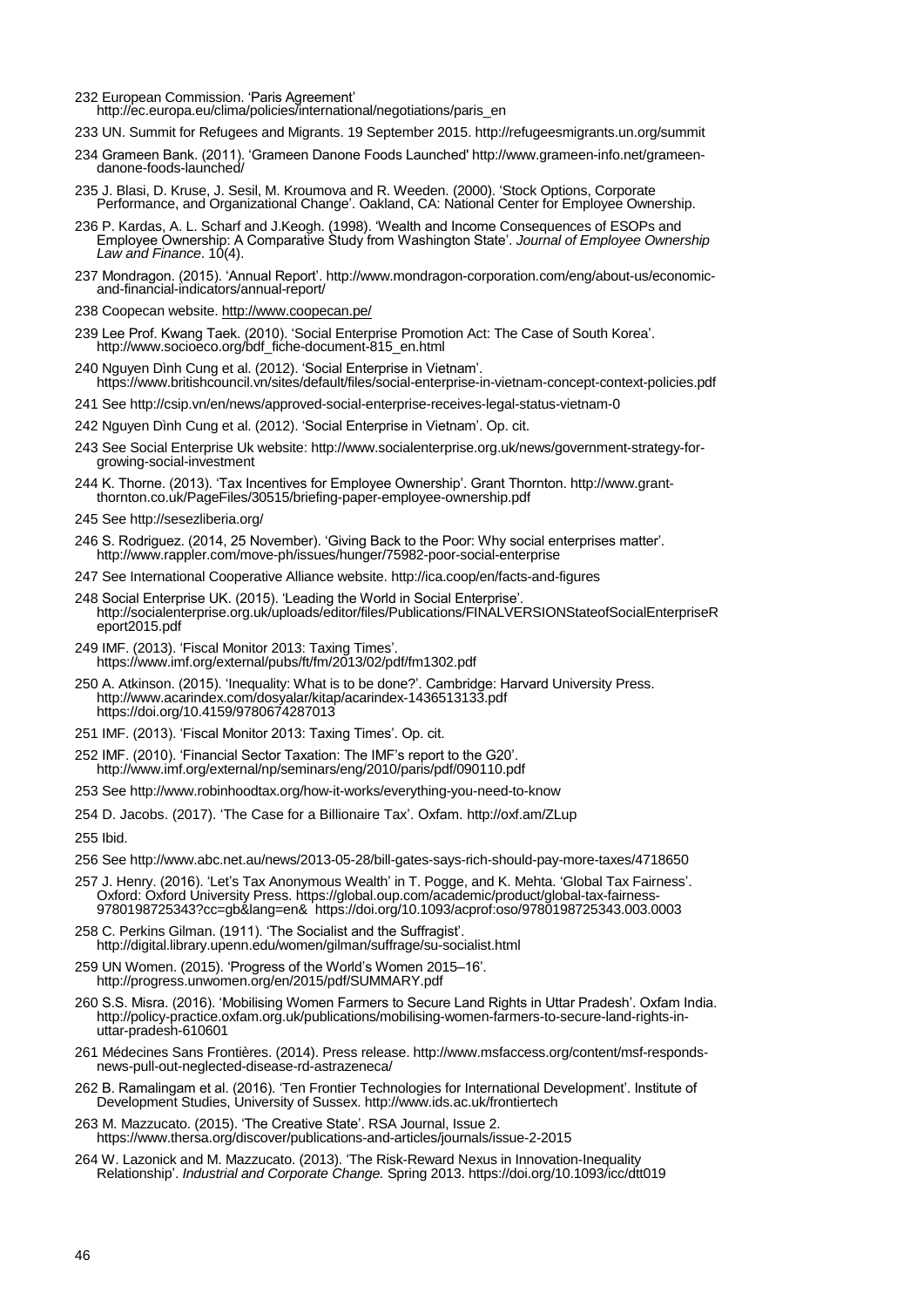- 265 M. Mazzucato. (2013). "Lighting the Innovation Spark" in A. Harrop, "The Great Rebalancing: How to Fix the Broken Economy". London: The Fabian Society. P42.
- 266 A. Atkinson. (2015). "Inequality: What can be done?". Op. cit. <https://doi.org/10.4159/9780674287013>
- 267 I. Granoff et al. (2016). 'Beyond Coal: Scaling up clean energy to fight global poverty'. London: Overseas Development Institute. [https://www.odi.org/sites/odi.org.uk/files/resource](https://www.odi.org/sites/odi.org.uk/files/resource-documents/10964.pdf)[documents/10964.pdf](https://www.odi.org/sites/odi.org.uk/files/resource-documents/10964.pdf)
- 268 M. Schaeffer et al. (2015). "Feasibility of limiting warming to 1.5 and 2°C". Climate Analytics. [http://climateanalytics.org/files/feasibility\\_1o5c\\_2c.pdf](http://climateanalytics.org/files/feasibility_1o5c_2c.pdf)
- 269 Human Scale Development 1991 quoted in M. Max-Neef. (2014). "The World on a Collision Course and the Need for a New Economy" in S. Novkovic and T. Webb (eds.) "Co-operatives in a Post-Growth Era: Creating Co-operative Economics'. London: Zed Books. P24.
- 270 In its construction, the Genuine Progress Indicator effectively internalizes externalities and takes account of crime, greenhouse gas emissions, pollution and resource extraction. When families spend on filters and bottled water, this is deemed a cost because it is a defensive expenditure. In contrast, wetlands, rivers and lakes are valued as a positive.
- 271 OECD. Better Life Index website.<http://www.oecdbetterlifeindex.org/>
- 272 Se[e http://www.socialprogressimperative.org/global-index/](http://www.socialprogressimperative.org/global-index/)
- 273 World Bank. (2015, 1 October). Press release[. http://www.worldbank.org/en/news/press](http://www.worldbank.org/en/news/press-release/2015/10/01/governments-focus-shared-prosperity-inequality-world-bank-group-president)[release/2015/10/01/governments-focus-shared-prosperity-inequality-world-bank-group-president](http://www.worldbank.org/en/news/press-release/2015/10/01/governments-focus-shared-prosperity-inequality-world-bank-group-president)
- 274 Data from World Bank"s World Development Indicators finds that GDP per capita of Korea is \$34,549 and Costa Rica is \$15,377 in 2015, in PPP\$. [http://data.worldbank.org/indicator/NY.GDP.PCAP.PP.CD.](http://data.worldbank.org/indicator/NY.GDP.PCAP.PP.CD) The Social Progress Index scores Costa Rica 80 and Korea 81 in 2016. http://www.socialprogressimperative.org/global-index/
- 275 Other national and regional well-being research includes the Health and Wellbeing Indicators for Glasgow and the "Forward Scotland" consultation.
- 276 Oxfam GB. (2013). "Oxfam Humankind Index: The new measure of Scotland's Prosperity, second results". [http://policy-practice.oxfam.org.uk/publications/oxfam-humankind-index-the-new-measure-of](http://policy-practice.oxfam.org.uk/publications/oxfam-humankind-index-the-new-measure-of-scotlands-prosperity-second-results-293743)[scotlands-prosperity-second-results-293743](http://policy-practice.oxfam.org.uk/publications/oxfam-humankind-index-the-new-measure-of-scotlands-prosperity-second-results-293743)

Oxfam would like to dedicate this paper to the late Professor Anthony Atkinson. His analysis, insights and above all his positive belief that today's inequality crisis can be solved have been hugely influential.